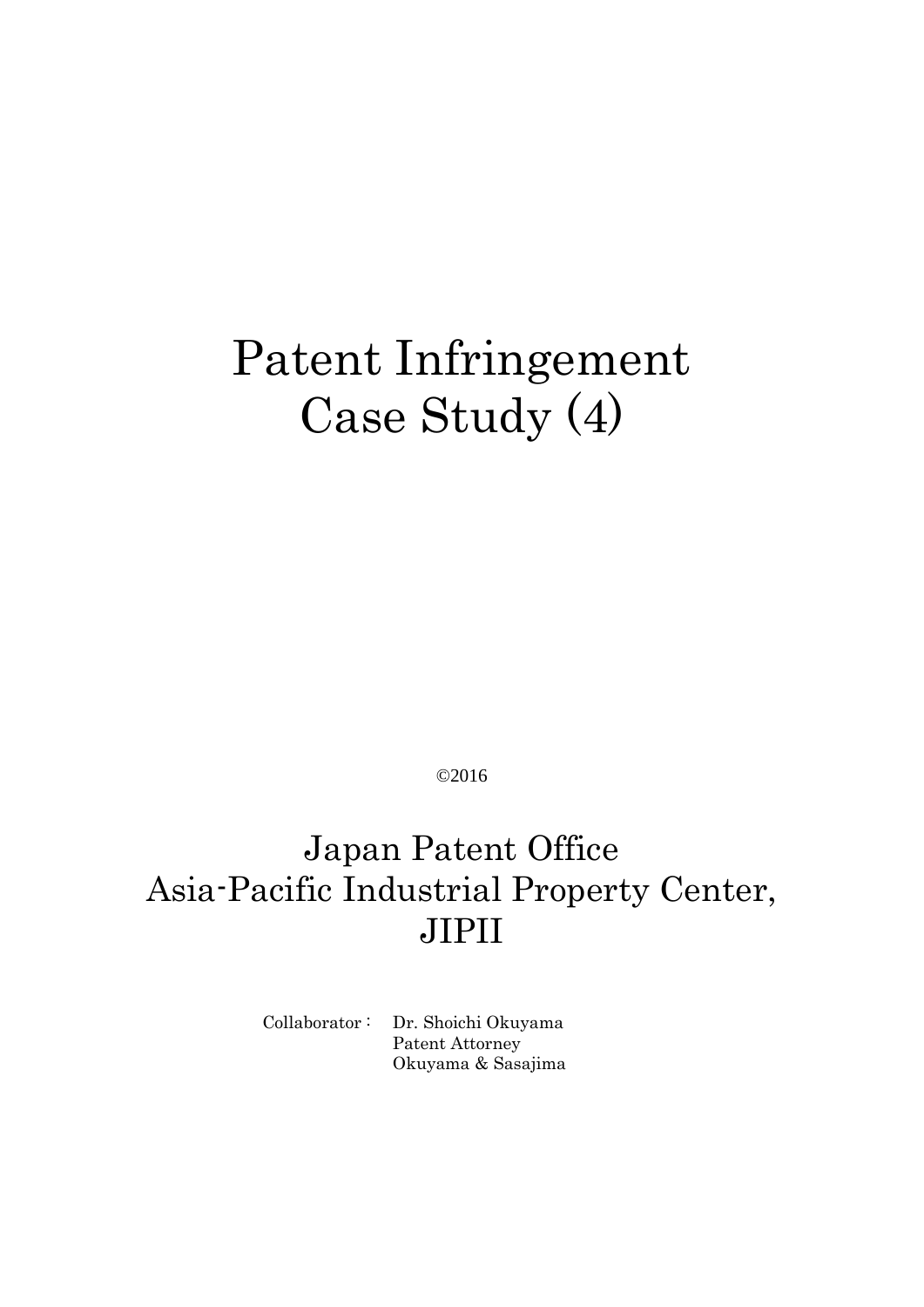Patent Infringement Case Study (4)

Author/translator: Dr. Shoichi Okuyama Patent Attorney Okuyama & Sasajima

Chapter 1: Literal Infringement

Section 1: Claim Construction

[Case No. 1] Pravastatin Sodium Case (product-by-process claims)

Section 2: Direct and Indirect Infringements

Section 3: Limitations of Patent Rights Prior user rights Experimental use exception [Case No. 2] Experimental Use Exception (generic drugs) Compulsory license Exhaustion [Case No. 3] BBS Automobile Wheels Case [Case No. 4] Ink Tank Case

Chapter 2: Doctrine of Equivalents

[Case No. 5] Ball Spline Bearing Case

Chapter 3: Invalidity Defense

[Case No. 6] Kilby Case

Chapter 4: Injunctions

[Case No. 7] Apple v. Samsung Case - FRAND declaration and injunction

Chapter 5: Damages

[Case No. 8] New Interpretation of Article 102(2) - Grand Panel of IP High Court [Case No. 9] Article 102(2) [Case No. 10] Article 102(1) [Case No. 11] Article 102(1) in view of Article 102(2) and (3)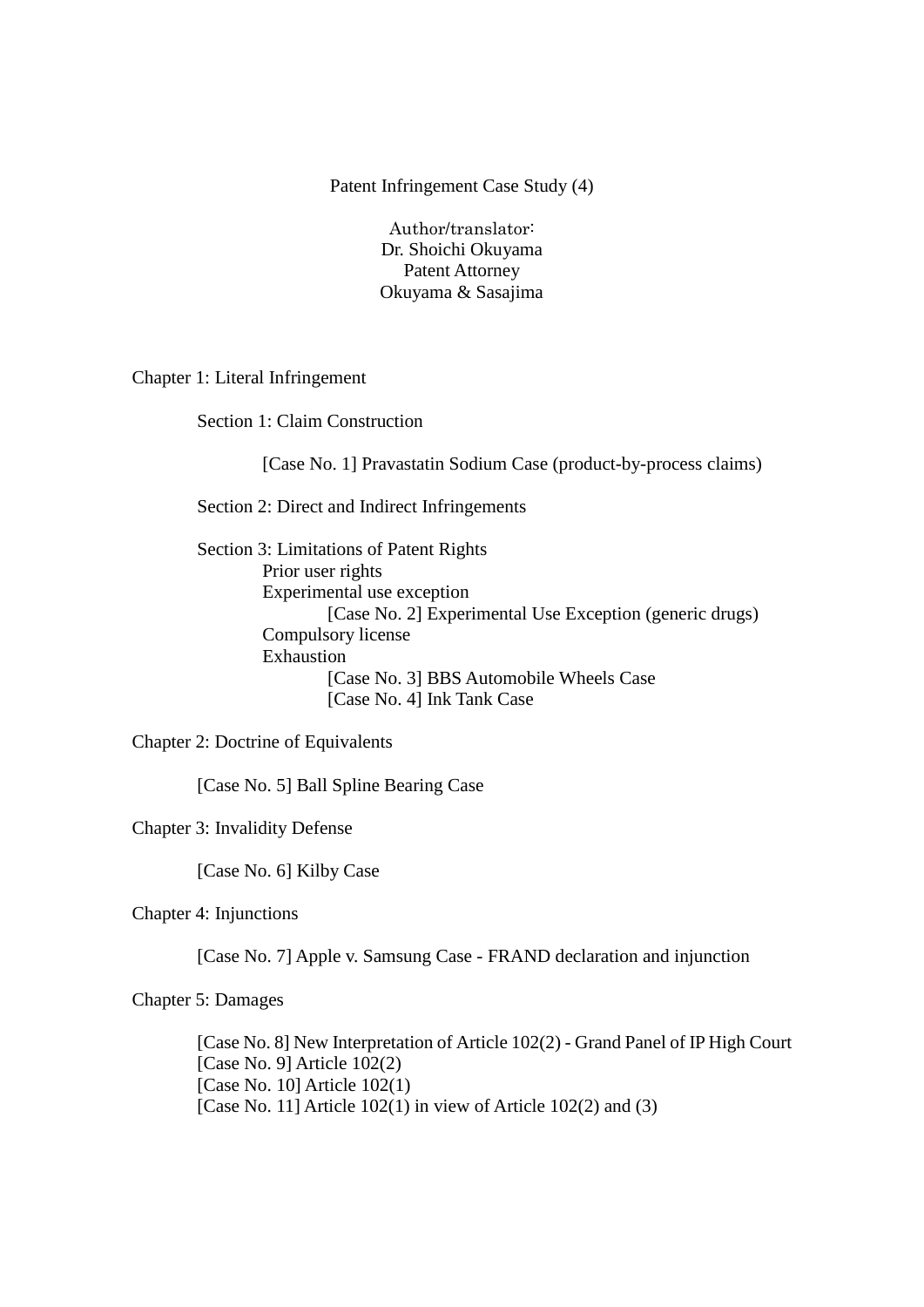# **Chapter 1: Literal Infringement**

#### **Section 1: Claim Construction**

In order to determine whether there is an infringement or not, it is necessary to first compare the asserted patent claims and an allegedly infringing product or method. It is very important to base the analysis on the claims. Definitions of some terms used in the claims may be found in the body of the specification. The claims in and of themselves may not be clear, and it may be necessary to refer to the text of the patent. However, each and every word in the patent claims always forms the primary basis for determining the scope of exclusivity provided under the patent and judging the existence of infringement. It is not normally permitted to interpret the claims as narrow as specific embodiments disclosed in the specification nor to interpret the claims overly broad beyond claim language unless we have good reasons to do so.

Article 70 of the Patent Act provides that the technical scope of a patented invention "shall be determined on the basis of the statements of the patent claim(s) in the specification," and the meaning of a term or terms found in the patent claim(s) is interpreted in the light of the body of the specification and the drawings.

[Case No. 1] Pravastatin Sodium Case (product-by-process claims)

There are several aspects to claim interpretation and infringement in general. They will be discussed in the following.

# **Section 2: Direct and Indirect Infringements**

-

If a product in question contains, as mentioned above, all the features and limitations recited in a patent claim or if it is considered to be an infringement under the doctrine of equivalents, it would constitute a direct infringement. The same is true for patented claims directed to methods. If the allegedly infringing product does not contain some portion of the elements or features found in a claim, no direct infringement should be found with respect to that claim.

If a third party produces a kit which contains all the elements that form the claimed product and a consumer purchases and assembles it at home, neither the sale of such kit nor assembly would constitute direct infringement, because the kit would lack some features or elements that tie the claimed structural elements together, while the assembly cannot be considered to have been done "as a business" as required in Article  $68<sup>1</sup>$  of the Patent Act because it is done privately or for no business purposes. This is also true if

<sup>&</sup>lt;sup>1</sup> Article 68 of the Patent Act reads as follows: "A patentee shall have the exclusive right to work the patented invention as a business; provided, however, that where an exclusive license regarding the patent right is granted to a licensee, this shall not apply to the extent that the exclusive licensee is licensed to exclusively work the patented invention."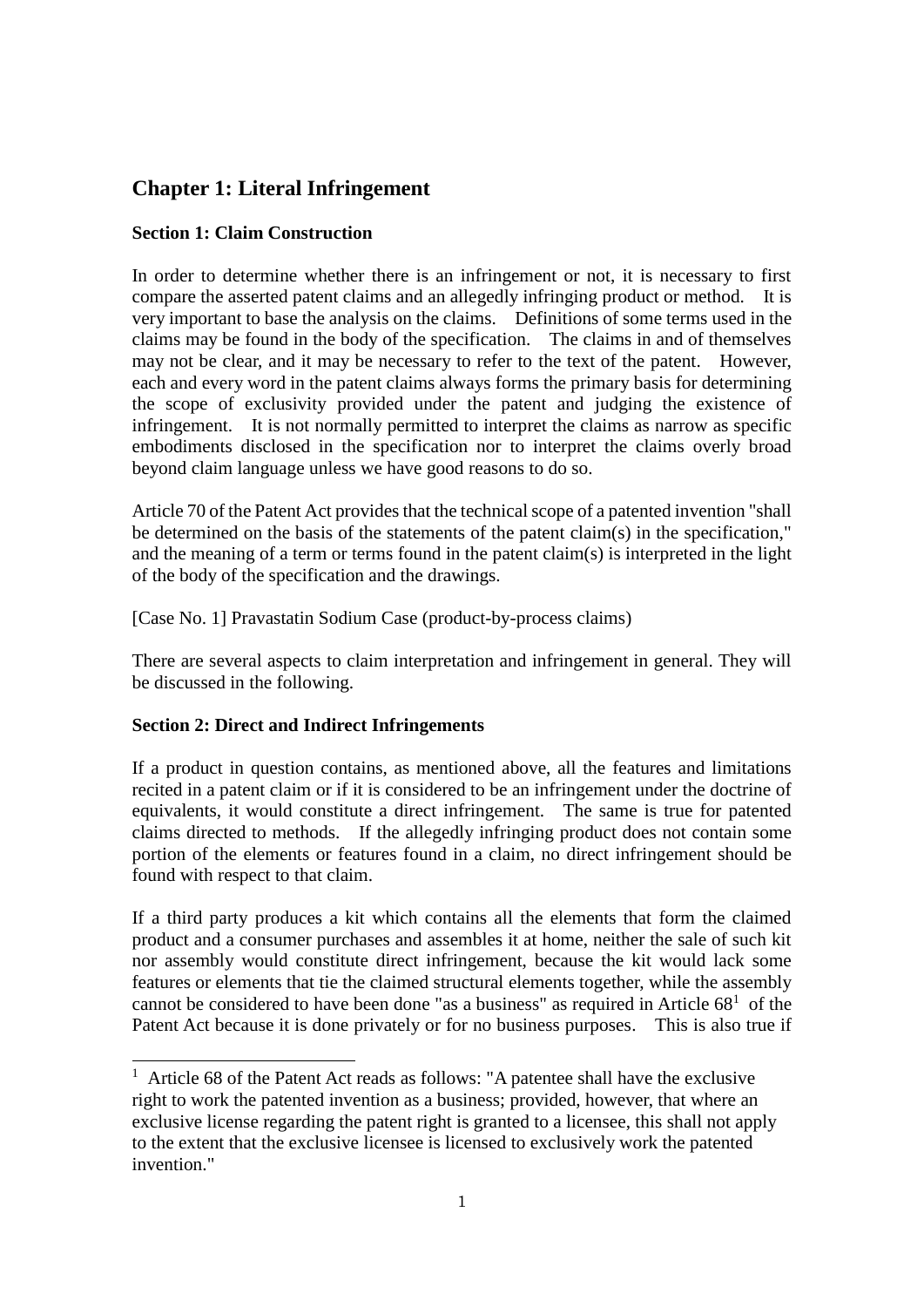an unauthorized person is selling an essential component of the claimed product by omitting a few trivial elements or features recited in a patent claim.

Such acts cannot be overlooked from the standpoint of meaningful patent protection. Therefore, the Patent Act contains some provisions that regard such acts as another form of infringement, so-called "indirect infringement," thus giving the same protection as against a direct infringement. In some other countries, similar types of infringement are called "contributory infringement" and dealt with somewhat differently from the Japanese-style indirect infringement.

#### **Section 3: Limitations of Patent Rights**

We do have to limit the power of patents in certain cases in order to strike a balance between the patentee and a party affected by the patent. We would like to discuss the following four principles: prior user right, experimental use exemption, compulsory license, and exhaustion. These are very important concepts in the patent law.

#### **1. Prior User Right**

The date on which a product or a method began to be made or used or substantial preparation for the product or method was made becomes a key in evaluating prior user right. For example, if the product had already been made or significant preparation for the production had been started as of the filing date of the patent in question, a so-called "prior user right" may be available as defense against the allegation of patent infringement.<sup>2</sup> Under the prior user right, it is possible to continue to make, use or sell the product or use the method without any liability associated with patent infringement. Also, a patent cannot cover products that existed before the effective filing date or those merely passing through Japan in transit (Article 69(2) of the Patent Act, as well as Article 5ter, Paris Convention).

#### **2. Experimental Use Exception**

-

Under Article  $69(1)^3$  of the Patent Act, acts done for experimental or research purposes

<sup>2</sup> Article 79 of the Patent Act, provides for what is more commonly known as prior user rights in terms of a non-exclusive license. Article 79 reads as follows: "Where, at the time of filing of a patent application, a person who has made an invention by himself without knowledge of the contents of an invention claimed in the patent application or has learned the invention from a person just referred to, has been commercially working the invention in Japan or has been making preparations therefor, such person shall have a non-exclusive license on the patent right under the patent application. Such license shall be limited to the invention which is being worked or for which preparations for working are being made and to that purpose of such working or the preparations therefor.  $3$  Article 69 of the Patent Act reads as follows: "(1) A patent right shall not be effective

against the working of the patented invention for experimental or research purposes. (2) A patent right shall not be effective against the following products:

<sup>(</sup>i) vessels or aircrafts merely passing through Japan, or machines, apparatus, equipment or other products used therefor; and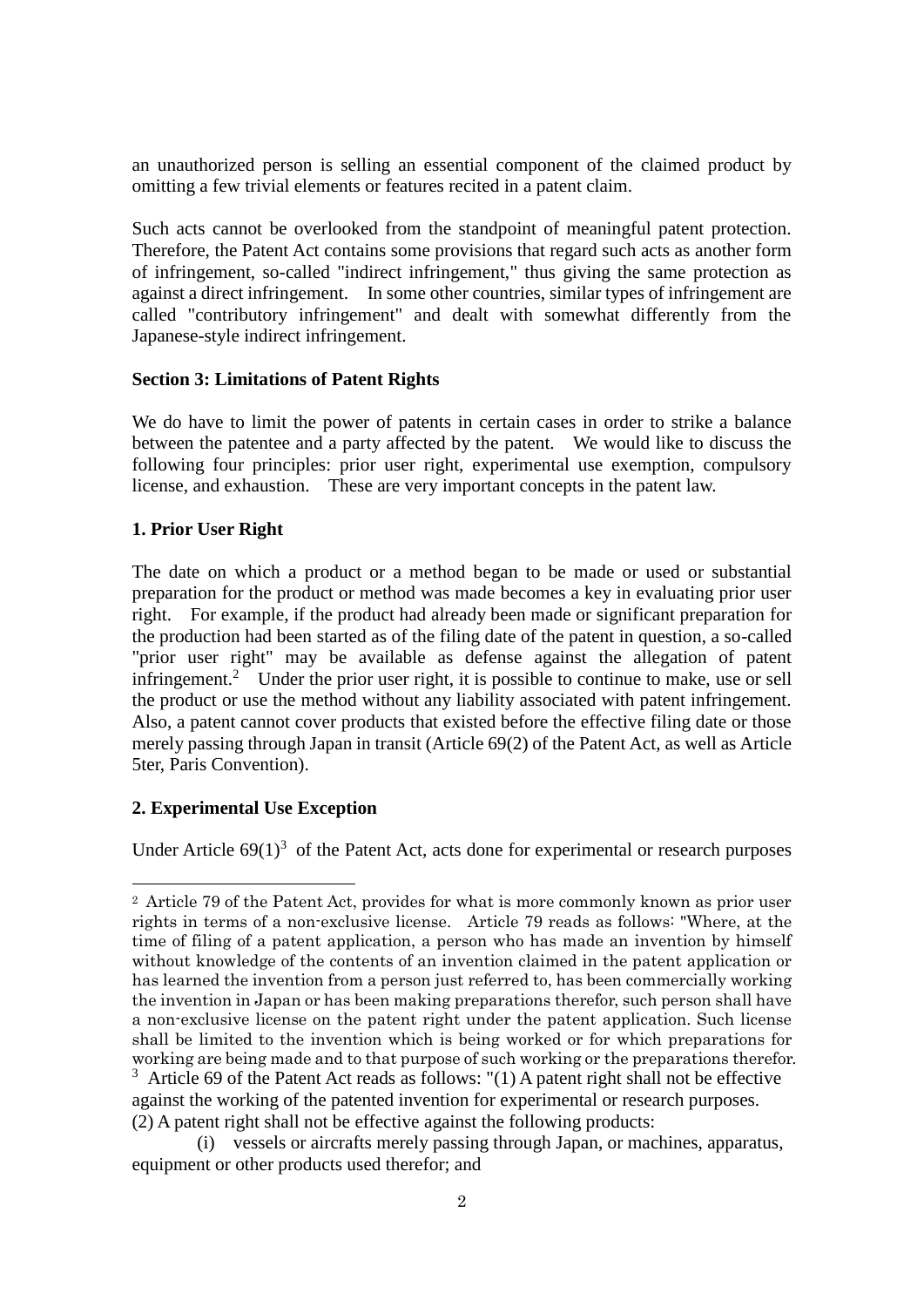are excluded from the patent protection. If a product is made or a method is used for purely scientific test purposes, no patent infringement liabilities occur. The purpose of Article 69(1) is to promote scientific or technological developments. Therefore, experimental manufacturing and sale for testing the market is not exempted. What is certain is that if testing is carried out to see if a patented invention really works, such testing would fall under the experimental use exception and does not infringe the patent. On the other hand, if a patented invention is used to see if it is in fact commercially viable, such testing, most probably, does not fall under the experimental use exception of Article 69(1).

A big issue is whether or not carrying out experiments for the sole purpose of obtaining governmental approvals for marketing generic drugs may be exempted under Article 69(1). On April 16, 1999, the Supreme Court handed down a decision concerning the question of experimental use exemption in favor of generic drug manufacturers. The Court found that tests carried out during the patent term in an attempt to obtain governmental approvals for manufacture and sales after the expiration of patents do not constitute patent infringement under Article 69(1) of the Patent Act. This decision is apparently in line with the comparative decisions issued by the German Supreme Court around the same time, although factual situations are not entirely the same between the Japanese and German cases.

[Case No. 2] Experimental Use Exception (testing for marketing generic drugs)

Prior to the Supreme Court decision, the Tokyo District Court rendered three decisions on July 18, 1997 in actions brought by Otsuka Pharmaceutical Co., Ltd. against several generic drug makers. In those decisions, the 29th civil division of the Court found no patent infringement for experiments done by generic drug makers during the patent term. This was a complete reversal of earlier decisions made by various courts. For example, in the Synthelabo case, the Nagoya District Court had found patent infringement because the experimental use exemption (Article 69 of the Patent Act) was not applicable to the experiments which were done for the sole purpose of obtaining governmental approval for future sale of old patented drugs and which did not lead to scientific advances. The Kanazawa branch of the Nagoya High Court and the Osaka District Court have also followed the line of reasoning set out in the Synthelabo cases. Thus, two lines of contradicting reasoning existed in Japan, and the above Supreme Court decision put an end to the confusion.

Also, in this connection, preparation of drugs under prescriptions given by medical

-

<sup>(</sup>ii) products existing in Japan prior to the filing of the patent application. (3) A patent right for the invention of a medicine (refers to a product used for the diagnosis, therapy, treatment or prevention of human diseases, hereinafter the same shall apply in this paragraph) to be manufactured by mixing two or more medicines or for the invention of a process to manufacture a medicine by mixing two or more medicines shall not be effective against the act of preparation of a medicine as is written in a prescription from a physician or a dentist and the medicine prepared as is written in a prescription from a physician or a dentist."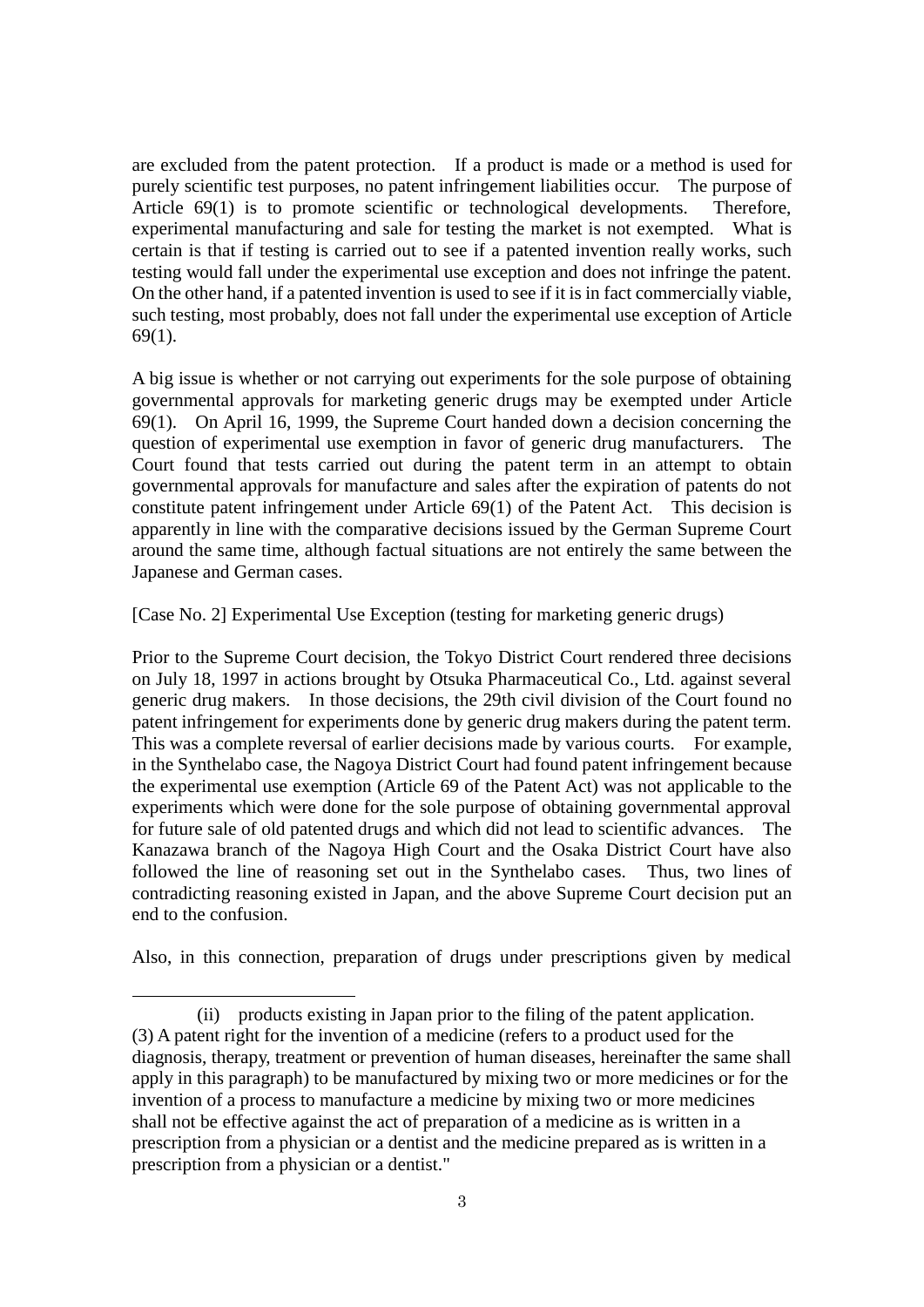doctors would not constitute a patent infringement as provided in Article 69(2) of the Patent Act.

#### **3. Compulsory Licenses**

The Patent Act allows the granting of compulsory licenses for implementing dependent, i.e., related, inventions.<sup>4</sup> It also provides for compulsory licenses for the use of inventions that have not been used for an extended period of time<sup>5</sup> as well as for the interest of the general public.<sup>6</sup>

When a patented invention is implemented, such use may result in the use of another patented invention which has a prior filing date and is owned by another party. This type of situation occurs when a patent is granted on an improvement over another patented invention with an earlier filing date. The later-filed invention is called a dependent invention. The implementation of the dependent invention would constitute an infringement on the basic patent. In order to use the dependent invention the patentee has to obtain a license on the basic patent. When such license is not available, however, the dependent invention cannot be utilized,<sup>7</sup> possibly impeding further development of technology and industry. Therefore, the Patent Act provides procedures for requesting and granting compulsory licenses on the basic invention by going through a prescribed arbitration process.

The Patent Act also provides for similar licenses when a patented invention has not been utilized over an extended period of time, so as to encourage patentees to put their patented inventions in use. Compulsory licenses may also be granted when it is clear that the public will enjoy large benefits if an unused patented invention is implemented, in the case of, for example, a new drug for a disease for which no medicinal cure was previously known.

Several applications have been filed to initiate the arbitration process; however, no compulsory licenses of any kind have been granted thus far. Also, under one of the two bilateral agreements between Japan and the U.S. respectively concluded in January and August 1994, it has now become practically impossible to obtain a compulsory license to use a patented dependent invention if a basic patent exists. $8<sup>8</sup>$ 

#### **4. Exhaustion**

-

No statutory provisions in the Patent Act define or codify the doctrine of patent exhaustion. However, this doctrine plays a very important role in patent infringement

<sup>4</sup> Article 92, Patent Act.

<sup>5</sup> Article 83, Patent Act.

<sup>6</sup> Article 93, Patent Act.

<sup>7</sup> Article 72, Patent Act.

<sup>8</sup> The August 1994 agreement stipulates that: "Other than to remedy a practice determined after judicial or administrative process to be anti-competitive or to permit public non-commercial use, after July 1995, the JPO is not to render an arbitration decision ordering a dependent patent compulsory license to be granted."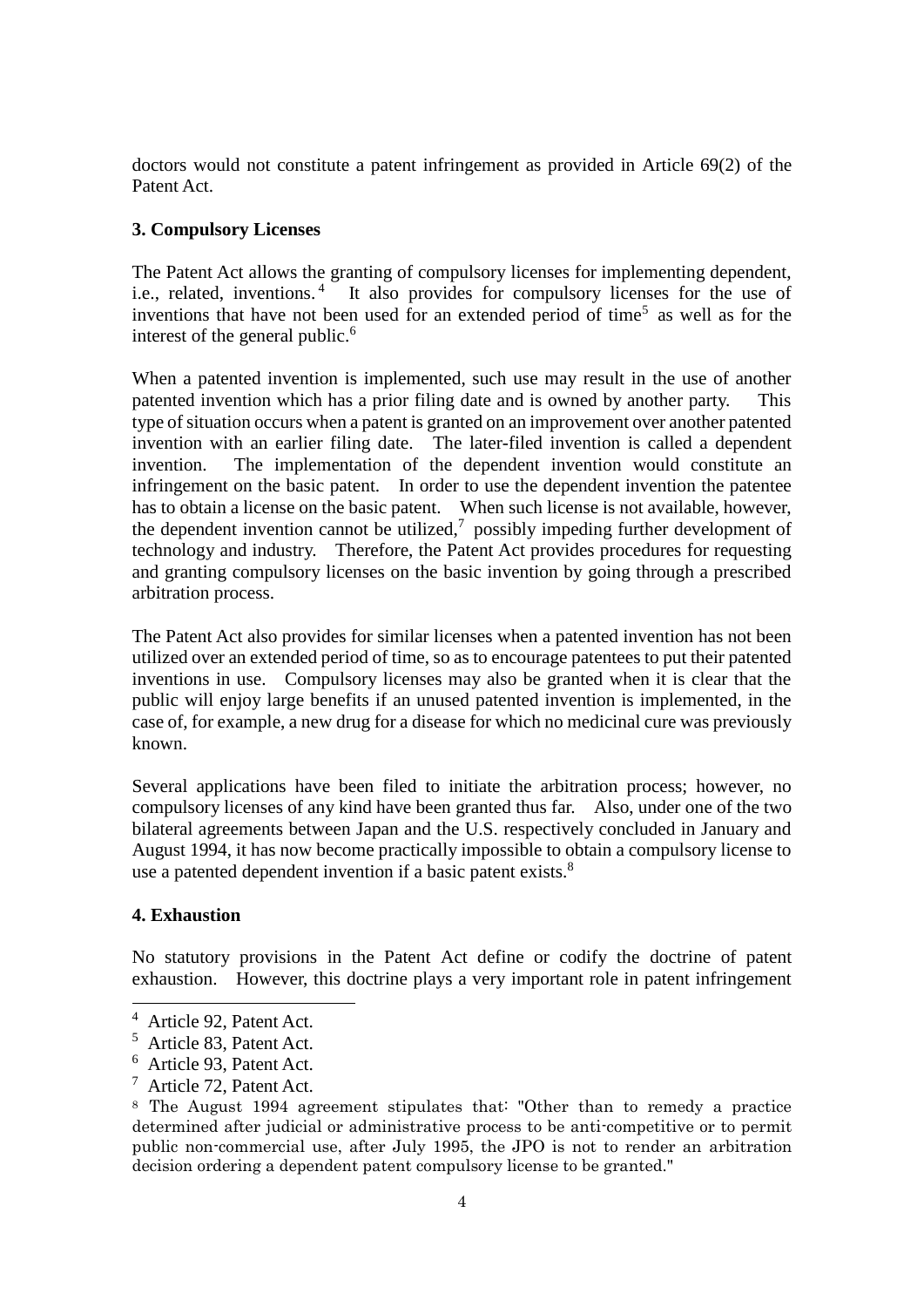litigation. After a product covered by a patent has been sold by the patent owner or by others with the authorization of the patent owner, patent rights are said to have exhausted. The patent owner can no longer enforce his patent against third parties. This limitation is also referred to as the "exhaustion doctrine" or "first sale doctrine". For example, assume that you obtained a patent on a new type of machinery, you can legally prohibit others from making, selling and using a machine that is covered by the patent, but cannot prohibit a customer who has bought such machine from you from reselling it to third parties. The applicability of this doctrine is broadly recognized at least within the context of the domestic market, but there are on-going controversies as to what extent the sale of a patented product abroad can exhaust the patent over this product in the context of domestic law. This is the question of "international exhaustion".

[Case No. 3] BBS Automobile Wheels Case

[Case No. 4] Canon Ink Tank Case

-

#### **Chapter 2: Doctrine of Equivalents**

The doctrine of equivalents gives the patentee a broader interpretation of claims based on the understanding that if no exceptions are provided beyond the literal interpretation of the patented claims, it is often very difficult to provide adequate patent protection. In Japan, the Supreme Court has approved the doctrine and provided a set of clear criteria for its application, following a number of lower court decisions that attempted to recognize and establish the doctrine.

Initially, the Tokyo and Osaka High Courts expressed affirmative views on the doctrine.<sup>9</sup> Further, on February 24, 1998, in an appeal filed by the accused infringer in the so-called ball spline bearing case, the Supreme Court redefined the doctrine of equivalents. The Supreme Court stated that for the doctrine to be applicable the following five criteria have to be considered:

 Even if there exists a portion in the patent claim that is different from the alleged infringing product, an infringement may be found provided:

1) the differing element is not an essential part of the patented invention;

2) the same function and results are still obtained serving the same purpose as that of the patented invention even if that element is replaced by the corresponding element found in the allegedly infringing product;

3) the above replacement would have been easily conceived by a person skilled in the art with reference to the time of manufacture of the infringing product;

4) the infringing product is not the same as the art publicly known at the time of filing for the disputed patent and it could not have been easily

<sup>9</sup> THK v. Tsubakimoto (concerning a ball spline bearing), Tokyo High Court, February 1994; and Genentech v. Sumitomo Pharmaceuticals (concerning human tissue plasminogen activator (t-PA)), Osaka High Court, March 1996.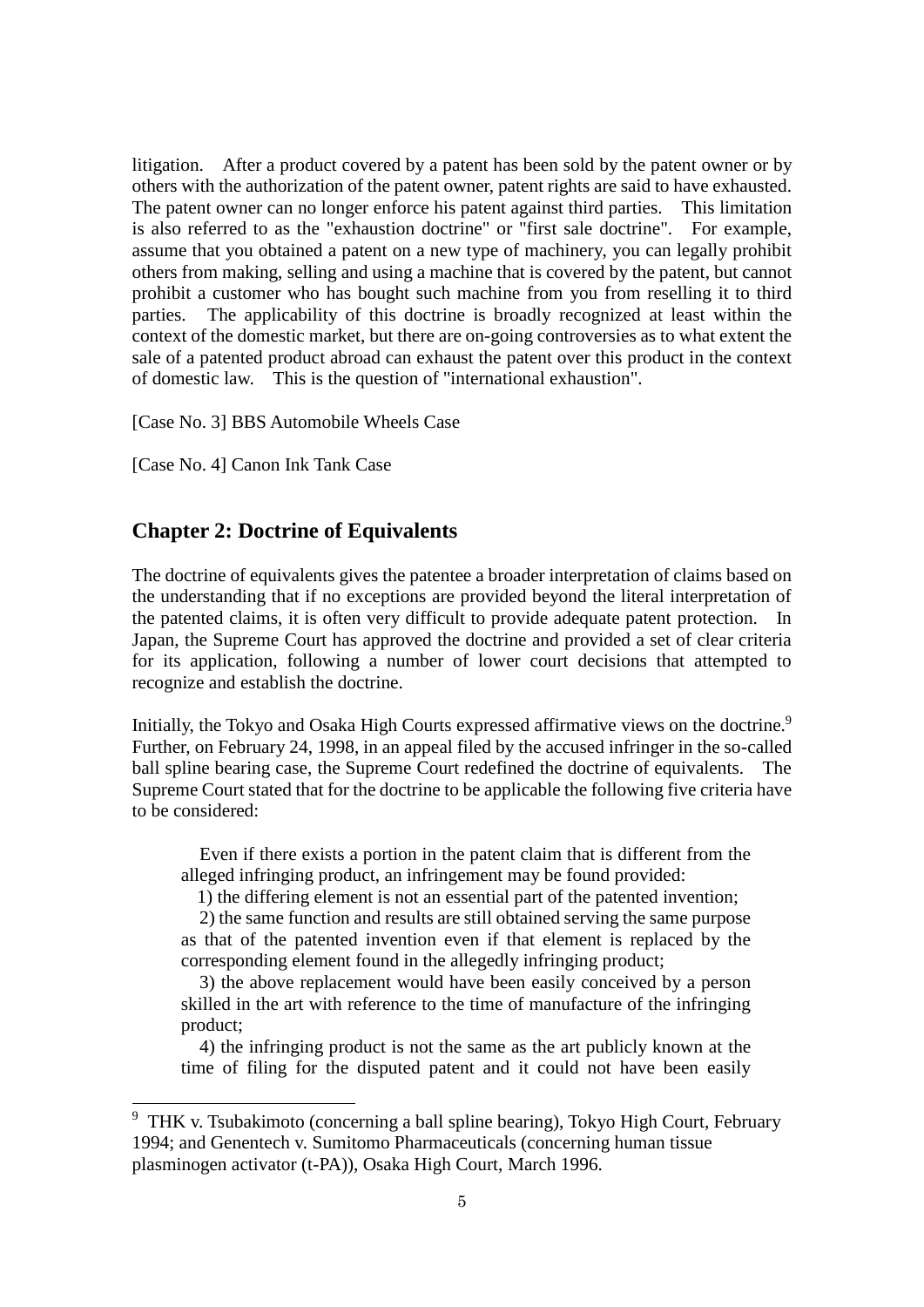conceived by a person skilled in the art at the time of filing for the patent based on such publicly known art; and

5) no special circumstances exist such as the intentional exclusion of the infringing product from the scope of the patented claim during the prosecution of the patent application for the patented invention.

The Supreme Court pointed out that the Tokyo High Court failed to consider condition 4 above and remanded the case back to the original court. The case was subsequently settled. In addition to the first three conditions, the Supreme Court included the last two conditions, which are traditionally considered as defense arguments, as essential part for the correct application of the doctrine.

[Case No. 5] Ball Spline Bearing Case

Also, the equivalent is determined in view of the state of art at the time of infringement. This new time framework was discussed at WIPO during meetings for the Patent Law Treaty, which was reduced to a formality treaty and concluded in June 2000.

Further, the newly added latter two requirements are well known legal constructs: condition 4 reminds us of the Wilson golf ball case<sup>10</sup> in the U.S., in which it was noted that the application of the doctrine hinges on a hypothetical patent claim crafted to be unobvious over the prior art and cover the alleged infringing product; and condition 5 suggests the prosecution history estoppel, which is well recognized and established as defense in some countries including Japan.

The significance of this decision is the fact that it was rendered by the Supreme Court. In a strict sense, Supreme Court decisions alone have the authoritative status in Japan. Different from lower court decisions, Supreme Court decisions function as law and are regarded as binding on lower courts. The fact that the Supreme Court said nothing negative about the doctrine of equivalents and clarified the criteria gives legitimacy to assertions of doctrine of equivalent infringement. Lower courts have handed down a number of decisions on the application of the doctrine since this Supreme Court decision, and the above criteria have invariably been adopted in those decisions. Generally speaking, however, the percentage of decisions in which the doctrine was applied in favor of patentees remains small or about 4-6% of all cases in which the doctrine is asserted, and it should be understood that the doctrine of equivalents is available only in very limited situations. In recent years, condition (1) of the above five conditions tends to be given smaller weight because condition (1) turned out to be a very tough hurdle to overcome for the patentee.

#### **International Aspects of the Doctrine of Equivalents**

 $\overline{a}$ 

The doctrine of equivalents is recognized in many countries now. This concept is particularly well developed in the United States and Germany. In the United Kingdom, it is often noted as "purposive construction" of patent claims. Factors considered by

<sup>&</sup>lt;sup>10</sup> Wilson Sporting Goods Co. v. David Geoffrey & Associates, 904 F.2d 677 (1990)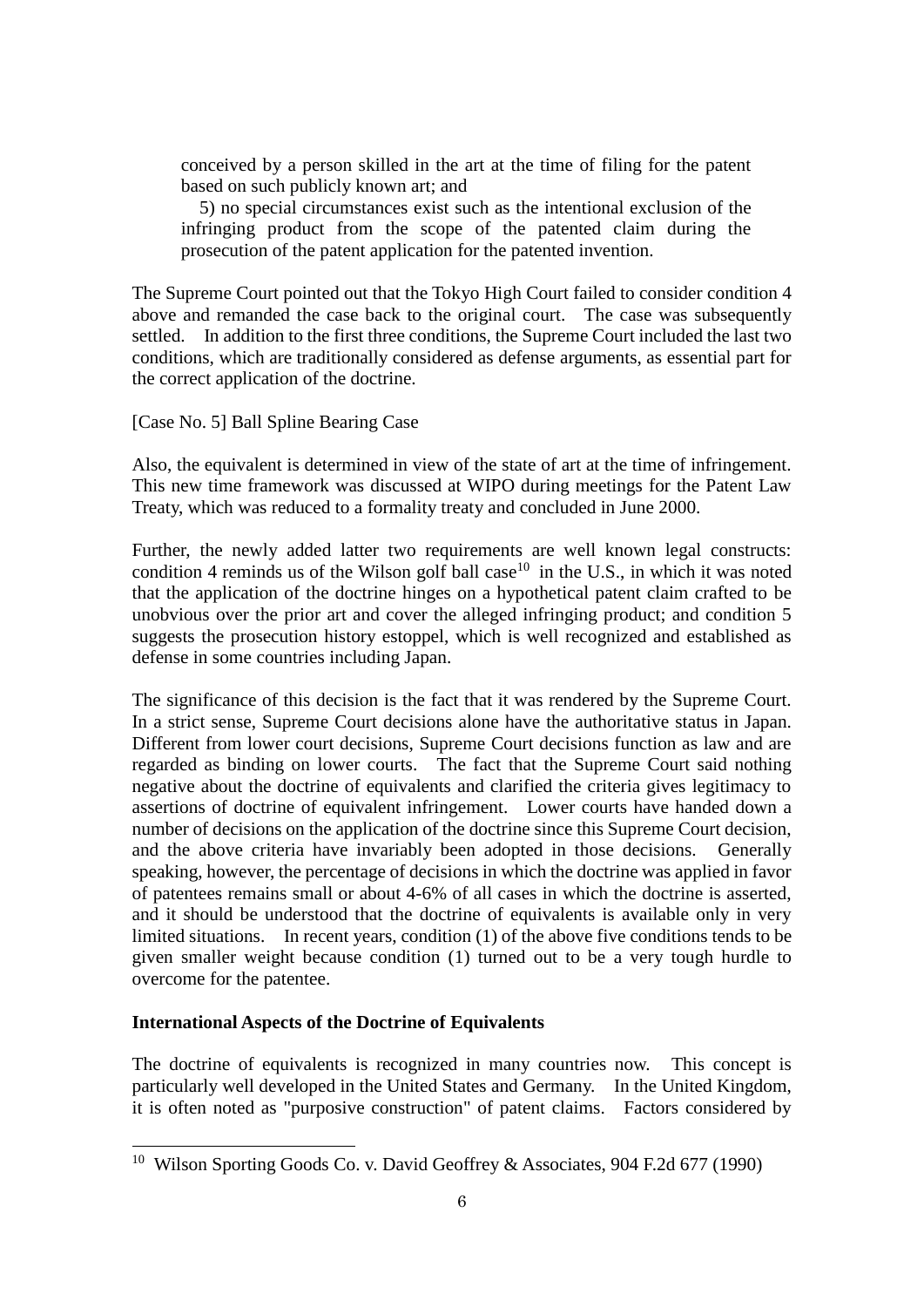courts in different countries can be similar superficially, but the actual application of such factors may vary considerably from one country to another.

In the Festo case,<sup>11</sup> the Court of Appeal for Federal Circuit decided *en banc* (i.e., by all the judges of the court) to severely limit the scope of equivalents by prosecution history estoppel.<sup>12</sup> Subsequently, the U.S. Supreme Court modified the CAFC decision to give some more flexibility in applying the doctrine, but at the same time confirmed the general direction the CAFC has been taking.<sup>13</sup> In view of this decision and such decisions as the Supreme Court decision in Warner-Jenkinson v. Hilton Davis 520 U.S. 17 (1997), the U.S. courts now tend to limit the availability of the doctrine of equivalents, in favor of certainty on the scope of patent protection.

Also, according to the amendment of the European Patent Convention, which took effect in 2007, the well-known protocol to Article 69 of EPC was revised. A new Article 2 was added to the Protocol on the Interpretation of Article 69 EPC. It was made clear that the scope of protection is not limited to the wording of the claims, but is extended to equivalents. In accordance with Article 2, "due account shall be taken of any element which is equivalent to an element specified in the claims." An Article 3 was proposed on the prosecution history estoppel, but it was not included in the final text of the Protocol. This may be regarded as reflection of the fact that no strict principles comparable to the US-style prosecution history estoppel with respect to amendments made during the prosecution of patent applications exist in Europe.

# **Chapter 3: Invalidity Defense**

We have two ways to assert invalidity of a patent in Japan: one is invalidation trials at the Japan Patent Office, and the other is invalidity defense during patent infringement litigation.

#### **Invalidation Trial at the JPO**

 $\overline{a}$ 

Article 123 of the Patent Act stipulates that an interested person may request a trial for patent invalidation. Apetition for an invalidation trial can be filed anytime once a patent

<sup>&</sup>lt;sup>11</sup> FESTO CORPORATION v. SHOKETSU KINZOKU KOGYO KABUSHIKI CO., LTD., No. 95-1066. Decided November 29, 2000.

 $12$  Prosecution history estoppel prohibits the patentee from asserting something that is contrary to what he stated during the prosecution of the relevant patent application before the patent office. In some cases, the applicant argues before an examiner that a patent claim should be interpreted narrowly or amends a patent claim to distinguish his invention from prior art and successfully obtains a patent. He is then estopped from saying, for example, that his claim is broad enough to cover an allegedly infringing product before the court contrary to his previous argument or claim amendment. <sup>13</sup> FESTO CORP. v. SHOKETSU KINZOKU KOGYOKABUSHIKI CO. (00-1543) 535 U.S. 722 (2002) 234 F.3d 558, vacated and remanded. Argued January 8, 2002 and decided May 28, 2002.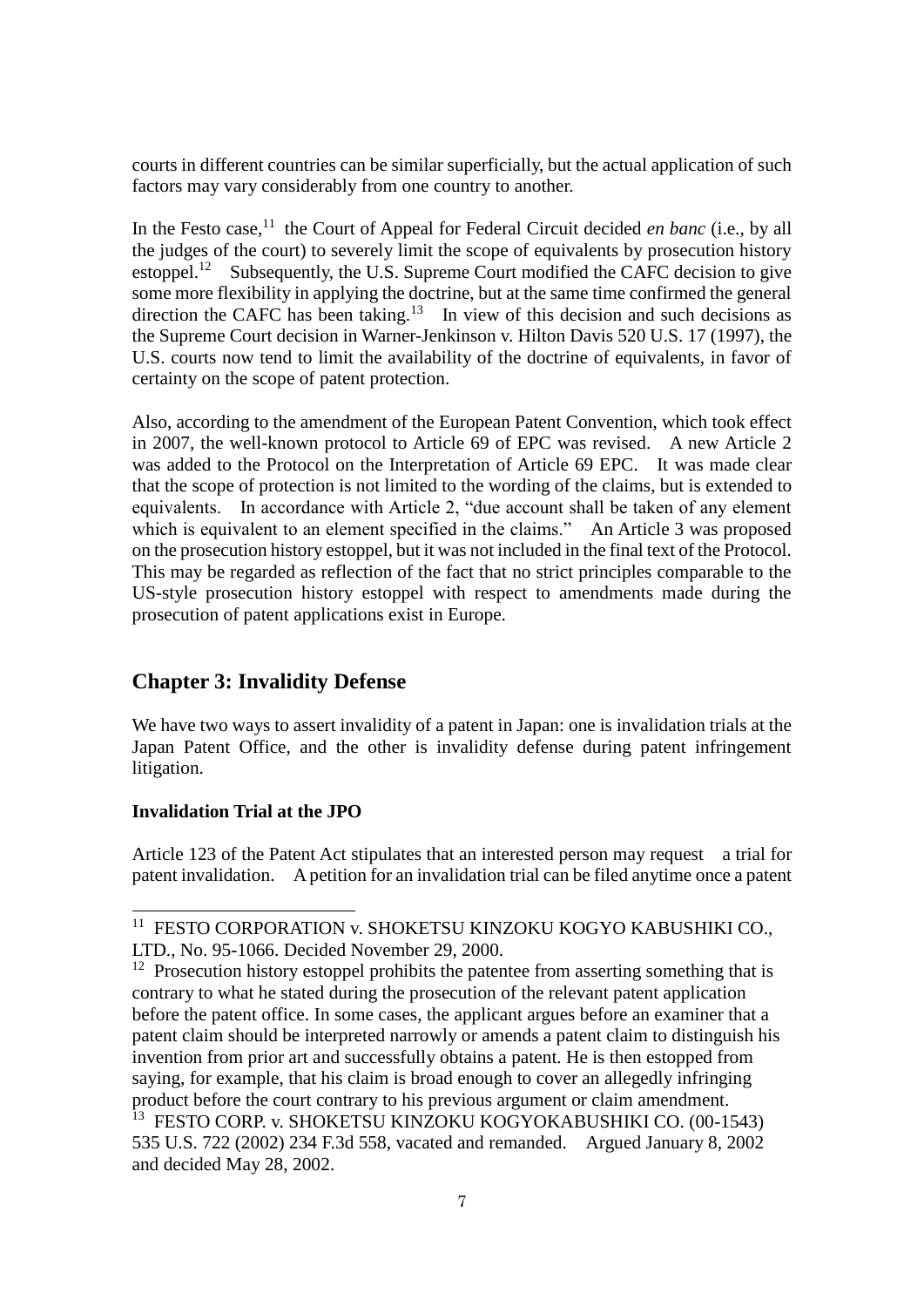is granted and even after the patent has lapsed. It is also possible to file the petition during patent infringement litigation.

#### **Invalidity defense before an infringement court**

Article 104-3(1) of the Patent Act provides that: "In litigation concerning the infringement of a patent right or an exclusive license, if the patent is recognized as it should be invalidated by a patent office trial for invalidation, the rights of the patentee or exclusive licensee may not be enforced against the adverse party." This provision codified an earlier Supreme Court decision of April 11, 2000 in the so-called Kibly case, in which the Supreme Court stated that: "if it is clear that the patent in dispute has grounds for invalidation, a demand for an injunction, damages, etc. based on the patent right should be deemed as an abuse of patent right and should not thus be allowed unless there are special circumstances."

[Case No. 6] Kilby Case



# Dual Invalidation System for Patents

# **Chapter: Injunctions**

Article 100 of the Patent Act provides that: "(1) A patentee or exclusive licensee may demand a person who infringes or is likely to infringe the patent right or exclusive license to stop or prevent such infringement. (2) In making a demand under the preceding paragraph, the patentee or exclusive licensee may demand measures necessary for the prevention of such infringement including the disposal of products constituting such act of infringement (including, in the case of a patented invention of a process of producing products, products produced by the act of infringement; the same shall apply in Article 102(1)) and the removal of facilities used for the act of infringement."

These provisions are understood to mean that the patentee can obtain an injunction once the court finds a patent infringement. There are no other criteria or requirement for the court to issue an injunction. This is one of the important pillars in the Japanese Patent Act, and different from the U.S. law in which an injunction is available under the concept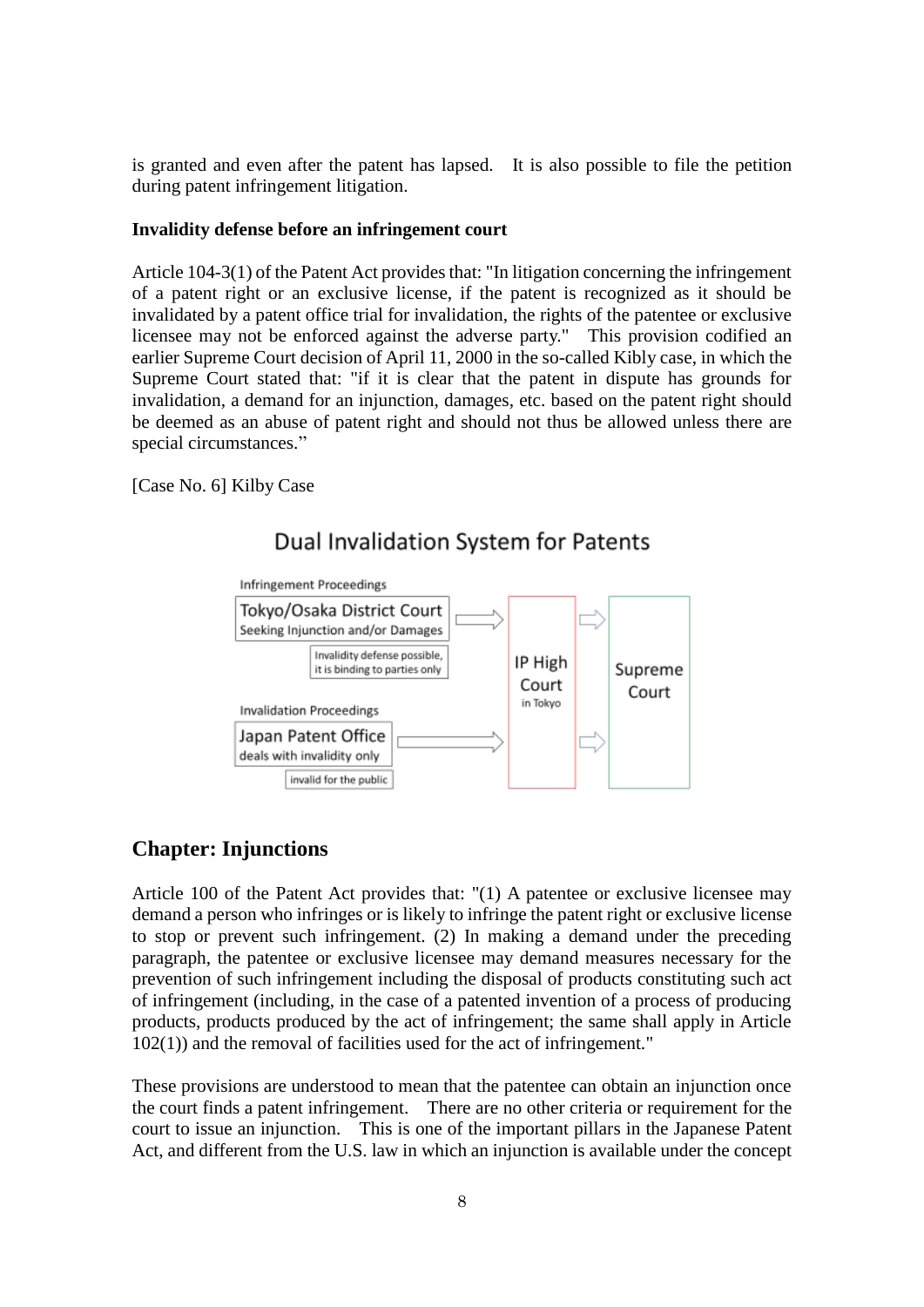of equity.

-

It is still possible, however, for the court not to grant an injunction even if there is a patent infringement, if overriding circumstances exit. In such a case, the court often uses the doctrine of abusive use of rights.<sup>14</sup>

[Case No. 7] Apple v. Samsung Case - FRAND declaration and injunction

# **Chapter 5: Damages**

General provisions on damages awards exist in the Civil Code.<sup>15</sup> For intangible assets like patents, however, it is usually difficult to establish a clear relationship between infringement and damages. The Patent Act therefore provides for three special ways of damages calculation.

First, the profits the infringer gained in connection with infringing acts can be presumed equal to the damages the patentee suffered.<sup>16</sup> This presumption used to be believed available only if the patentee works the patented invention, but this working requirement was reversed by a Grand Panel decision of the IP High Court dated February 1, 2013 (Case No. 2012(ne)10015).

[Case No. 8] New Interpretation of Article 102(2) - Grand Panel of IP High Court

Second, the reasonable royalty may be awarded as a minimum even if the patentee does not use the patented invention.

The third way of damages calculation is relatively new and was introduced in the 1998 amendment to the Patent Act. The damages award can be calculated by multiplying the number or amount of products the infringer sold with a marginal profit the patentee enjoyed.<sup>17</sup> This third way possibly gives rise to a large award, because the profit figure

<sup>&</sup>lt;sup>14</sup> Article 1(3), Civil Code provides that: " (3) No abuse of rights is permitted."

<sup>&</sup>lt;sup>15</sup> Article 709, Civil Code, which reads as follows: "A person who has intentionally or negligently infringed any right of others, or legally protected interest of others, shall be liable to compensate any damages resulting in consequence."

<sup>&</sup>lt;sup>16</sup> Article 102(2), Patent Act. Article 102(2) reads as follows: "Where a patentee or exclusive licensee claims, from a person who has intentionally or negligently infringed the patent right or exclusive license, compensation for damage caused to him by the infringement, the profits gained by the infringer through the infringement shall be presumed to be the amount of damage suffered by the patentee or exclusive licensee."

 $17$  Article 102(1), Patent Act. Article 102(1) provides that: "Where a patentee or exclusive licensee claims, from a person who has intentionally or negligently infringed the patent right or exclusive license, compensation for damage caused to him by the infringement, and the person's act is the assignment of articles by which the act of the infringement was committed, the sum of money with the profit per unit of such articles multiplied by the number of articles (hereinafter referred to in this paragraph as the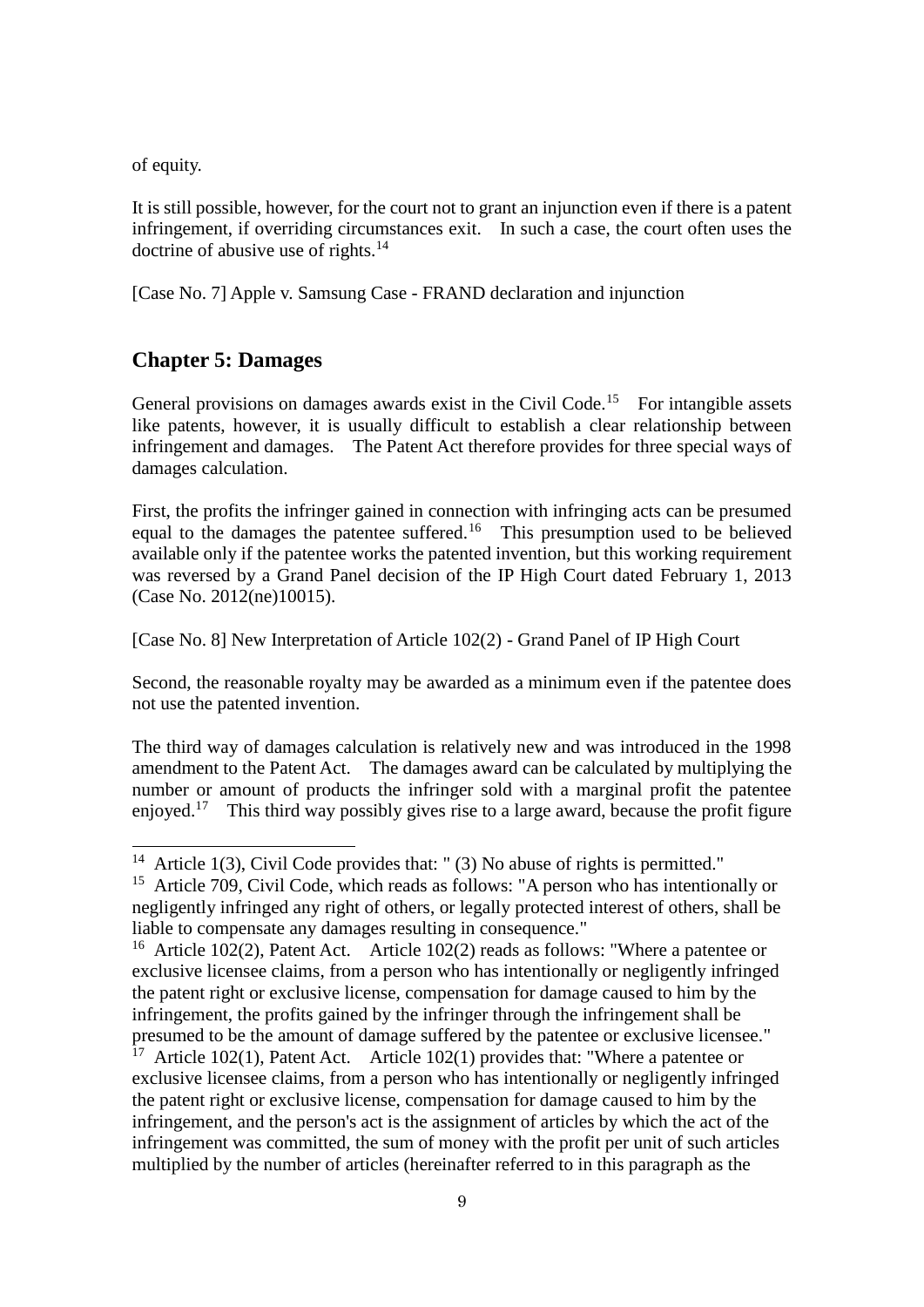used would be the marginal profit of the patentee's products or the profit the patentee enjoyed on the last product it sold. It should not be difficult for the patentee to show profit figures based on its own accounting figures. In order to arrive at a figure for the marginal profit, only normal manufacturing and sales costs can be deducted from the gross profit. It is probably not allowed to deduct initial R&D costs and marketing or advertising costs. Therefore, the percentage of the marginal profit in the unit price can be much higher than ordinary profits a manufacture enjoys during normal course of business.

[Case No. 9] Article 102(2)

 $[Case No. 10]$  Article  $102(1)$ 

-

[Case No. 11] Article 102(1) in view of Article 102(2) and (3)

<sup>&</sup>quot;number of assigned articles") which the patentee or exclusive licensee could have sold in the absence of the infringement may be estimated as the amount of damage suffered by the patentee or exclusive licensee within a limit not exceeding an amount attainable depending on working capability of the patentee or exclusive licensee. Where there is any circumstance that prevents the patentee or exclusive licensee from selling part or the whole of the number of assigned articles, a sum equivalent to the number of assigned articles subject to that circumstance shall be deducted."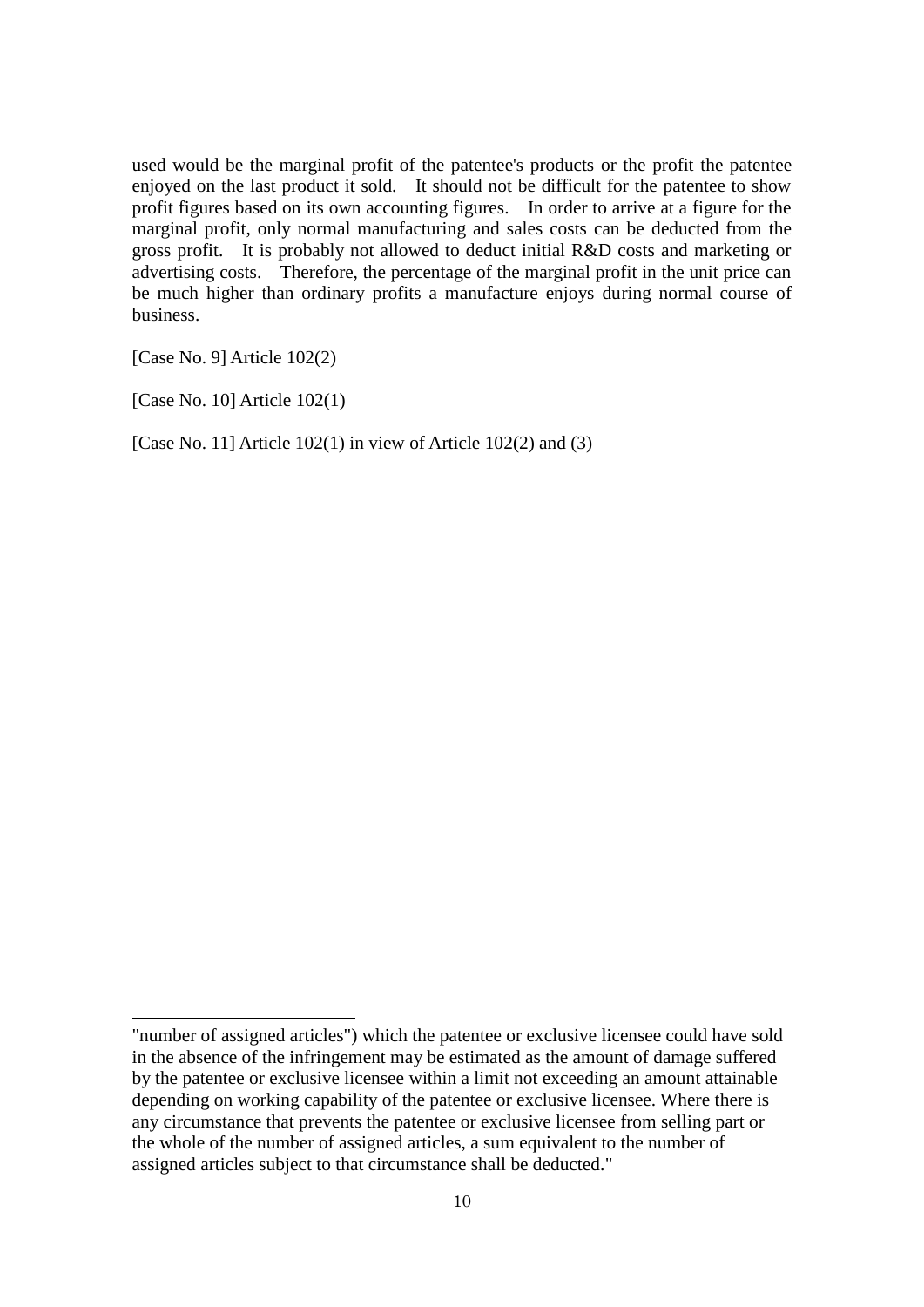#### **[Case No. 1] Product-by-Process Claims**

Pravastatin Sodium Case

-

The Second Petty Bench, the Supreme Court Decided on June 5, 2015 Case Nos. 2012(ju)1204 and 2012(ju)2658

Appellant-plaintiff: a Hungarian subsidiary of Teva Pharmaceutical Industries, Ltd. Appellee-defendant: Kyowa Hakko Kirin Co., Ltd. (in 2012(ju)1204) Tohri Company Ltd. (in 2012(ju)2658)

Product-by-process claim drafting and interpretation were greatly modified by the Pravastatin Sodium Case decisions (the Supreme Court of Japan, June 5, 2015, Second Petty Bench, case Nos. 2012(ju)1204 and 2012(ju)2658). The Supreme Court reversed the Grand Panel<sup>18</sup> of the IP High Court. Two points were emphasized in the opinion of the Court:

**Products made by a Different Process Infringe the Claim**: "[E]ven if a patent claim concerning a product invention recites the manufacturing process of a product, the technical scope of the patented invention should be determined to cover products that have the same structure and characteristics, etc., as those of the product made in accordance with the manufacturing process."

**Product-by-Process Claims When Only Way to Define a Product**: "[W]hen patent claims concerning a product invention recite the manufacturing process of a product, such claims would satisfy the requirement [that] "the invention be clear" according to Article 36(6)(ii), Patent Act, only if circumstances exist under which it is impossible or utterly impractical to directly identify the structure or characteristics of the product at the time of filing."

In fact, the Supreme Court adhered to the theory it created years ago that a product claim should be, as a rule, delimited by the structure or characteristics of the inventive product despite the fact that in 1994, Article 36 of the Patent Act was amended to allow for more flexibility in claim drafting. The Supreme Court allowed the use of productby-process limitations in the claims only if it is impossible or utterly impractical to define the invention without using such limitations. In order to justify the two theses mentioned above, it created a new category of the lack of clarity under Article 36(6)(ii).

An analysis follows, with more expansive extracts from the Supreme Court opinion at the end of this article.

 $18$  The Grand Panel consists of the heads of the four divisions that exist in the IP High Court plus one judge.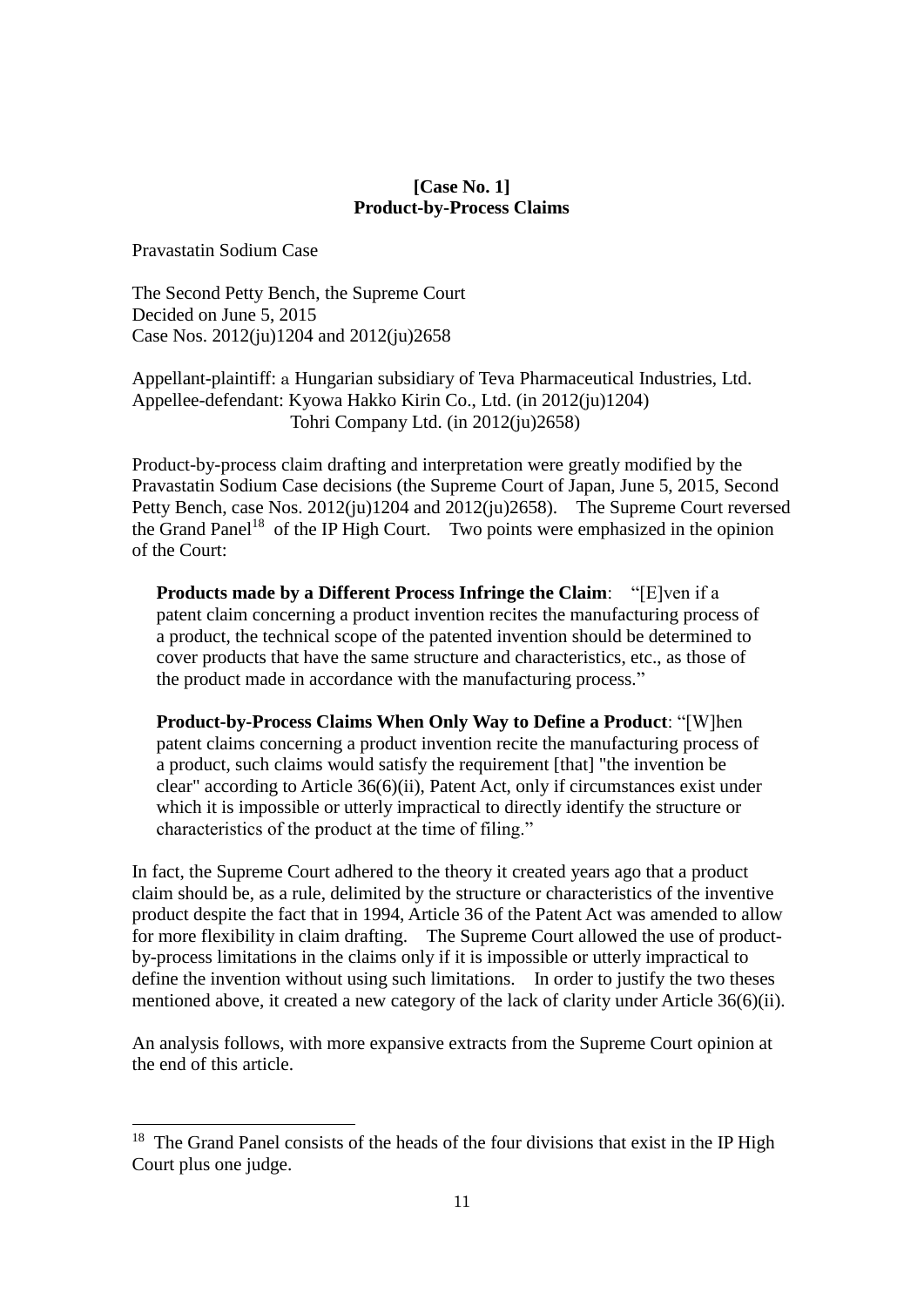**The Supreme Court** *Lipase Decision* **(1991)**: The Supreme Court in this decision recognized the importance of the public notice function of patent claims. Citing the *Lipase Decision,* the Court in the *Pravastatin Sodium Case* reiterated the public notice function of patent claims. In the earlier *Lipase Decision* the Supreme Court rejected the idea of reading a limitation from the specification into pending claims. The Tokyo High Court (now IP High Court) read "lipase" in the claim as the species "Ra lipase" because all examples in the specification in the context of the patent examination proceedings were for Ra lipase. The *Lipase Decision* was an appeal from a JPO decision to reject the application.

The Supreme Court stated that:

When the patentability requirements according to Article 29(1) and (2), Patent Act, that is, the novelty and inventive step of an invention found in a patent application are reviewed, the gist of the invention in the application has to be determined in order for the invention to be compared with prior art defined in Article 29(1). Unless special circumstances exist, this determination of the gist has to be made based on the recitations in the claims. Only if special circumstances exist such as when the technical meaning of a recitation in the claim cannot be understood without ambiguities, or when it is apparently clear that such recitation is an error with reference to the detailed descriptions of the invention in the specification, it is permitted to refer to the detailed description of the invention in the specification.

**Justice Yamamoto's Sharply Worded Concurrence**: Justice Tsuneyuki Yamamoto, who started his career as a bureaucrat at the Ministry of International Trade and Industry (now the Ministry of Economy, Trade and Industry), concurred with the judgement but strongly criticized the majority opinion.

He pointed out that the Patent Act was amended in 1994 with respect to Article 36(5)(ii), which required that patent claims must "set forth only the features indispensable for the constitution the invention." The corresponding provision after the amendment is in Article 36(5), which requires that claims must set forth "all matters which an applicant for a patent considers necessary in defining an invention." Noting discussions made in the report of the council responsible for the amendment and also quotations from the current examination guidelines published by the Japan Patent Office, he noted that the amendment and current JPO practice allow functional and process limitations in claims, while product-by-process claims are also subject to other patentability requirements such as clarity of claims and novelty.

He noted that the majority opinion would upset such interpretation of the Patent Act and also the current examination practice. He also pointed out that, in a large number of cases, if the format of product-by-process claims is not used, claims become rather unclear. He gave an exemplary claim which recites that "a cell produced by introducing a certain gene into a certain cell in a certain way." He argued that such a claim is very easy to understand for a skilled person. On the other hand, if the cell has to be defined in terms of structure or characteristics, the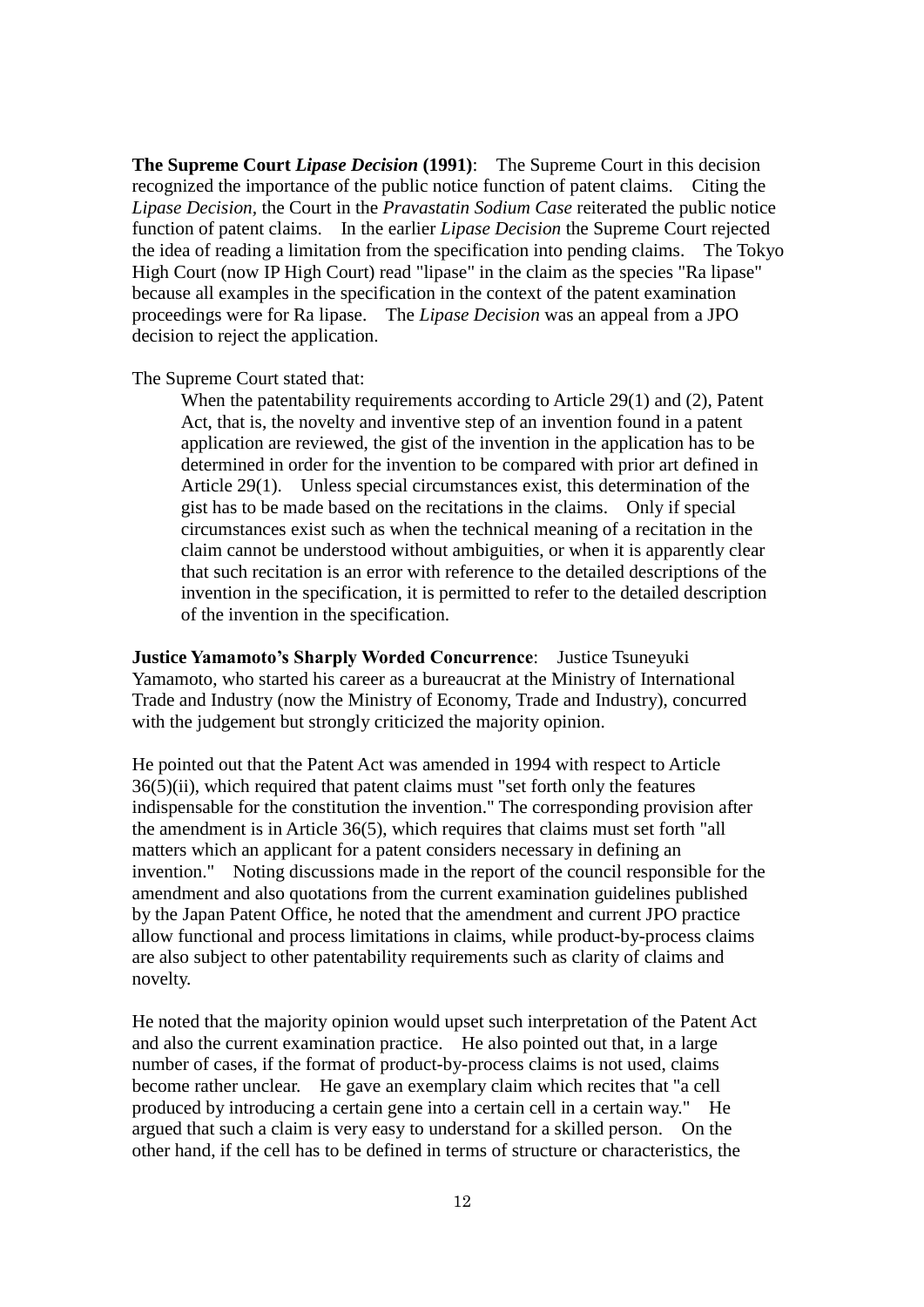resulting claim would be understandable to no one. This is against the ideal of the Patent Act which aims at a proper balance between the protection of inventions and public use.

He also cautioned that if product-by-process claims are allowable only "if circumstances exist under which it is impossible or utterly impractical to directly identify the structure or characteristics of the product at the time of filing" as in the majority opinion, it would become practically impossible use process-by-process limitations.

He also questioned the expansive interpretation of Article 36(6)(ii) (clarity requirement) by stating that: "According to the majority opinion, if product-byprocess claims are refused or invalidated as violating the clarity requirement when such claims do not satisfy the requirement that it is impossible or impractical to specify the claimed product without a process limitation goes far beyond the traditional interpretation of Article 36(6)(ii), and such new interpretation is clearly wrong."

Justice Yamamoto agreed with the majority opinion in that the product-by-process claim should also cover products that are not made by the recited process. He also agreed to remand the case back to the IP High Court.

**Two Decisions**: The two Supreme Court decisions were handed down on the same day. A Hungarian subsidiary of Teva Pharmaceutical Industries, Ltd. separately sued two Japanese companies, Kyowa Hakko Kirin Co., Ltd. and Tohri Company Ltd., for infringement of a Japanese patent it owns, patent No. 3737801. The first case involving Kyowa Hakko Kirin resulted in the Grand Panel decision of the IP High Court, which addressed the issue of infringement of the product-by-process claim. The other case involving Tohri lead to another IP High Court decision rendered by an ordinary panel of three judges. The main issue in the second decision was an invalidity defense - the lack of inventive step. The second decision (case No. 2012(ju)2658) is just a paraphrased version of the first decision (case No.  $2012(iu)1204$ , and they are substantially the same. In this paper, we base our analysis on the first decision involving Kyowa Hakko Kirin.

**Supreme Court Reference to American Court Decisions**: In the supporting opinion, Justice Chiba discussed the *en banc* decision of the Federal Circuit in *Abbott Labs. v. Sandoz, Inc.* (2009), and the *Nautilus* United States Supreme Court decision.

**Implications for Product-by-Process Claiming in Japan**: Under these new Supreme Court decisions, the Japan Patent Office now has to examine patent applications containing product-by-process claims to determine whether or not any circumstances exist under which it was impossible or impractical to directly identify the structure or characteristics of the product at the time of filing. The burden rests on the applicant to show such circumstances existed as of the filing date. It is generally not easy to show that something is impossible to accomplish while it may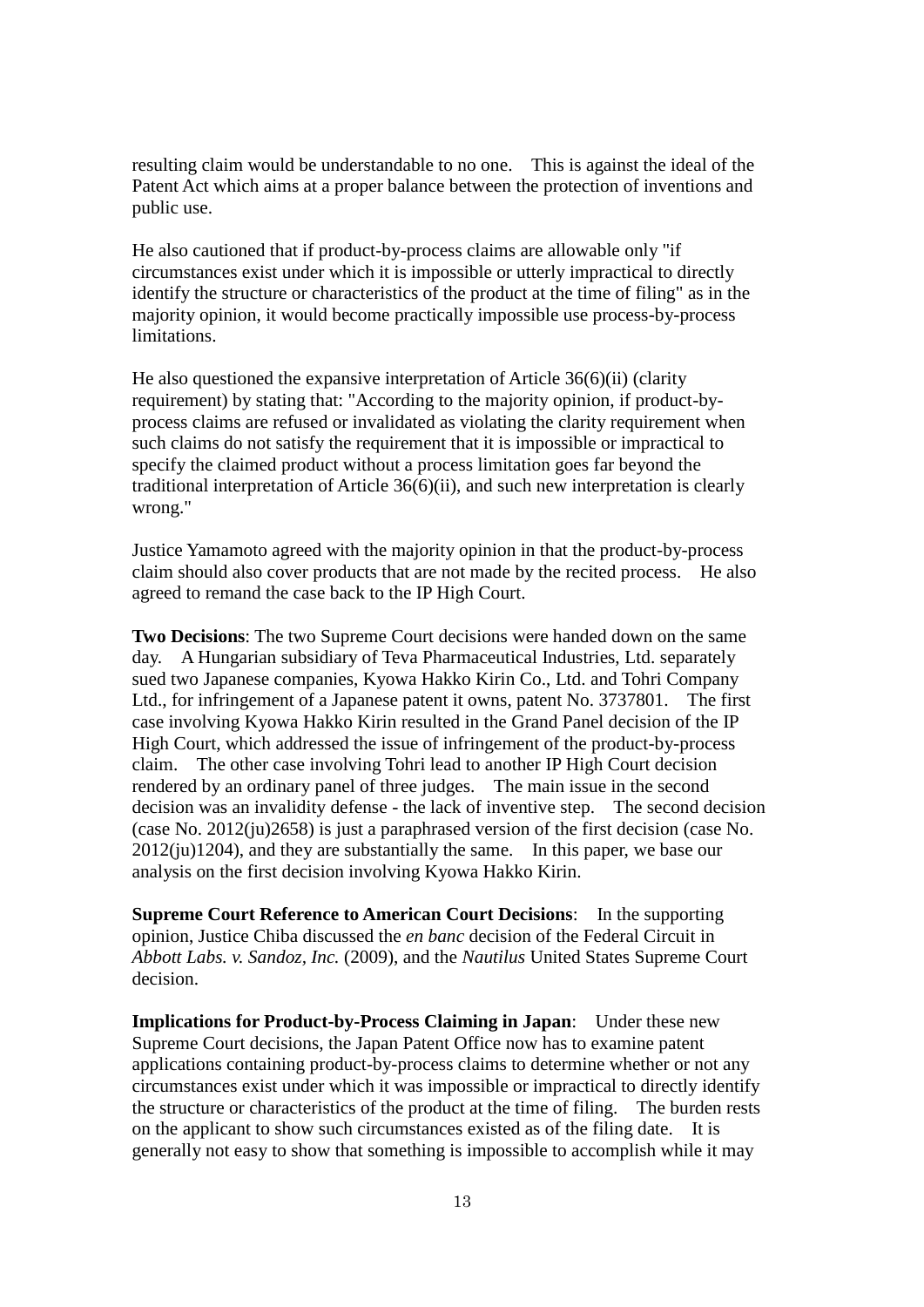be easier to show the contrary. Also, the applicant may have to make sure that the structures or characteristics of, say, antibiotics, microorganisms or modified cells are described in detail in the patent application, although claims identifying such structures or characteristics may be more difficult to understand. Also, the scope of these decisions may not be limited to biotech and pharmaceutical fields. Inventions in such fields like metals, alloys or even mechanical engineering may face problems if claims contain some language that suggests use of a process.

\* \* \*

Pravastatin Sodium Case Patent infringement case demanding injunction

The Second Petty Bench, Supreme Court Decided on June 5, 2015 Case No. 2012 (ju) 1204

#### *Excerpts from the opinion\**

#### MAIN TEXT

The original decision is reversed, and the case is remanded to the Intellectual Property High Court.

#### REASON

Concerning the first, second, fourth, and fifth points raised in the Petition for Acceptance of Final Appeal by appeal attorney Kiyoshi Kamiya.

1. In the present case, the appellant, who has a patent including a so-called product-byprocess claim which recites the manufacturing process of a product while the patent is granted on a product invention, asked for an injunction on the manufacture and sale of pharmaceutical products the appellee produces and the disposal of such products, because the appellee's pharmaceutical products allegedly infringe on the appellant's patent. The appellee asserts, for example, that such pharmaceutical products do not fall under the technical scope of the patented invention of the appellant. An issue in dispute is how the technical scope of a patented invention should be determined when the manufacturing process is recited in a patent claim directed to a product invention.

-

<sup>\*</sup> This is an English Translation of the Majority Opinion of the Supreme Court of Japan in Case No. 2012(ju)1204 as published on the web site of the Supreme Court (Supporting Opinion by Justice Katsumi Chiba and Opinion by Justice Tsuneyuki Yamamoto are not included. Underlining is shown as it appears in the decision.)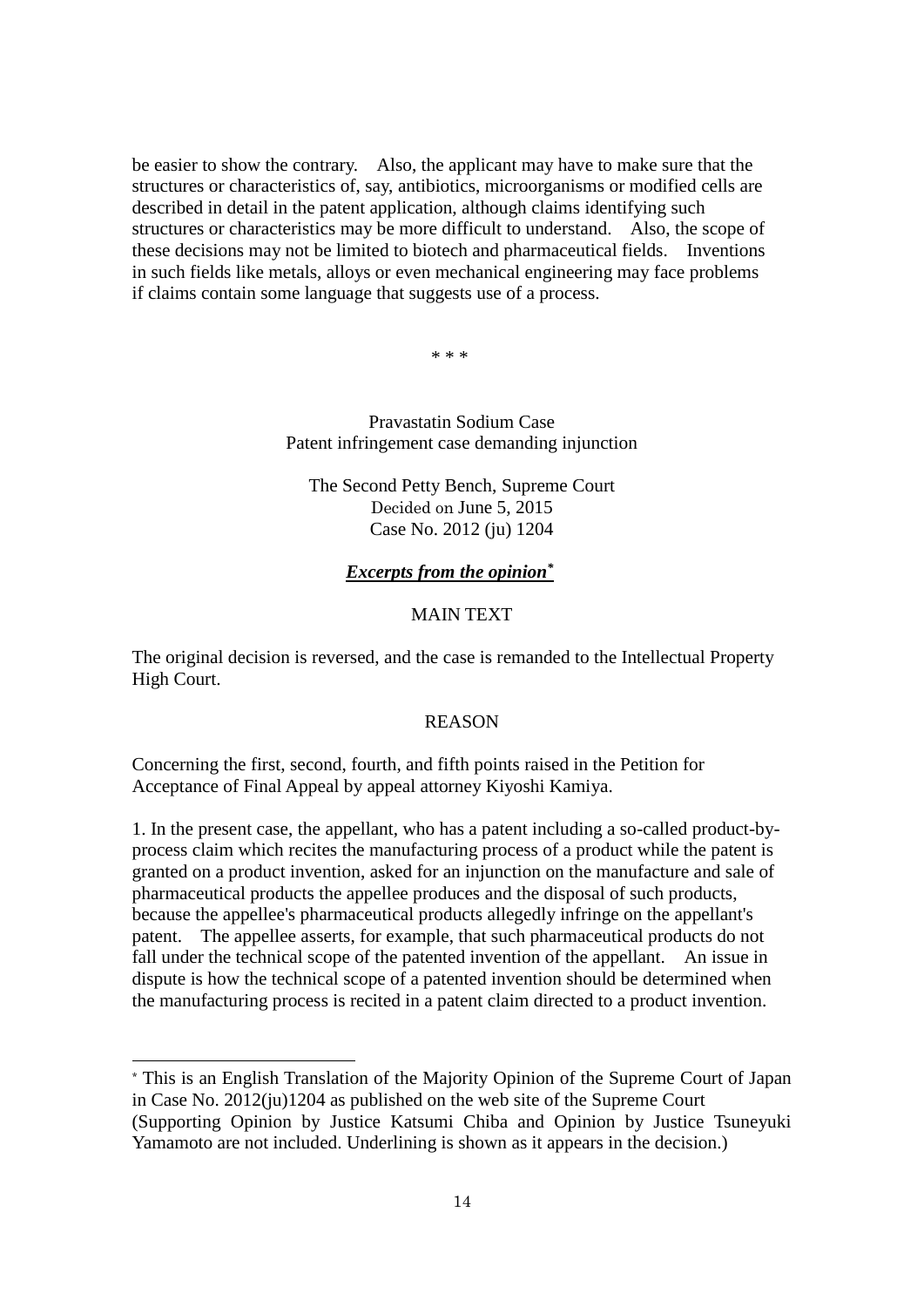2. Summary of the original court decision and determined facts are as follows.

(1) The present patent

The appellant has a patent on an invention entitled "Pravastatin sodium substantially free of pravastatin lactone and epi-pravastatin, and compositions containing same," (patent No. 3,737,801, and the number of claims is nine. Hereinafter, it is called "the subject patent.")

(2) The present invention

Claim 1 among the claims of the subject patent (hereinafter referred to as "the subject claim") is as follows (hereinafter referred to as "the present invention"): "Pravastatin sodium in which a mixed amount of the pravastatin lactone is less than 0.5 % by weight, and a mixed amount of epiprava is less than 0.2% by weight, prepared by a process comprising the following steps:

a) forming a concentrated organic solution of pravastatin;

b) precipitating pravastatin as an ammonium salt thereof;

c) purifying the ammonium salt by recrystallization;

d) transposing the ammonium salt to the pravastatin sodium; and

e) isolating pravastatin sodium."

(3) The appellee's product

A. The appellee manufactures and sells pravastatin Na salt tablets 10mg of the drug "KH" (formerly known as pravastatin Na salt tablets 10mg "Merck", hereinafter referred to as "the appellee's product".).

B. The appellee's product contains pravastatin sodium that has less than 0.5 wt% of mixed pravastatin lactone and less than 0.2 wt% of mixed epiprava. Its method of manufacture, at least, does not involve "a) forming a concentrated organic solution of pravastatin" recited in the subject claim.

3. The original decision dismissed the demand of the appellant and made determinations as follows:

(1) The technical scope of a patented invention, when the manufacturing process of a product is recited in a patent claim directed to a product invention, the technical scope of such invention should be limited to products manufactured according to the manufacturing process described in the claim, unless there exist circumstances in which it is impossible or difficult at the time of filing to directly identify the product by its structure or characteristics.

(2) Since no such circumstances as in (1) above do not exist for the present invention, the technical scope of the present invention should be limited to those manufactured by the production process. The process for making the appellee's product does not involve at least "a) forming a concentrated organic solution of pravastatin" recited in the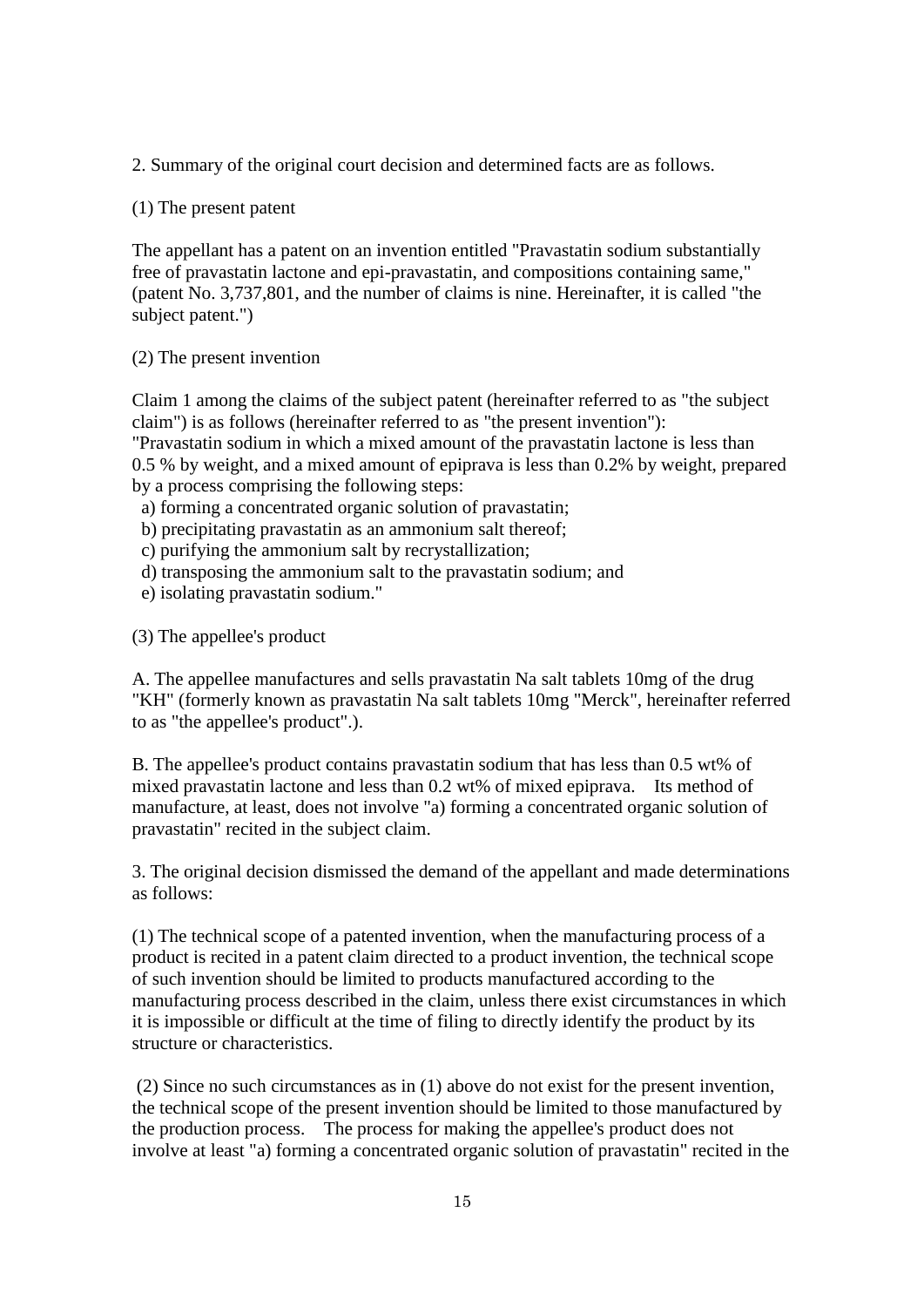subject claim, the appellee's products do not fall within the technical scope of the present invention.

4. However, we cannot accept the criteria indicated in 3(1) above discussed in the original decision, and we cannot accept the determination made on the basis of such criteria discussed in 3(2) above. The reasons for this are as follows:

(1) The claims attached to the application have the function of defining the technical scope of the patented invention based on statements in the claims (Article 70(1), Patent Act), and are also based on statements in the claim, the gist of the invention in the patent application is determined for the purpose of examination of patentability requirements such as those prescribed in Article 29 of the same  $Act^{19}$  (Supreme Court decision of March 8, 1991, Case No. 1987(gyotsu), the ruling of the Second Petty Bench, published in *Minshu*, Vol. 45, No. 3, page 123). While patents are granted on product inventions, method inventions, and inventions of processes for producing products, when a patent is granted on a product invention, the effect of the patent covers products that have the same structure and characteristics, etc. as those of the patented product without any regards to the manufacturing process.

Therefore, even if a patent claim concerning a product invention recites the manufacturing process of a product, the technical scope of the patented invention should be determined to cover products that have the same structure and characteristics, etc., as those of the product made in accordance with the manufacturing process.

(2) By the way, according to Article 36(6)(ii), Patent Act, recitations in the claims have to satisfy the requirement that "the invention be clear". The patent system is to provide protection over inventions for patentees by granting patents that are monopolistic rights to those who disclosed inventions, and encourage the utilization of inventions by letting third parties know of patented inventions, for the purpose of encouraging inventions, and thereby contributing to the development of industry (Article 1, Patent Act). We understand that the requirement of clarity of the invention in the claims according to Article 36(6)(ii) is provided for this purpose. In view of this, in every case where a manufacturing process of a product is described in a patented claim directed to a product invention, if the effect of such patent is determined in such a manner that the technical scope of the patented invention is determined to cover products that have the same structure and characteristics, etc. as those of the product made in accordance with the manufacturing process, it is problematic in that third party interests may possibly be unjustifiably prejudiced. In other words, if the manufacturing process is recited in a patented claim directed to a product invention, it is generally unclear what structures or characteristics of the product are represented by the manufacturing process, or it is unclear whether the technical scope of the claim directed to a product invention is limited to products manufactured by the manufacturing process. The reader of such recitation in the claims cannot clearly understand the content of the invention, making to what extent the proprietor has monopoly unpredictable. This is not appropriate.

-

<sup>&</sup>lt;sup>19</sup> The term "technical scope" is used associated with infringement determination, and the term "gist" is used associated with the examination of patentability requirements.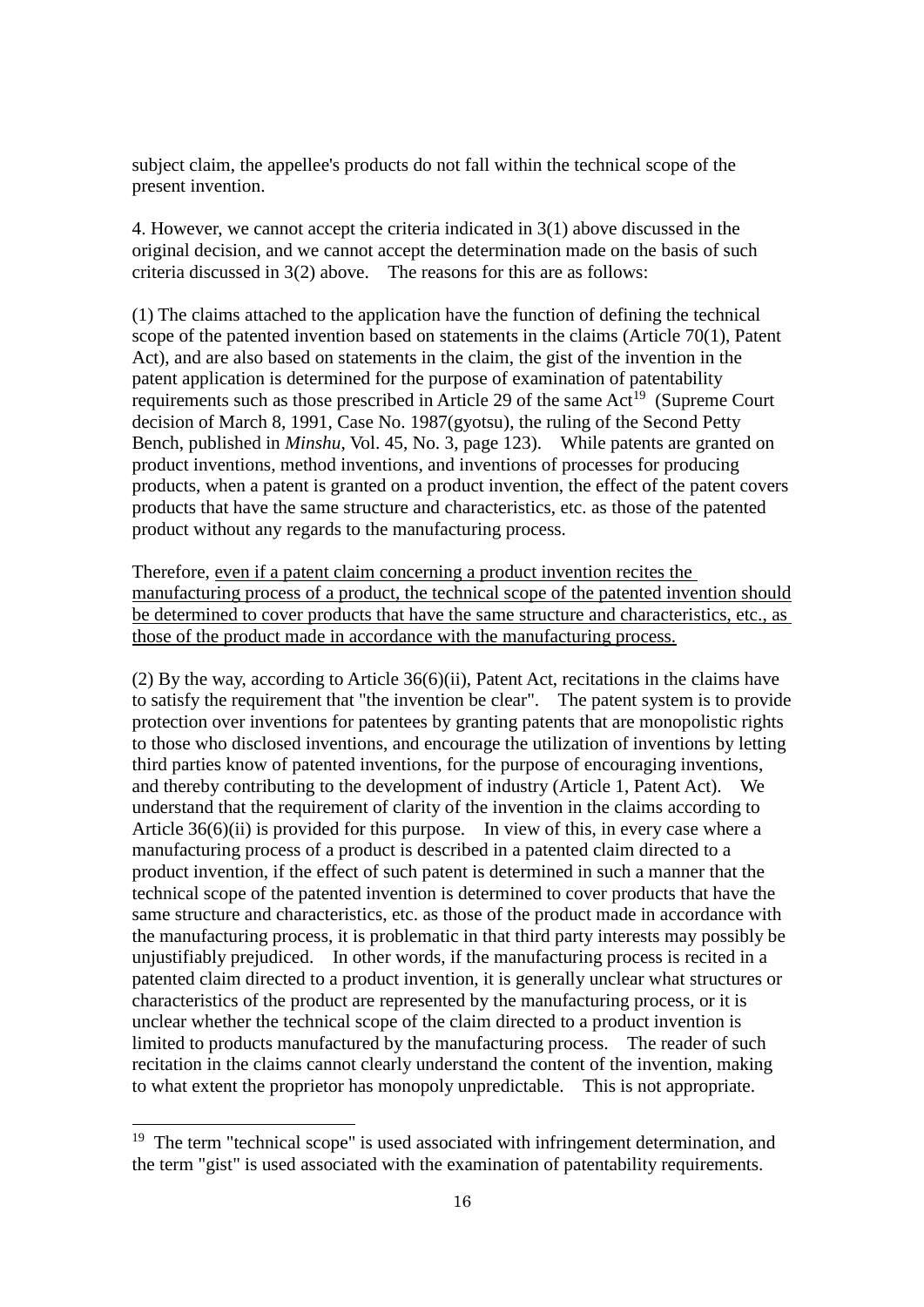On the other hand, in a patented claim directed to a product invention, such product is ordinarily identified by clearly reciting its structure and characteristics in a direct manner. However, depending on the nature, property or the like of the product, it may be technically impossible to analyze its structure or characteristics at the time of filing, or it may require significantly large economic outlay or time to carry out work necessary for identification. In view of the nature of patent applications which requires promptness, etc., it may not be practical to require applicants such identification in some cases. Therefore, it should be made possible to recite a manufacturing process in a claim directed to a product invention. If the abovementioned circumstances exist, third party interests would not be unjustifiably harmed even if the technical scope of the patented invention is determined to be products that have the same structure and characteristics, etc. as those of the product made by such manufacturing process.

As we have discussed above, when patent claims concerning a product invention recite the manufacturing process of a product, such claims would satisfy the requirement of "the invention be clear" according to Article 36(6)(ii), Patent Act, only if circumstances exist under which it is impossible or utterly impractical to directly identify the structure or characteristics of the product at the time of filing.

5. Differing from the above, the judgement in the original decision, which says that when a manufacturing process of a product is recited in a claim, while generally allowing such recitation in the claim, to say that the technical scope of the patented invention should be limited, as a rule, to products manufactured according to the manufacturing process described in the claim is a clear violation of law which affects the judgement in the decision. The drift of arguments is reasoned, and the original decision has to be reversed. Then, the case is remanded to the original court, so that in accordance with what is discussed in this decision, proceedings should be completed concerning whether the recitations in the subject claim satisfy the requirement of "the invention be clear" and allowable when the circumstances discussed in Article 4(2) above exist, and the technical scope of the subject invention should be determined.

Thus, in the opinion of the justices unanimously, it is ruled as in the Judgment. In addition, Justice Katsumi Chiba has a supporting opinion<sup>20</sup>, and Justice Tsunevuki Yamamoto has an opinion $2<sup>1</sup>$ .

- The rest of the decision has not been translated -

-

<sup>&</sup>lt;sup>20</sup> Justice Chiba explained the majority opinion (which is about 5 pages in length) in greater detail (about 8 pages).

 $21$  Concurring in judgement, but Justice Yamamoto is very critical of the majority opinion.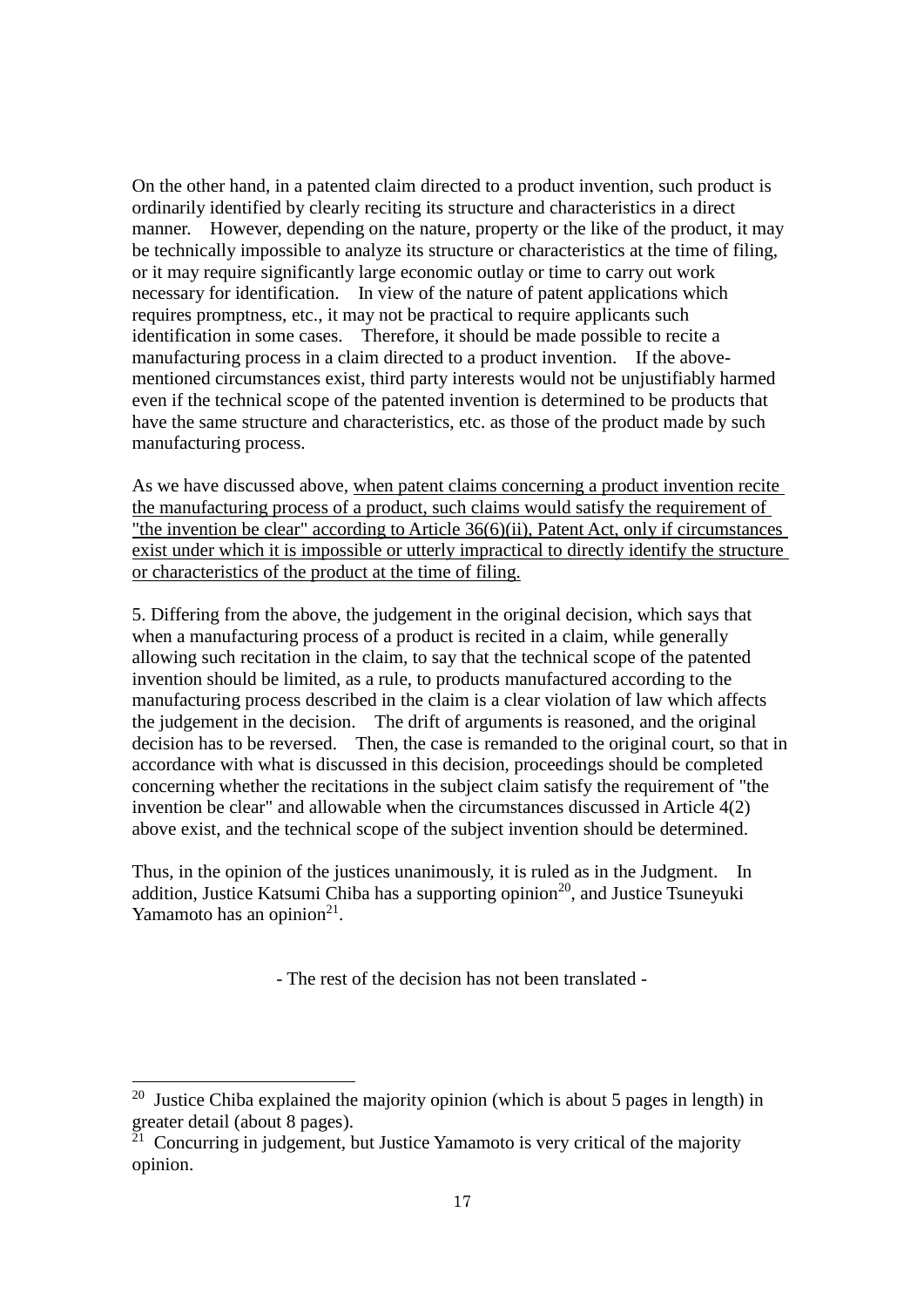#### **[Case No. 2] Experimental use exception and testing of patented drugs for marketing approvals**

Guanidinobenzoic Acid Derivatives Case

The Second Petty Bench, the Supreme Court Decided on April 16, 1999 Case No. 1998(ju)153

Ono Pharmaceuticals Co., Ltd. v. Kyoto Pharmaceutical Industries,

On April 16, 1999, the Supreme Court of Japan rendered a decision on the issue of experimental use exemption and tests done by generic drug makers during a patent term. The Court found that tests carried out during a patent term in an attempt to obtain governmental approvals for manufacture and sales of patented drugs after the expiration of a patent do not constitute patent infringement under Article 69(1) of the Patent Act. This Supreme Court decision puts the question to restf in favor of generic drug manufacturers from a judicial point of view.

#### **BACKGROUND**

This matter started when a French pharmaceutical company, Synthelabo, sued several Japanese generic drug manufacturers at the Toyama and Nagoya District Courts in 1995. Synthelabo accused the Japanese drug manufacturers of infringing on its two patents which had their terms extended because of the TRIPS related patent law amendment introducing a uniform 20 years patent term. The generic manufacturers carried out tests during the patent term in an attempt to obtain governmental approvals for manufacture and sale after the expiration of the patents. The defense was that since the use of the patented inventions was for "experiment or research," it did not constitute patent infringement under Article 69(1) of the Patent Act, which exempts the working of a patented invention for the purpose of experiment or research from the scope of patent protection. Also, because the defendants were preparing for the manufacture and sale after the expiration of the patents when the patent law amendment was announced to extend the patent term, they had, according to the defendants, a kind of intermediate user rights based on transitory provisions that accompanied the law amendment.

The Nagoya District Court granted preliminary injunctions in three separate rulings (see, for example, Synthelabo v. Taiyo Yakuhin Kogyo K.K., case No. 1995(yo)771 on March 6, 1996). The court found that the experimental exemption of Article 69(1) was not applicable because the tests carried out by the generic manufacturers were not for the products. Because both of the patents expired on March 26, 1996, the preliminary injunctions lasted only 20 days. The Toyama District Court denied preliminary injunction orders, but in appeal the Kanazawa branch of the Nagoya High Court granted such orders on March 16, 1996 for essentially the same reasons as those given by the Nagoya District Court.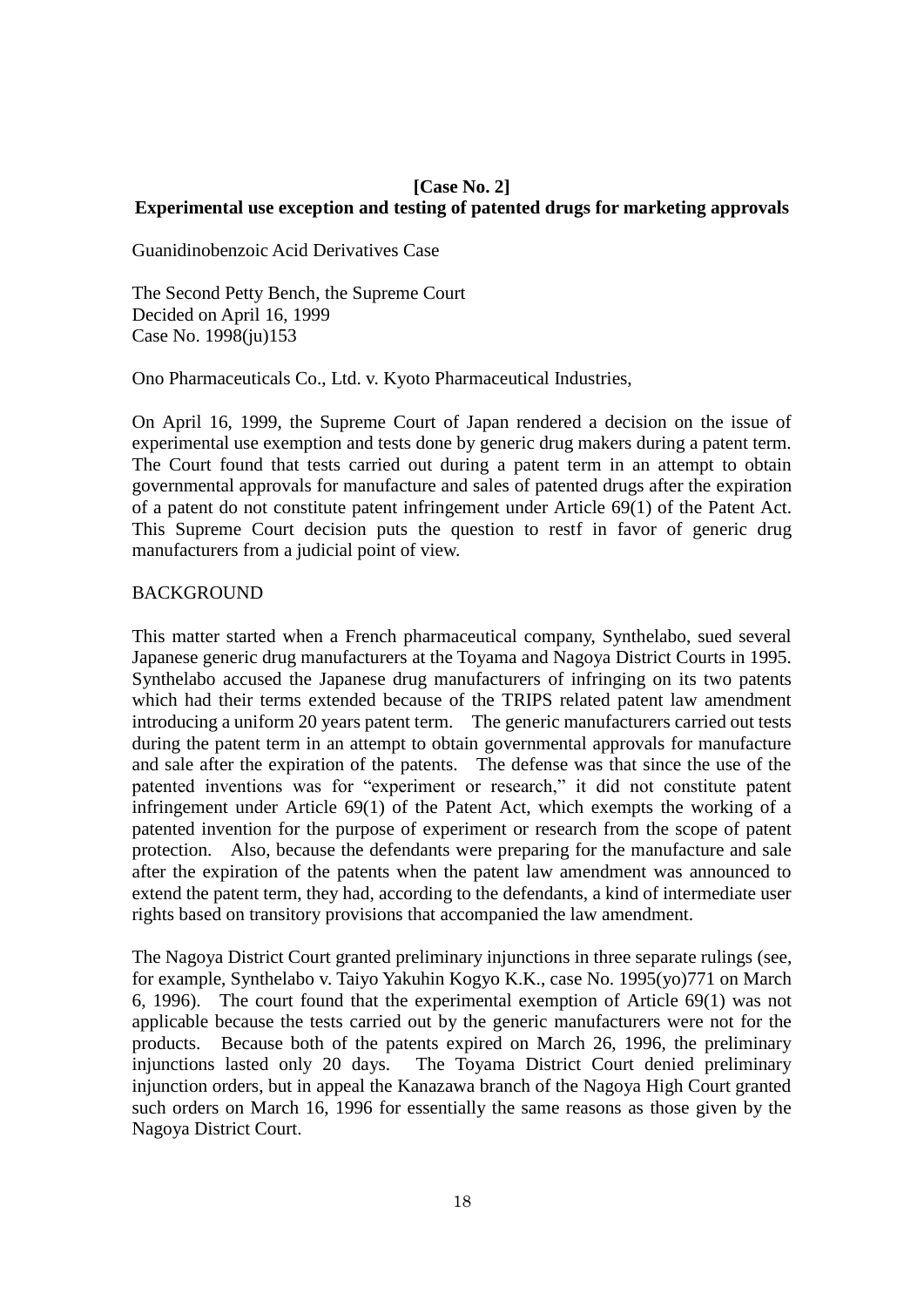Probably, the judges in these courts had in mind an earlier Tokyo District Court decision for the Ethofumesate case which was part of the global litigations between Monsanto and Stauffer, in which it was found that: "the experiments on agricultural chemicals carried out in the present case for obtaining government registration required for the sales of such chemicals were not intended to advance technology and were only for the sale of the accused herbicide, and therefore do not fa11 under the 'experiment or research' provided under Article 69 of the Patent Act."

These decisions were followed by a rush of lawsuits against generic drug manufacturers. It then became clear from a decision rendered on July 18, 1997 that the Tokyo District Court believed that tests carried out by generic drug manufacturers were for "experiment or research" under Article 69(1) and therefore the experimental use exemption was applicable. This was in clear contrast to the finding of the Nagoya District and High Courts.

The Osaka District Court found infringement, but was reluctant to give any relief to patentees because the amounts of patented drugs made and used by generic drug manufacturers were very small and the damages amounted to only several hundreds of US dollars' worth. In more recent decisions, the same Osaka District Court found no infringement under Article 69. The German Supreme Court decision in the so-called Clinical Trial II case 6 may have influenced these two courts.

After many decisions along the lines discussed above from various district courts, on March 31, 1998, the Tokyo High Court, which is most experienced in patent matters, rendered an eagerly awaited decision on this issue. The court rejected an appeal made by Otsuka Pharmaceuticals against the above-mentioned Tokyo District Court decision in which experiments carried out by a generic drug manufacturer for obtaining a governmental approval for sale after the expiration of a patent were found not to constitute patent infringement under the experimental use exemption.

In January and February 1999, the Osaka and Nagoya High Courts rendered several further decisions on this issue. The two courts found that the experimental use exemption was applicable for such testing, which is basically in agreement with the Tokyo High Court. This is in contrast to two other decisions another division of the Nagoya High Court handed down in December 1998 and January 1999 in which no remedies were given to the plaintiff because damages were minimal, but patent infringement was found for such tests.

#### PROCEEDINGS AT THE LOWER COURTS

The present appeal before the Supreme Court originates from a Kyoto District Court decision of May 15, 1997 (Case No. 1996(wa)1898) and a subsequent Osaka High Court decision of May 13, 1998 (Case No. 1997(ne)1476). In the original lawsuit at the Kyoto District Court, Ono Pharmaceuticals asked for an injunction based on an expired patent. Ono's patent (No. 1122708) had expired on January 21, 1996. Ono argued that because the defendant carried out experiment during the patent term in order to obtain a government approval for manufacture and sale of a drug which falls under the scope of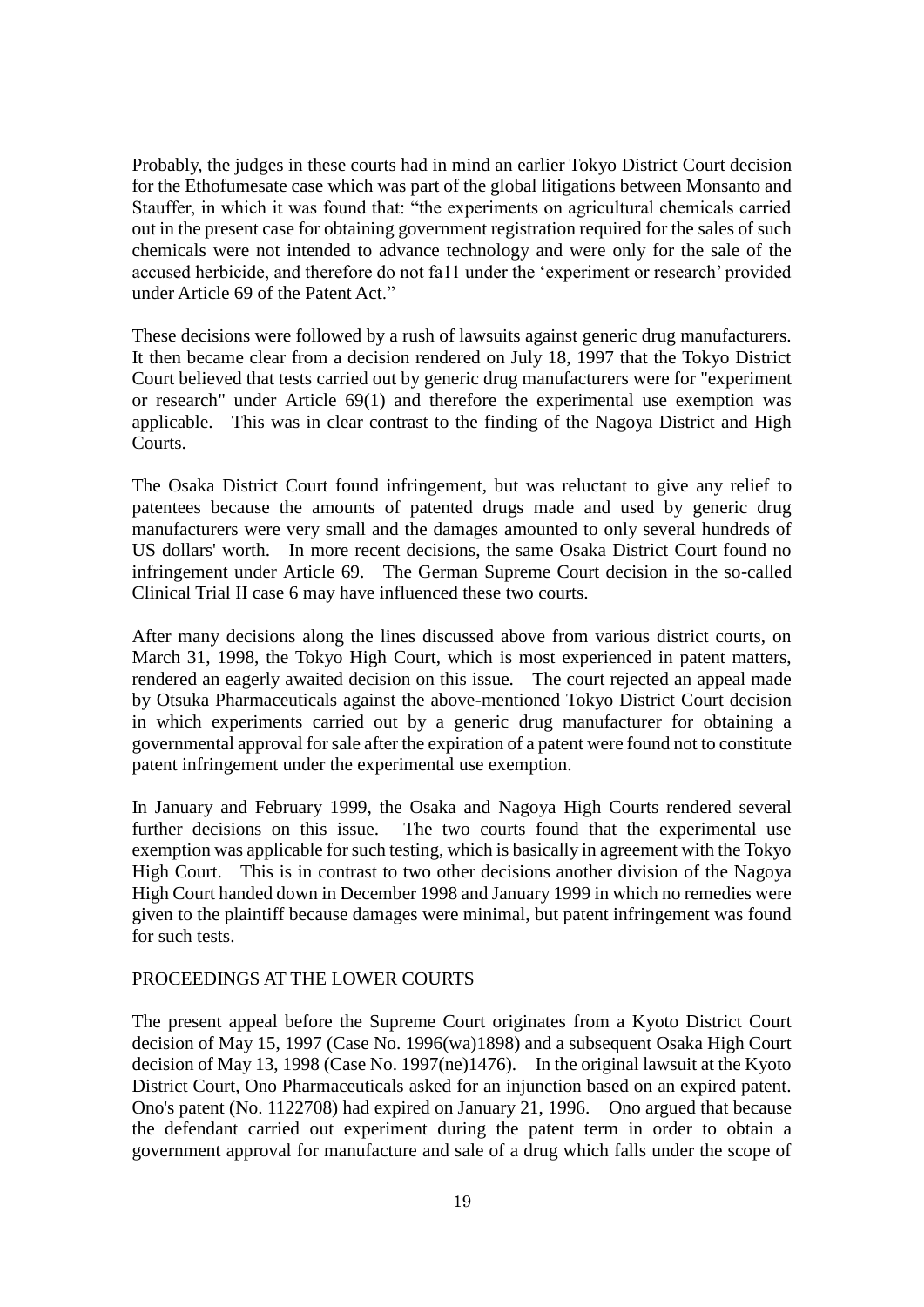the patented invention, it infringed on Ono's patent and therefore should not be able to sell the approved drugs even after the expiration of the patent term. Since it normally takes at least two and a half years for generic drug manufacturers to obtain governmental approval and start the sale of their products from the start of the experiment, if the defendant did not infringe on Ono's patent, according to Ono, it could not sell the accused product for at least two and a half years after the expiration of the patent. The defendant did not dispute the fact that it carried out the experiment during the patent term. The issues raised were: whether the accused product falls under the scope of the patented claims; whether the experiment constituted patent infringement; whether it is possible to issue an injunction against the sale of the accused product based on an expired patent; and whether it is possible to issue an injunction against the sale of the accused product based on past illegal acts.

In its decision of May 15, 1997, the Kyoto District Court did not find any basis in the statutes for granting an injunction based on an expired patent. The Court stated that:

"If rights to obtain an injunction order can be enforced even after the patent expires, it would amount to the same results as the patent term being extended. This goes against the reasons for providing the fixed term for patents and allowing limited extensions."

This court did not consider whether the experiments carried out by the defendant are exempted from patent infringement under Article 69(1) of the Patent Act.

Ono appealed this decision before the Osaka High Court, and added a claim for damages of 8,711,391 yen (about 73,000 US dollars) for infringement during the patent term and the two and a half year period after the expiration of the patent.

The Osaka High Court directly answered the question of experimental use exemption. The Court stated in its decision that:

"Therefore, even though the provision for 'the working of the patented invention for the purpose of experiment and research' discussed above contains no literal qualifications, it is clear that the manufacture and stocking of patented products in preparation for sale after the expiration of the patent term is not all owed under the guise of 'experiment and research.' However, the outcome of 'experiment and research' is not necessarily directly related to tangible fruits and may not contribute directly to the development of science and technology. Rather, it can often be the case that information which can be used merely as the foundation of future scientific and technological developments may be obtained as a result of multifaceted examination and analysis of the patented invention, and such information may only indirectly contribute to the progress of science and technology. Thus, it would not be appropriate to interpret `experiment and research' only as cases in which direct and specific fruits are gathered."

In response to the argument of Ono that it would be unfair for original drug developers if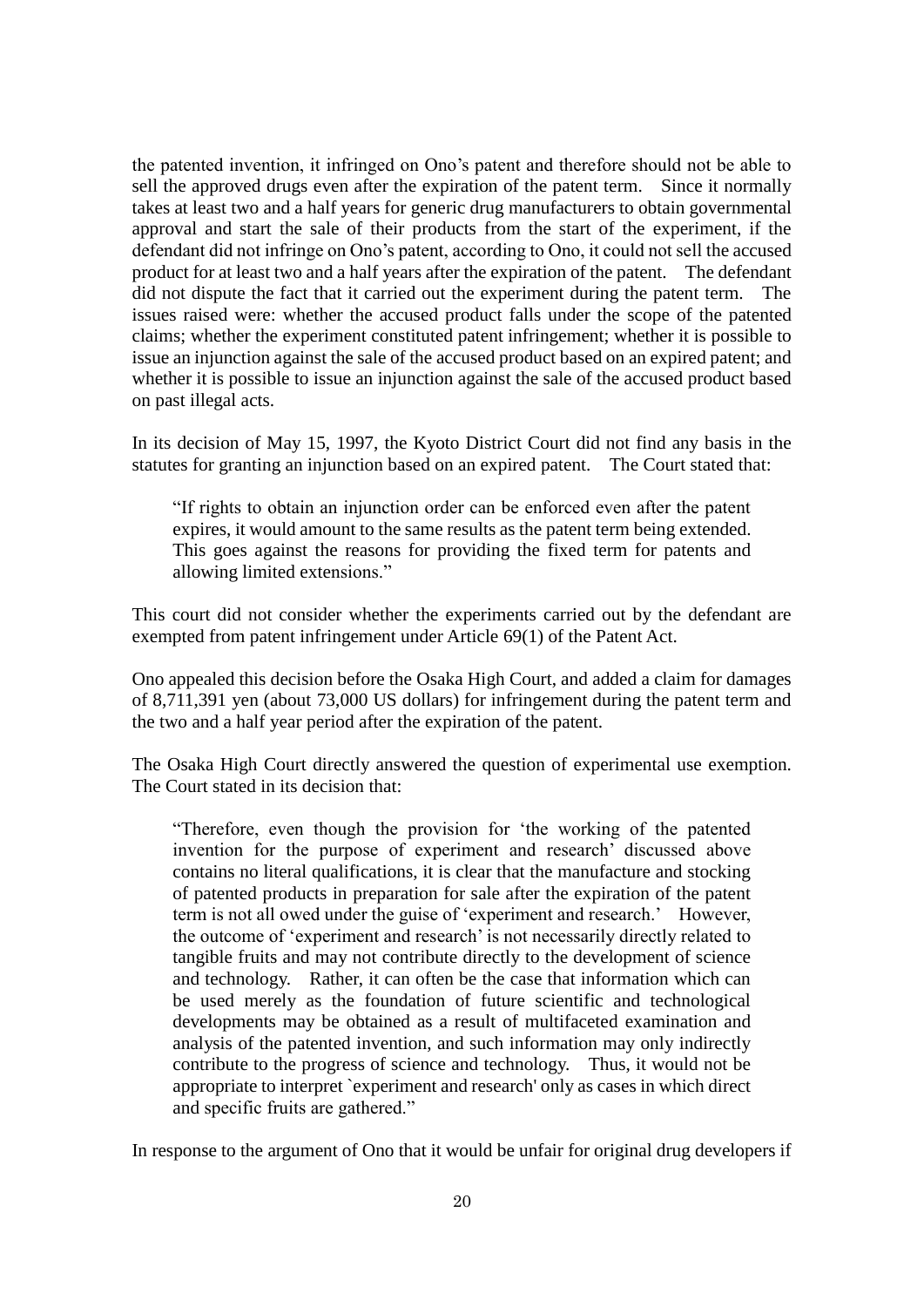the generic drug manufacturers could perform experiments during the patent term in view of the greater obstacles before original drug manufacturers, such as long research periods, high investments and erosion of patent terms due to lengthy governmental approval processes, the court stated that:

"However, the issue of erosion of the patent term has been addressed in the patent law amendment of 1987, which allowed the limited extension of the patent term specifically for pharmaceuticals, etc. (Article 67(2) of the Patent Act; even if such extension is insufficient, it is a matter of legislation and policy), and it cannot be denied that an early entry of generic drugs into the market is beneficial to the general public. It would not be appropriate to place an emphasis only on the profits of original drug manufacturers."

In this decision, the Osaka High Court did not consider the rest of the issues raised by the parties and rejected the appeal.

#### HELD

As shown in the English translation below, the decision of the Supreme Court is short. The Court emphasized the importance of the balance between monopolizing rights enjoyed by the patentee during a limited period of time and benefits of the public resulting from the disclosure of inventions. It reasoned that if experiments done by generic drug manufacturers during the patent term constitute patent infringement despite the provisions of Article 69(1) of the Patent Act, an arbitrary extension of the patent term would effectively result, and such extension is not allowable under the Patent Act, which clearly limits the patent term.

#### **COMMENTS**

This decision was rendered unusually quickly. It took less than one year for the Supreme Court to issue a decision with its own opinion. This is clearly one of welcome signs for changes in the Japanese judicial system in general. This type of the appeal used to take two years or more to decide, if the Supreme Court chose to address some substantive issues. Inconsistent positions taken by courts on basically the same issue probably forced the Supreme Court to act fast. In fact, this speed is what the Court has recently been preaching. With the new Code of Civil Procedure, which contains a number of specific measures to allow courts to finish cases within shorter periods of time, having come into effect in January 1998, the Supreme Court has been publicly emphasizing the importance of speed whenever possible.

On the other hand, many of the issues raised during the lower court proceedings in this particular case and in other similar cases were left untouched in this decision. For example, the relationship between the patent term extension for pharmaceutical patents and the experimental use exemption is an important issue, and it would have been better to have the Supreme Court's opinions on it. Such omission of issues from this decision may be understood as a signal from the Supreme Court that such issues are not considered important. However, this is not clear. The lack of details is evident when compared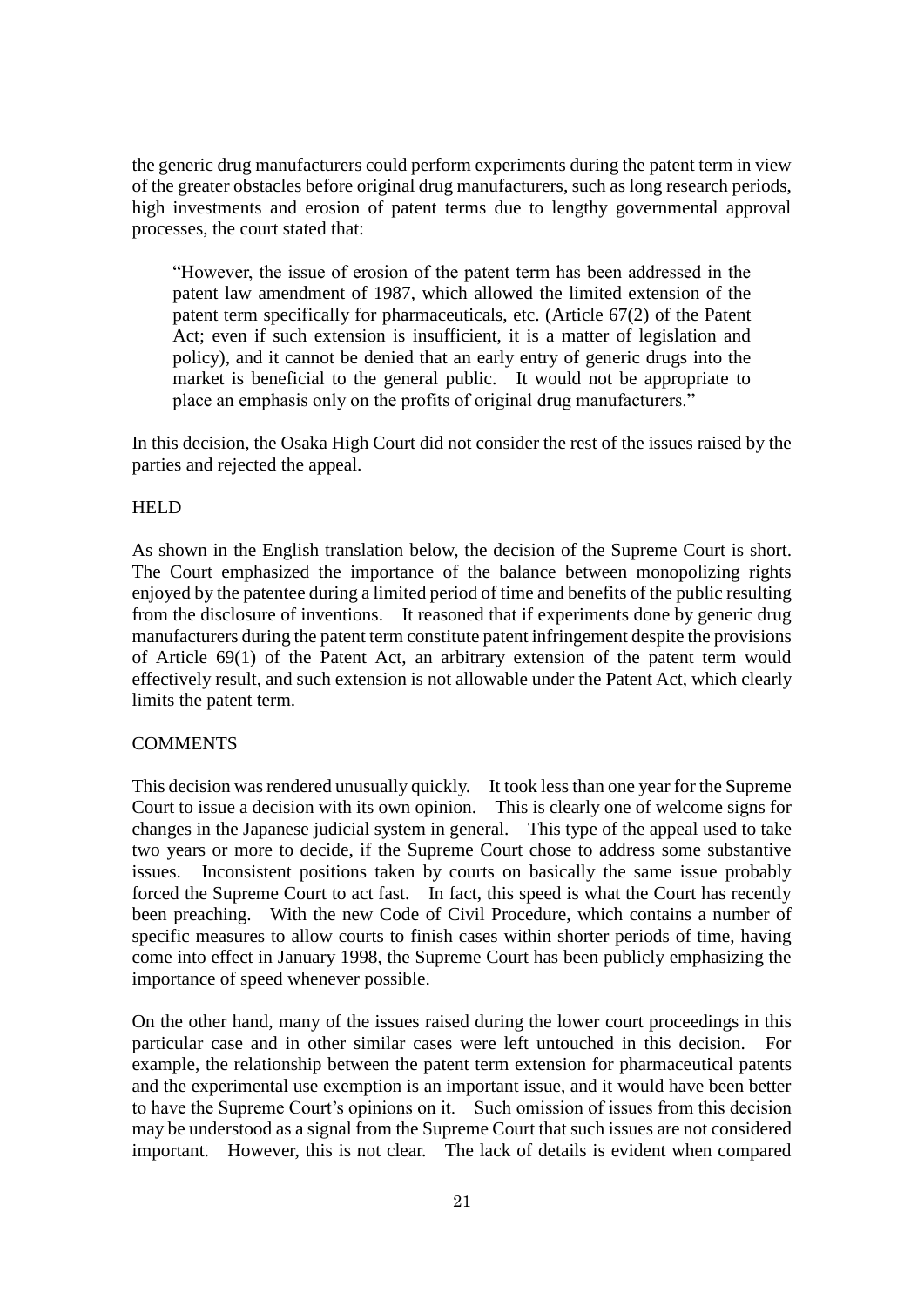with extensive expositions made by the German Supreme Court in comparable cases in Germany.

\* \* \*

Translation of the Supreme Court decision of April 16, 1999 on the issue of experimental use exemption and generic drugs

The Second Petty Bench, the Supreme Court Decided on April 16, 1999 Case No. 1998(ju)153

Appellant-defendant: Kyoto Pharmaceutical Industries, Ltd. Appellee-plaintiff: Ono Pharmaceuticals Co., Ltd.

Against the decision the Osaka High Court rendered on May 13, 1998 in a case involving a request for an injunction on pharmaceutical products (Case No. 1997(ne)1476) between the above-mentioned parties, an appeal has been filed by the Appellant. Therefore, this court decides as follows:

#### MAIN TEXT

The present appeal is rejected, and the cost of this appeal is to be borne by the Appellant.

#### REASON

Concerning the reasons for requesting the acceptance of the appeal set forth by the attorneys for the Appellant, Keizo TAKASAKA, Yoichiro NATSUZUMI, Hanroku TORIYAMA, Yasuaki IWAMOTO, Hirofumi ATA, and Yoichi TANABE:

1. In the present lawsuit, the Appellant, who owns a patent on chemical substances and drugs which contain them as effective components, has demanded an injunction against the sale of the Appellee's drugs and a damages award, arguing that the manufacture and use of drugs which are identical to the patented drugs in terms of their effective components, dosages, usage, quantities, indications, efficacy, etc. during the patent term for the purpose of obtaining data that accompany an application for the approval of manufacture under Article 14 of the Pharmaceutical Affairs Law constitute infringement on the patent. The Appellee, on the other hand, has argued that it did not infringe on the patent owned by the Appellant because, for example, the above-mentioned acts would qualify for "the working of the patented invention for experiment and research" under Article 69(1) of the Patent Act.

2. When a party has a patent on chemical substances or drugs which contain such chemical substances as effective components, even if a third party carries out the necessary experiments for obtaining data to be filed accompanying an application for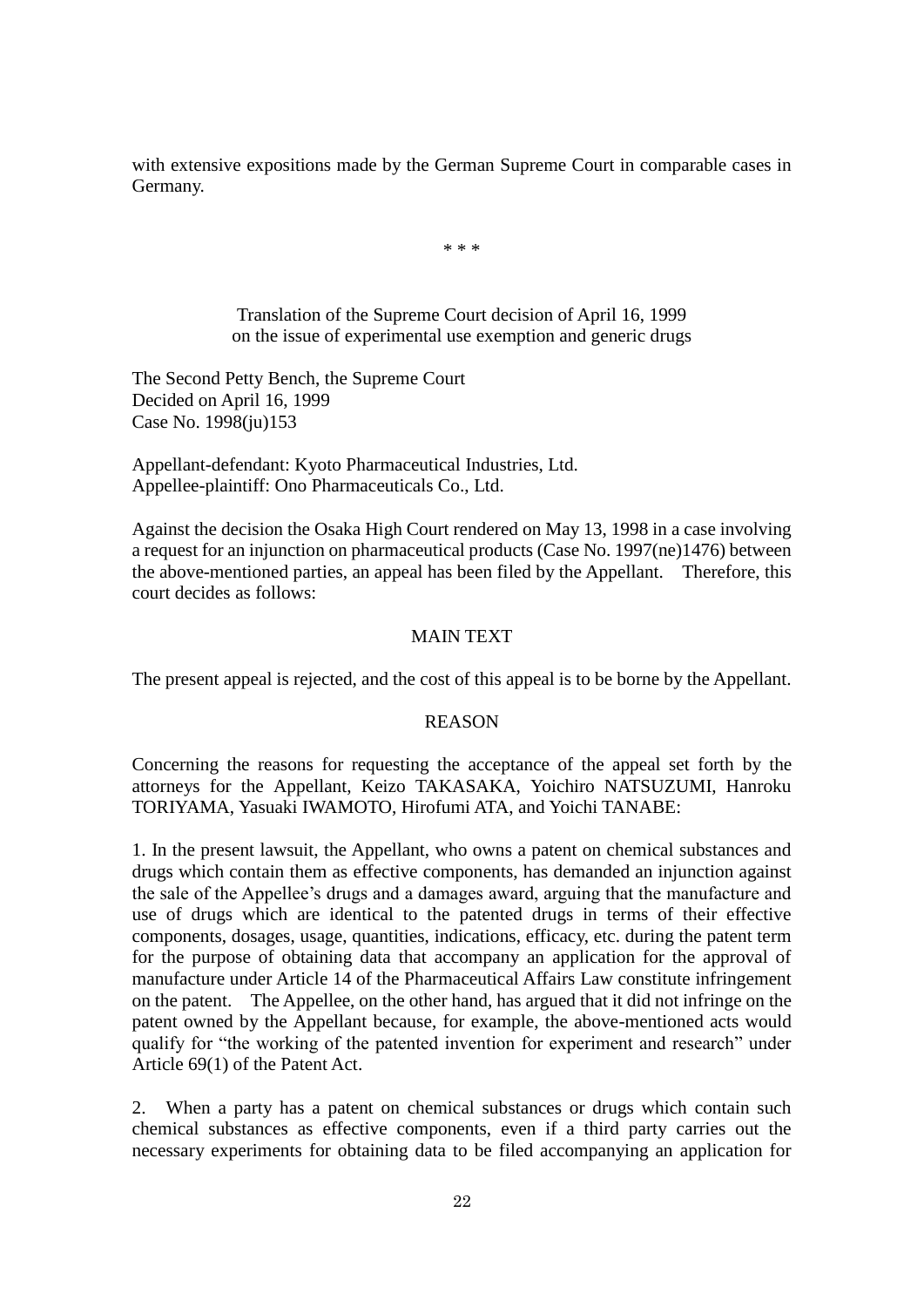approval to manufacture provided under Article 14 of the Pharmaceutical Affairs Law by making and using chemical substances or drugs belonging to the technical scope of the patented invention during the patent term for the purpose of manufacturing and selling drugs which have the same effective components, etc. as the patented drugs (referred to as "generic drugs" hereinafter) after the patent term has ended, such acts should be deemed the "working of the patented invention for experiment and research" provided in Article 69(1) of the Patent Act and should not therefore be considered to constitute patent infringement. The reason for this is as follows:

1) The patent system is to encourage inventive activities by providing those who disclose inventions with rights to monopolize the use of the inventions during a certain period of time, and give third parties opportunities to use the disclosed inventions, so that it can contribute to the development of industry. In consideration of this, one aspect of the foundation of the patent system is that once the patent term expires, anyone should be able to freely use the inventions, so that the society in general would benefit.

2) The Pharmaceutical Affairs Law stipulates that a prior approval by the Minister of Health and Welfare is to be obtained for the manufacture of drugs for ensuring safety, etc., and that upon carrying out various experiments, data, etc. on the experimental results must accompany an application when requesting such an approval. It is the same with generic drugs for which a certain period of time must be spent conducting experiments before requesting an approval on their manufacture. For such experiments, it is necessary to manufacture and use chemical substances or drugs that fall under the technical scope of the patented invention owned by the patentee. If under the Patent Act, such experiments are not to be interpreted as "experiment" stipulated in Article 69(1) of the Patent Act and so such manufacture, etc. are not possible during the patent term, the third party cannot, as a result, freely exploit the invention for a substantial period of time even after the term of the patent expires. This result is against the foundation of the patent system mentioned above.

3) On the other hand, it is considered to be an act of patent infringement, and impermissible, for a third party to manufacture generic drugs during the patent term to be assigned after the expiration of the patent or to make or use chemical substances of the patented invention to be used as components of such drugs beyond the extent that is necessary for experiments to be carried out in order to file for the approval of manufacture under Article 14 of the Pharmaceutical Affairs Law. As far as such consideration is applicable, the patentee enjoys the benefits of monopoly over the patented invention during the patent term. If it is possible to exclude others from carrying out manufacture, etc. for the experiments required in applying for the approval of manufacture of generic drugs during the said term, it would be the same as extending the patent term for a substantial period of time. Such extension of the patent term exceeds what is expected under the Patent Act as benefits to be given to the patentee."

3. In view of the above, under the facts lawfully established during the original proceedings, the acts of the Appellee discussed above should be considered to fall under "the working of the patented invention for experiment and research" provided in Article 69(1) of the Patent Act and do not constitute infringement on the patent owned by the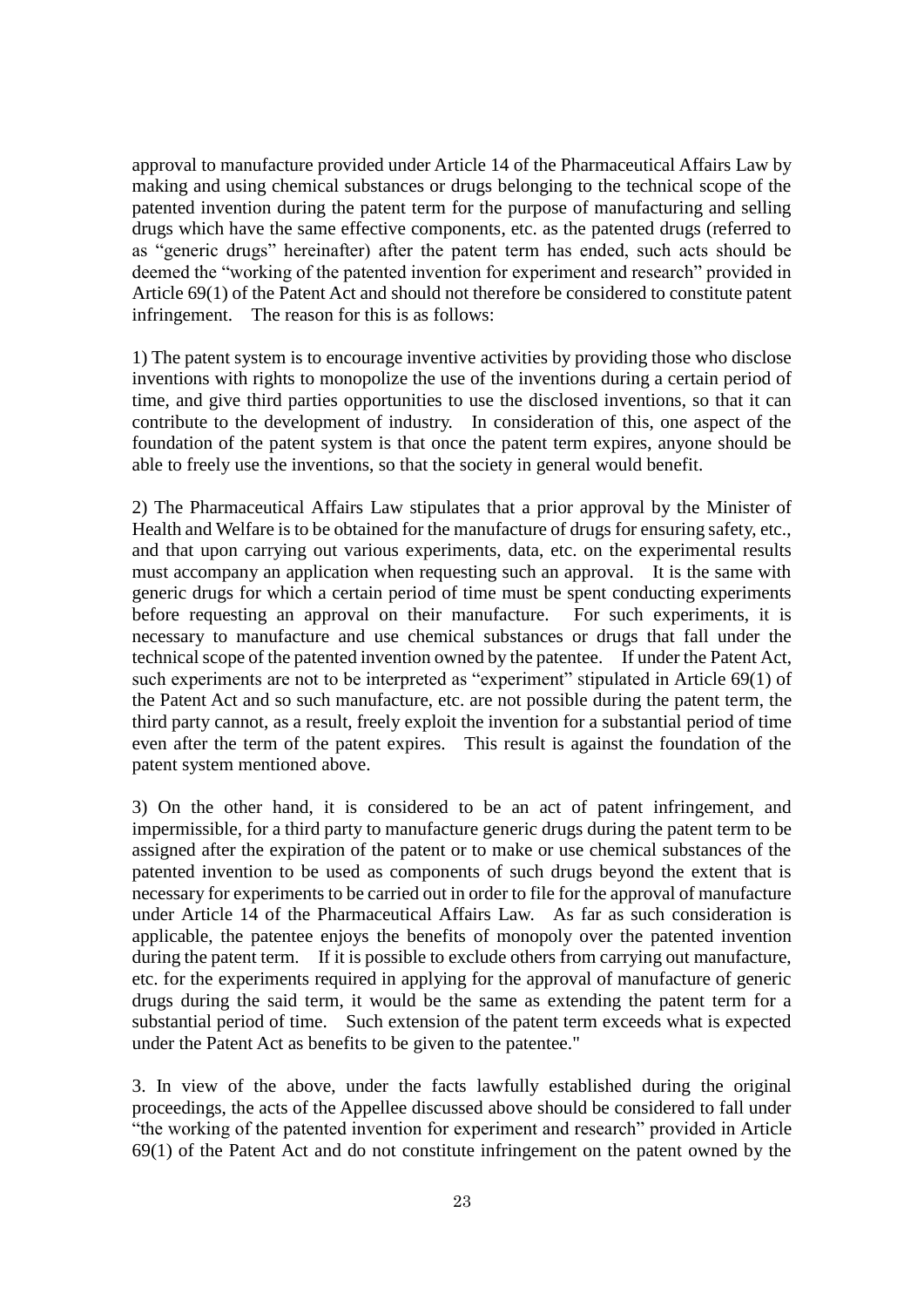Appellant. The judgement of the original court is justifiable in its conclusion. The gist of the arguments made by the attorneys for the Appellant is based on their own views to attack the original decision, and cannot be accepted.

Thus, we decide as set forth in the section of Main Text as unanimously agreed upon by all the judges.

Presiding Judge: Shinichi KAWAI<br>Judges: Hiroshi FUKUDA Hiroshi FUKUDA Koji KITAGAWA Tsuguo KAMEYAMA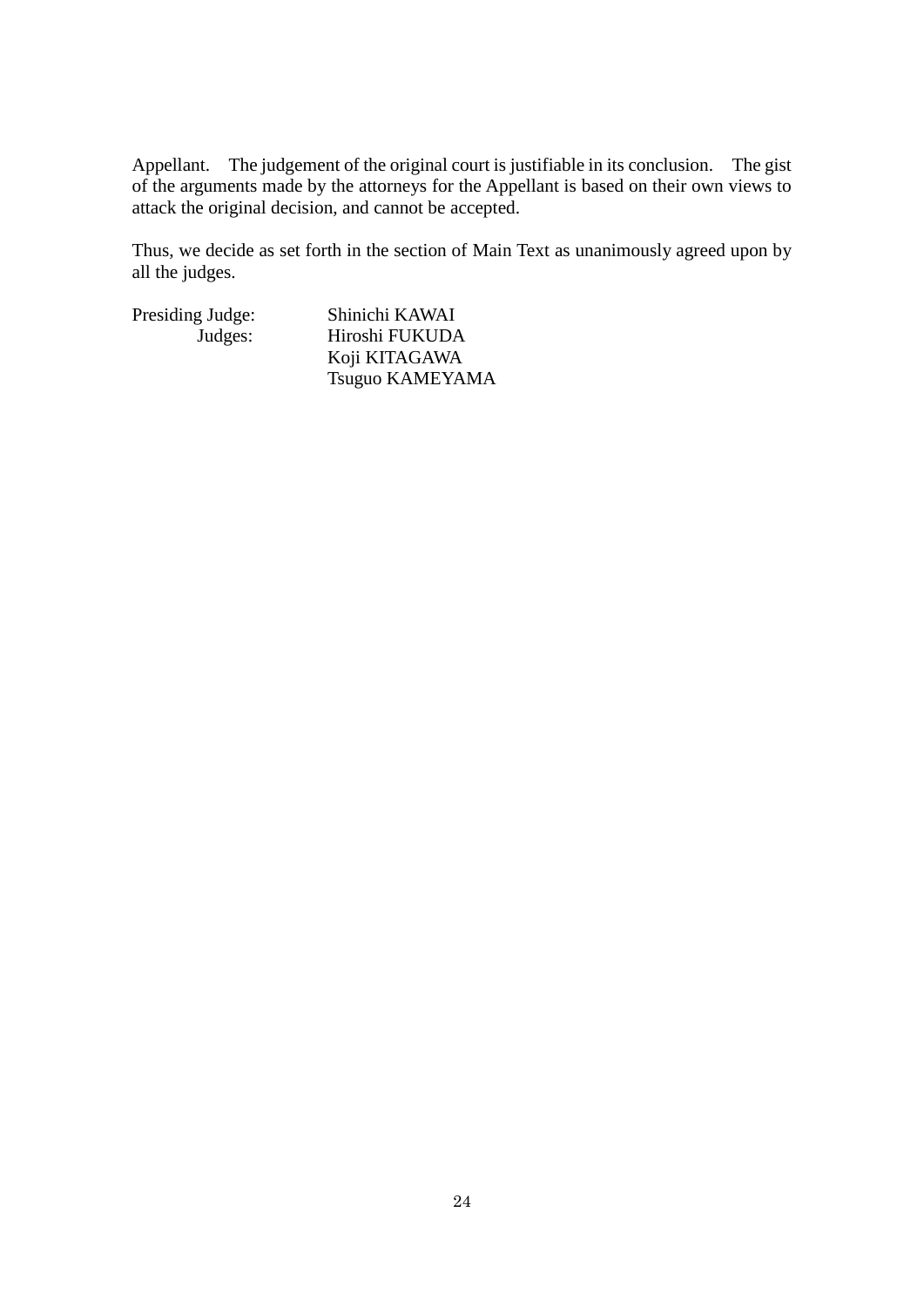#### **[Case No. 3] International Patent Exhaustion**

BBS Automobile Aluminum Wheels Case

The Third Petty Bench, the Supreme Court Decided on July 1, 1997 Case No. 1995(o)1988

Appellant-plaintiff: BBS Kraftfahrzeug Technik AG (of Germany) Intervenors: Nippon BBS Kabushiki Kaisha and Mashimeir Kabushiki Kaisha Appellee-defendants: Kabushiki Kaisha Racimex Japan and Kabushiki Kaisha Jap-Auto Products

\* \* \*

#### Translation of the Supreme Court Decision

#### MAIN TEXT

The final appeal to this Court is dismissed; and fees for the final appeal should be borne by the Appellant.

#### REASON

Concerning "reasons for petition for acceptance of final appeal" by Sumio Takeuchi, Attorney for the Appellant and Intervenors:

I. This case was brought by the Appellant against the Appellees who engaged in so-called parallel-importation by way of importing and reselling in Japan products manufactured and sold in the Federal Republic of Germany by the Appellant. The Appellant sought an injunction on importation and sale of products, and damages, based on a patent which the Appellant owns in Japan. The following facts were duly found final by the High Court.

(1) The Appellant owns, in Japan, a patent entitled "Automobile Wheel" (filed on October 29, 1983 claiming priority based on a patent application filed at the European Patent Office on May 27, 1983), published for opposition purposes on January 12, 1990, and granted as Patent No. 1629869 on December 20, 1991. (The patent is hereinafter referred to as the "Subject Patent" and the invention as the "Subject Patented Invention.")

(2) The Appellant owns a patent in Germany to cover an invention similar to the Subject Patented Invention. (It was filed on May 27, 1983 at the European Patent Office with Germany and other countries as designated countries. It was given an application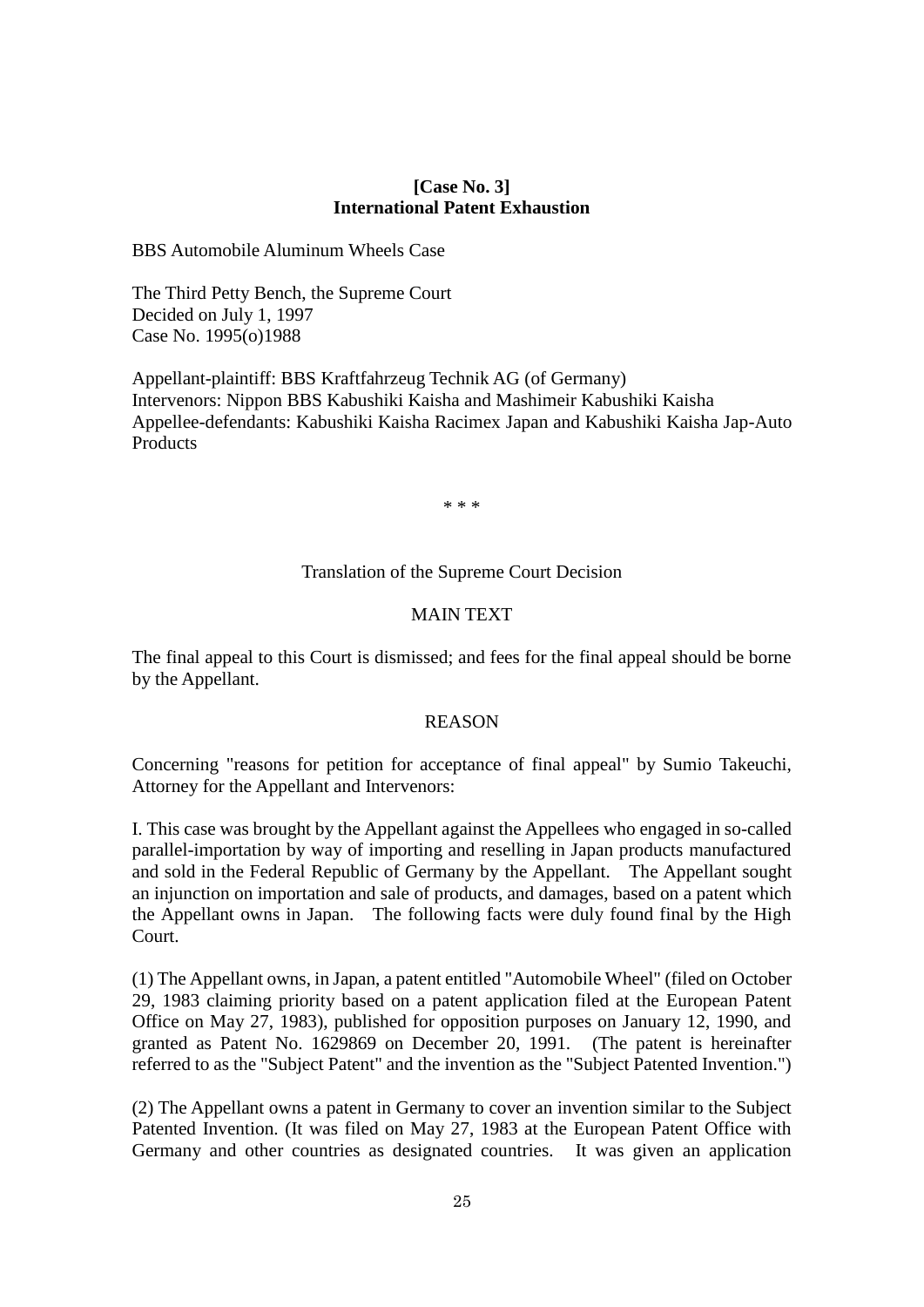number of 83105259.2 and was granted a patent on April 22, 1987.) (This patent is hereinafter referred to as the "Corresponding German Patent.")

(3) Up until August 1992, the Appellee, Jap-Auto Products imported aluminum wheels for automobiles called "BBS/RS" as described in Appendix I which was attached to the Decision of the District Court, and aluminum wheels for automobiles called "ROLINZER RSK" as described in Appendix II and sold them to another Appellee, Racimex Japan. Racimex Japan engaged in the sale of these aluminum wheels at least up until August l992. It was likely that the Appellees would have continued their importation and sale. (Hereinafter, the aluminum wheels mentioned here are collectively referred to as the "Subject Products" including both products have already been sold and those to be sold in the future.)

(4) The Subject Products fall within the technical scope of the Subject Patented Invention.

(5) The Subject Products were manufactured under the Corresponding German Patent, and sold by the Appellant in Germany after the German Patent became effective.

II. In the final appeal to this Court, the Appellees argue for what is called international exhaustion. Namely, the effect of the Subject Patent applicable to the Subject Products had exhausted because of legitimate distribution by the Appellant of the Subject Products in Germany. Therefore, the Appellees' importation and sale of the Subject Products in Japan did not constitute an infringement of the Subject Patent.

The original court dismissed the claim filed by the Appellant against the Appellees for injunction and damages under the Subject Patent. The original court reasoned that the Appellant manufactured and sold the Subject Products under the Corresponding German Patent. It was clear that the Appellant had been provided with an opportunity to secure remuneration for disclosing its invention. There were no admissible facts showing that such opportunity to secure remuneration was legally restricted when the Subject Products were distributed. Legitimate distribution in Germany should be deemed to have caused the Subject Patent to have exhausted with respect to the Subject Products.

III. The original court decided that the Appellant's claims against the Appellees for an injunction and damages under the subject patent have no grounds. This Court agrees to the conclusion of the original court decision. Reasons for this Court's agreement are as follows.

1. "The Paris Convention for the Protection of Industrial Property of March 20, 1883, as revised at Brussels on December 14, 1900, at Washington on June 2, 1911, at The Hague on November 6, 1925, at London on June 2, 1934, at Lisbon on October 31, 1958, and at Stockholm on July l4, 1967, and as amended on September 28, 1979" (hereinafter referred to as the "Paris Convention") provides in Article 4bis that:

(1) Patents applied for in the various countries of the Union by nationals of countries of the Union shall be independent of patents obtained for the same invention in other countries, whether members of the Union or not.

(2) The foregoing provision is to be understood in an unrestricted sense, in particular, in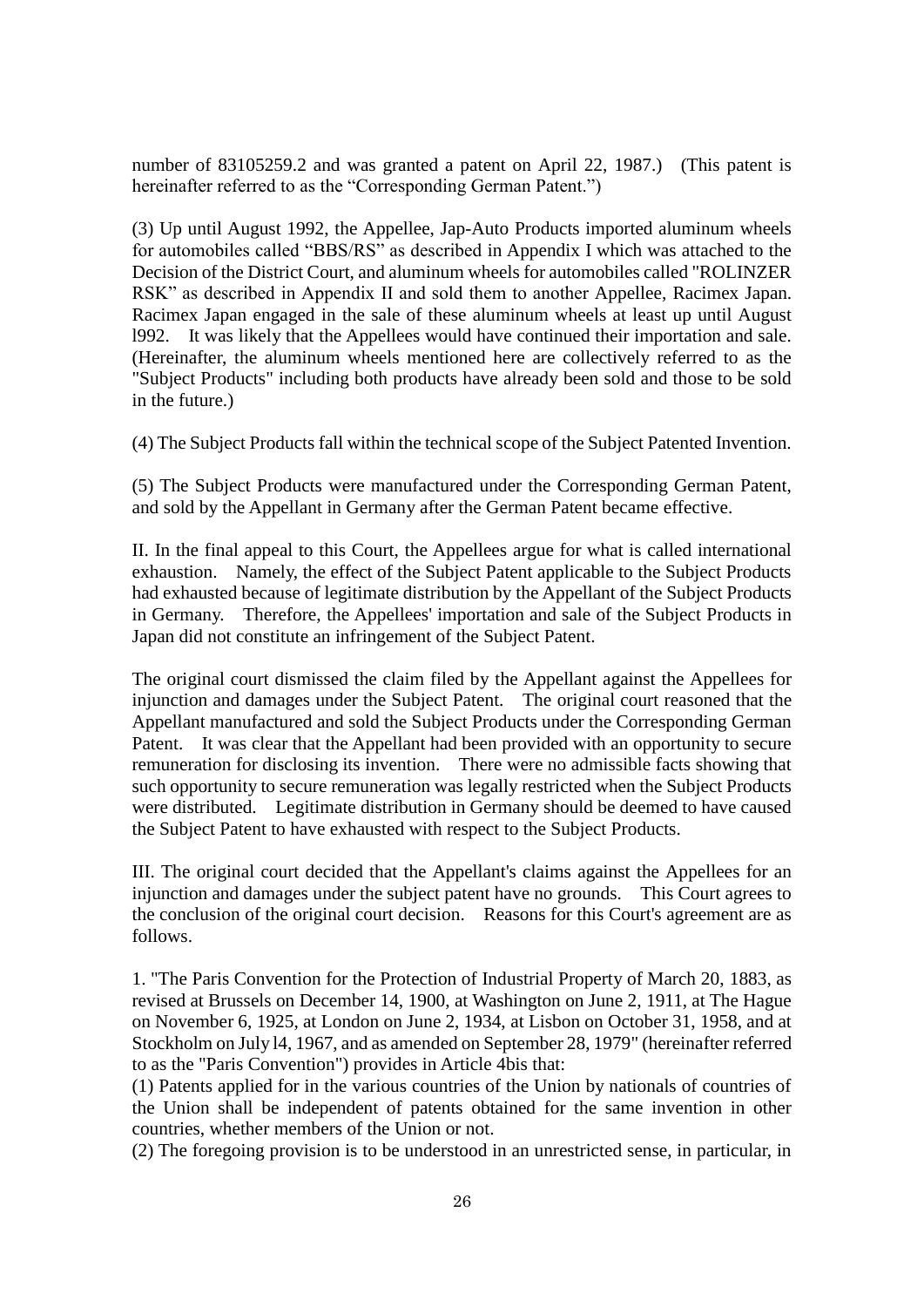the sense that patents applied for during the period of priority are independent, both as regards the grounds for nullity and forfeiture, and as regards their normal duration.

These provisions deny the interdependence of patents and stipulate that a patent of each country is independent from others with respect to its grant, change and surrender. In other words, the existence of a patent is not affected by the invalidation, forfeiture, expiration, etc. of a patent in a different country. The question of whether a patentee is allowed to enforce its patent under certain circumstances is not a matter stipulated in these provisions.

Also, the principle of territoriality means, in the context of patents, that the grant, assignment, validity or the like of a patent in each country is governed by the law of that country and that the patent is effective only in the territory of that country.

When a patentee enforces its patent in Japan, would the fact that a product subject to that patent has already been sold outside Japan by the patentee or the like affect enforceability of the Japanese patent? This question is a matter of interpretation of the Japanese Patent Act and is irrelevant to the Paris Convention and the principle of territoriality. It is clear from the foregoing that any interpretation in this respect, whatever interpretation it might be, is not in the breach of the provision of Article 4bis and the principle of territoriality.

2. A patentee has an exclusive right to commercially exploit its patented invention (see Patent Act, Article 68). In the case of an invention of a product, acts of using, assigning or leasing constitute the exploitation of the invention (see, Patent Act, Article 2(3) (iii)). If so, acts of a commercial use or resale to a third party by the buyer who obtained products covered by the patent (hereinafter referred to as "patented product") from the patentee or its licensee, or acts of commercial use or further sale or lease to others by the third party who obtained the patented product from the buyer would appear, on the surface, to constitute the exploitation of a patented invention to cause an infringement of the relevant patent. However, if the sale of the patented product in Japan is done by the patentee or its licensee, a relevant patent in Japan should be considered to have exhausted with respect to such product. In that case, the effect of the patent should no longer extend to the acts of use, assignment or lease of the patented product.

This Court bases this interpretation on the following.

(i) The protection of an invention under the Patent Act has to be achieved in harmony with public interest;

(ii) In general, through the act of sale, all rights attached to the products are transferred to the buyer. The buyer receives all rights the seller owns. When a patented product is placed on the market, the buyer enters into a deal with a presumption that he would obtain rights to freely use and resell the product as a business. If the sale of the patented product requires approval from the patentee for each transaction, the free flow of the product in the market would be interrupted and the smooth distribution of patented product would be disturbed. This would cause adverse effects on the patentee's interests and would be contrary to the purpose of the Patent Act, which aims at encouraging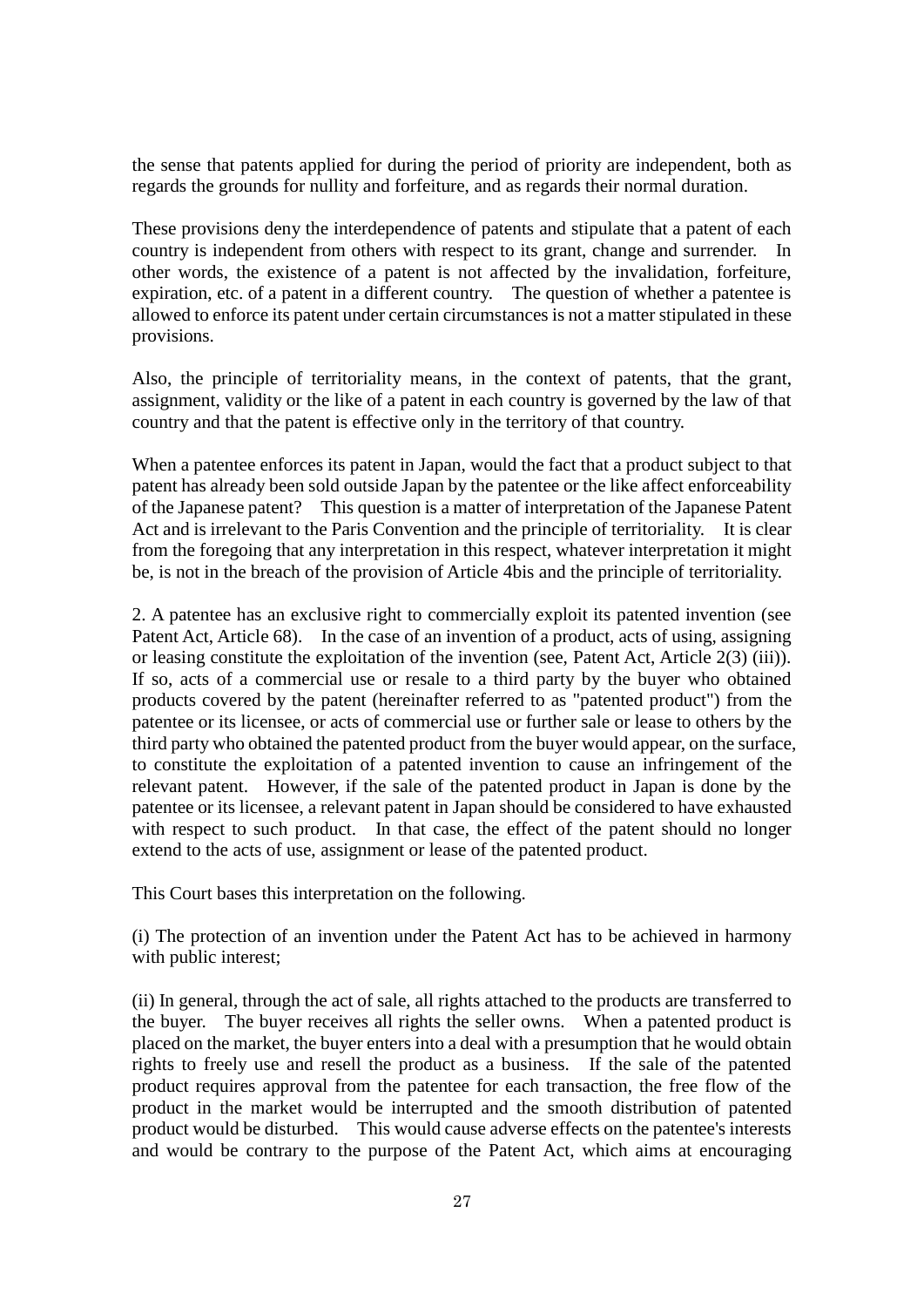inventions by "promoting their protection and utilization so as to contribute to the development of industry" (see Patent Act, Article 1);

(iii) On the other hand, a patentee receives proceeds including reward for disclosing its patented invention when the patentee sells its patented product. When it licenses the patent, it receives royalty payments. It can be said that an opportunity to secure a reward for disclosing its patented invention is guaranteed. Thus, once the patentee or its licensee sells patented products, there is no need to allow the patentee to obtain double profits through the process of distribution.

3. However, this rationale cannot be automatically applicable to the case where a patentee of a Japanese patent has sold its patented product outside Japan, because, in that case, the patentee may not have a patent for the same invention as covered by the Japanese patent (hereinafter referred to as the "Counterpart Patent"). Even if the patentee owns the Counterpart Patent, it should be noted that its patent in Japan is separate from its Counterpart Patent in the country where the sale took place. In light of this fact, the patentee shall be free from any claim of double profits even if the patentee enforces its Japanese patent against the product which is a subject matter of the Counterpart Patent.

4. Now, the adjustment between the flow of products in international trade and the patentee's rights will be discussed below. In light of the fact that international trade is conducted on a tremendously broad and sophisticated basis, it is necessary that freedom of trade including freedom to import should be paid utmost respect when a dealer in Japan imports a patented product marketed in a foreign country to put it in a distribution channel in Japan. Through economic transactions outside Japan, a seller transfers his rights to the product to a buyer. The buyer enters into a deal with the presumptuous understanding that he has received all rights the seller owned with respect to the product. In light of status-quo of international trade in the modern society, it is naturally anticipated that the buyer or a third party who purchases a patented product from that buyer can commercially import it into Japan, and commercially use it or resell it to others in Japan, when the product is sold by the patentee outside Japan.

Thus, if the owner of a patent in Japan or a person who can be recognized as an entity identical to the patent owner, sells its patented products outside Japan, a reasonable interpretation is that the patentee should not be allowed to enforce its patent in Japan against the buyer unless the buyer explicitly agrees to exclude Japan from the place of sale or use and against a third party or subsequent buyers who purchases the patented products from the buyer, unless a notice of such agreement is clearly placed on the patented products. That is to say that:

- (i) As discussed earlier, considering that it can be naturally anticipated that a patented product sold outside Japan may be imported into Japan, if the product is sold outside Japan without a reservation, it should be construed that the right to control the purchased product is implicitly given to the buyer and its subsequent purchasers without any restriction under the patent in Japan.
- (ii) With respect to the right of the patentee, it is permissible for the patentee to reserve the right to enforce its patent in Japan when the patentee sells the product outside Japan, if the buyer explicitly agrees with the patentee to the exclusion of Japan from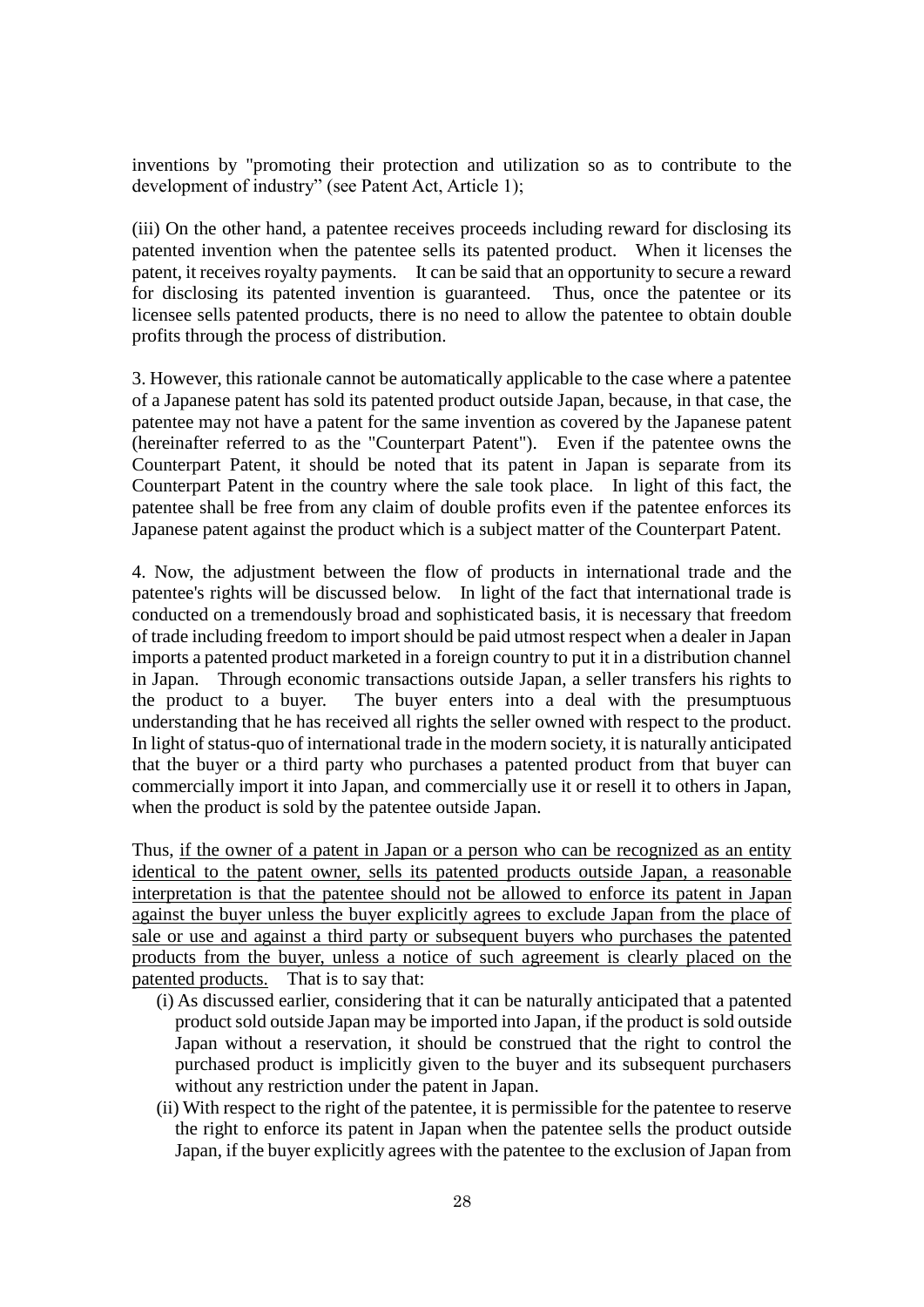the place of sale and use of the purchased product, and such exclusion is clearly indicated on the product, the subsequent purchasers will be in a position to learn the product is subject to certain restrictions with respect to their products irrespective of the involvement of other persons in the distribution process, and they can freely decide whether or not to buy patented product, taking into account the presence of such restriction.

- (iii) When the product is sold outside Japan by a subsidiary or an affiliated company which can be regarded as an entity identical to the patentee, such transaction should be deemed as the sale of the patented product by the patentee itself.
- (iv) The buyer of the patented product normally trusts that the free flow of the purchased product is warranted. Such trust should be well protected. It should not matter whether or not the patentee has a counterpart patent in the country of first sale.

5. Now, the above principles will be applied to this case. According to the facts which the original court found, the Subject Products were both sold in Germany by the Appellant, who has the Japanese patent. Taking into account the fact that the Appellant did not argue and prove the existence of any agreement between the Appellant and Appellees for excluding Japan from the place of sale and use, and that of any clear notice of such exclusion on the Subject Products, the Appellant is not allowed to claim an injunction and damages under the Subject Patent with respect to the Subject Products.

The conclusion of the original court is the same as that of this Court as discussed above. Therefore, this Court agrees to that decision. The Appellant's attorney argues that the original court violates laws including the Constitution on the basis of his own views, but his criticisms and discussions do not affect the conclusion of the original court decision. This Court does not accept such arguments.

Thus, according to Articles 401, 95 and 89 of the Civil Procedure Act, this Court has unanimously decided as stated in the Main Text of this decision.

The Third Petty Bench, the Supreme Court Presiding Judge: Masao Ohno Judges: Itsuo Sonobe Hideo Chigusa Yukinobu Ozaki Shigeru Yamaguchi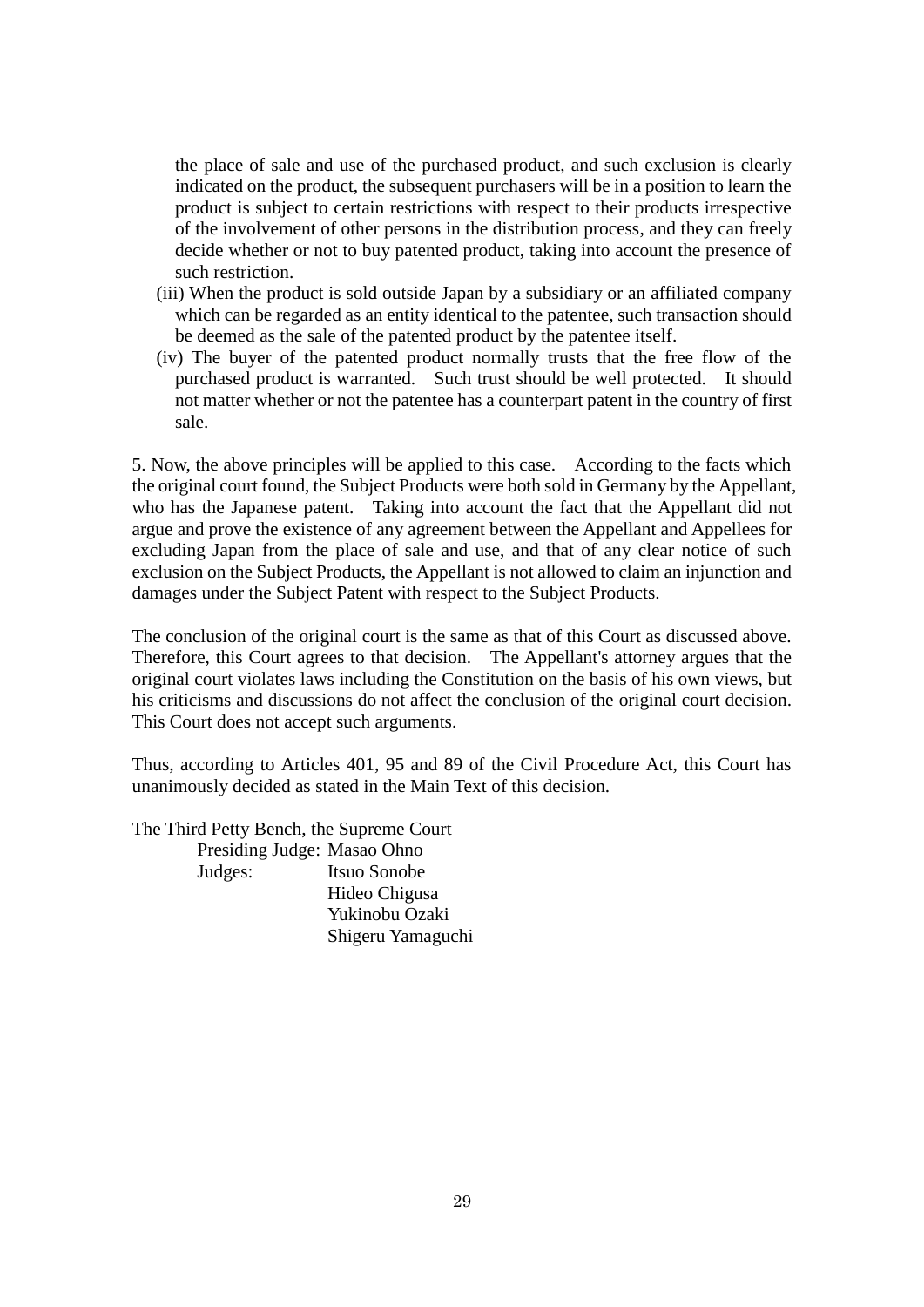# **[Case No. 4] Patent Exhaustion**

Ink Tank Case

The First Petty Bench, the Supreme Court Decided on November 8, 2007 Case No. 2006(ju)826

Appellant-defendant: Recycle Assist Co., Ltd. Appellee-plaintiff: Canon Inc.



\* \* \*

Translation of the Supreme Court Decision The underlines are as provided in the Decision

#### MAIN TEXT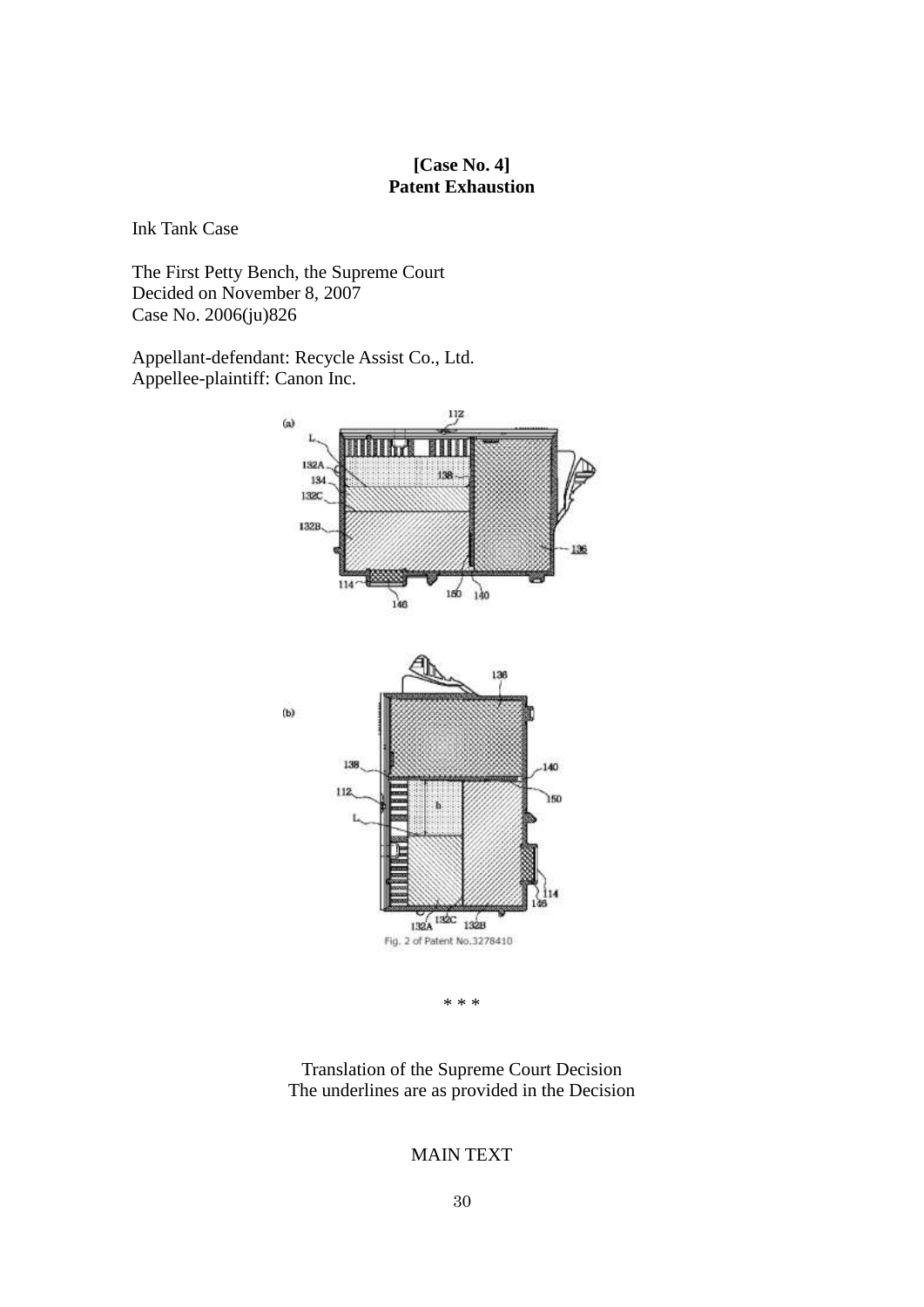The present appeal is rejected, and the fees for the appeal are to be borne by the Appellant.

#### REASON

Concerning the reasons (except those excluded for this review) in the petition for acceptance of final appeal set forth by the Appellant's attorneys Hiroshi KAMIYAMA, Haruka MATSUYAMA and Nobuyuki KAWAI.

I. The present case is a suit in which the Appellee, having a patent directed to an ink tank for ink jet printers, seeks an injunction for enjoining the Appellant from the importation, sale and other certain acts involving ink tanks for ink jet printers, which the Appellant imports and sells, and for ordering the Appellant to dispose such ink tanks, on the basis that they are within the technical scope of the invention claimed in the Appellee's patent.

II. The following facts were duly found by the original court:

(1) The Patent

.

The Appellee has Patent No. 3278410, entitled "Liquid Containing Vessel, Manufacture thereof, Package thereof, Ink Jet Head Cartridge Integrated with Vessel and Recording Head, and Liquid Jet Recorder" (hereinafter, "the patent")

(2) The Present Invention

(a) Claim 1 of the above-mentioned patent (hereinafter, the invention of Claim 1 is referred to as "the present invention") reads as follows:

"A liquid-holding container comprising:

a chamber for negative-pressure generating members that contains first and second negative-pressure-generating members in pressure contact with each other and that has a liquid supply portion and an atmosphere communication portion;

a liquid storage chamber that has a communication portion communicating with the chamber containing negative-pressure-generating members and that forms a substantially sealed space and stores liquid to be supplied to the negative-pressure-generating members; and

a partition wall that partitions the liquid storage chamber from the chamber containing negative-pressure-generating members and forms the communication portion;

wherein

an interface in the pressure contact portion between the first and second negative-pressure-generating members intersects with the partition wall;

the first negative-pressure-generating member is in communication with the communication portion and may be in communication with the atmosphere communication portion only through the interface of the pressure contact portion;

the second negative pressure generating member is in communication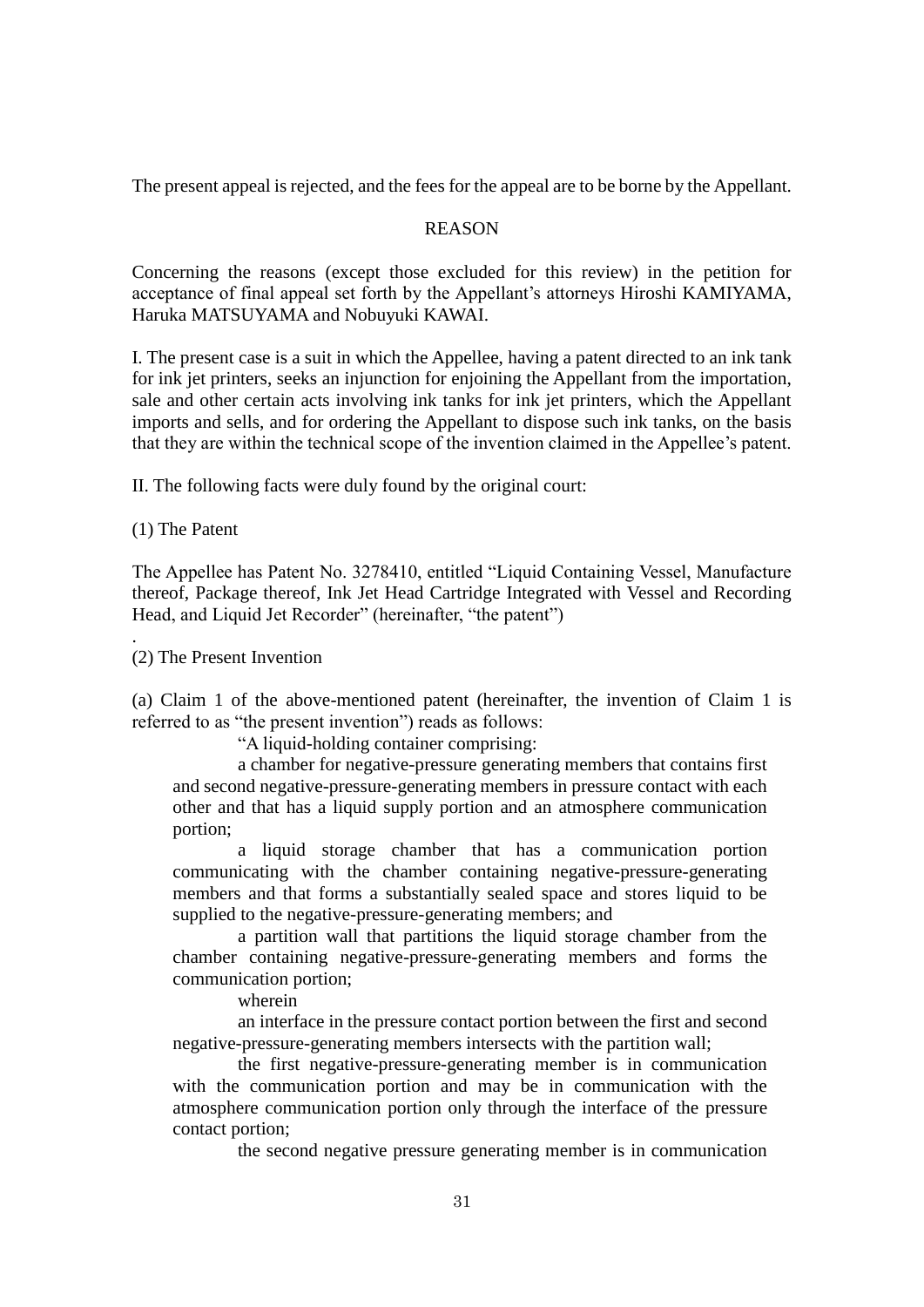with the communication portion only through the interface of the pressure contact portion;

capillary forces at the interface of the pressure contact portion are higher than capillary forces in the first and second negative-pressure-generating members; and

liquid is filled in the chamber containing the negative-pressure generating members with an amount that makes it possible for liquid to be held by the entire interface of the pressure contact portion no matter what posture of the liquid-holding container may take."

(Of the features mentioned above, the feature reciting that "capillary forces at the interface of the pressure contact portion are higher than capillary forces in the first and second negative-pressure-generating members" will be called "Feature H." The feature that "liquid is filled in the chamber containing the negative-pressure-generating members with an amount that makes it possible for liquid to be held by the entire interface of the pressure contact portion no matter what posture of the liquid-holding container may take" will be called "Feature K.")

(b) The present invention relates to an ink tank used in an ink jet printer. According to the prior art, the interior of the ink tank is divided by partition walls into multiple rooms in order to keep ink inside the ink tank and not to let it leak out to the outside of the tank, while increasing the per-unit-volume capacity of the ink tank, and at the same time, allowing the supply of ink at a stable rate. A negative pressure generating member (a porous material such as urethane foam or an ink absorbing material such as felt) is placed in the room near the nozzle supplying ink to the printer (the negative pressure chamber) and the chamber is suffused with ink. The remaining part (the liquid storage reservoir) is simply filled with ink without a negative pressure generating member. However, these ink tanks have the following problem. When the ink tanks are transported or kept in storage before use, they could be left in such a position that the liquid storage reservoir is on top of the negative pressure chamber. When this happens, the air in the negative pressure chamber may trade places with the ink in the liquid storage reservoir through a gas-liquid exchange process. Thus, the ink in the liquid storage reservoir may flow down through the passageway into the negative pressure chamber, and the ink thus suffuses even those areas of the negative pressure chamber that are not originally suffused with ink, overfilling the negative pressure chamber. When the package was opened, ink may leak out from the liquid supply nozzle, etc., and taint the user's hands and the like. The present invention adopts a construction in which: (i) the chamber for negativepressure generating members contains two negative pressure generating members, with the first being closer to the passageway connecting to the liquid storage reservoir, and the second being closer to the atmospheric vent, and these members press against each other, so as to increase capillary action at the interface of the pressure contact portion, or the interfacial layer, making it stronger than the capillary action of each negative pressure generating member (Feature H); and (ii) the negative pressure chamber is filled with a sufficient amount of liquid such that the entirety of the interface in the pressure contact portion can hold liquid no matter what posture the liquid storage vessel may take (Feature K). With this construction, ink is retained at the interface of the pressure contact portion at all times, a barrier that stops the flow of air is thus formed, and the ink in the liquid storage reservoir is prevented from flowing out to the negative pressure chamber and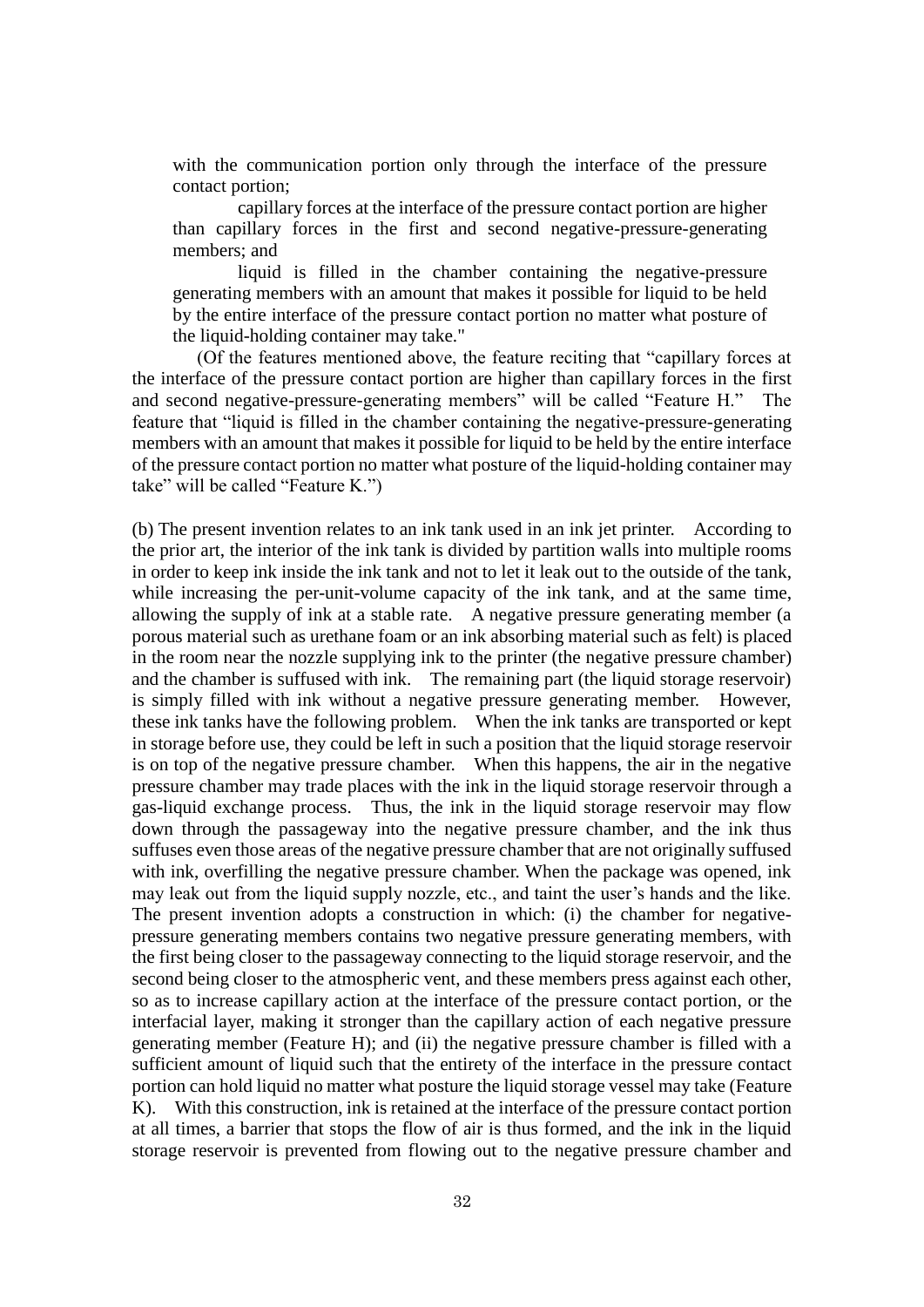overfilling it with ink, no matter what posture the ink tank may take. This construction is how the invention seeks to prevent leakage when the package is opened, so the construction associated with both Features H and K are essential parts of the invention. That is to say these are the technical aspects that form the core of the technical idea which provides foundation toward solving the problems in the prior art.

#### (3) Appellee's Products (Canon Products)

(a) The Appellee manufactures products in Japan which embody the present invention and sells them domestically and overseas. (These products are ink tanks for ink jet printers, product numbers BCI-3eBK, BCI-3eY, BCI-3eM and BCI-3eC; hereinafter called the "Appellee's products"). The Appellee's affiliates and other licensed entities also sell the Appellee's products overseas. For the products sold overseas it should be noted that the Appellee had no agreement with its licensees to exclude Japan from the territory where the products could be sold or used, and no such exclusion was clearly indicated on the Appellee's products, either.

(b) When the Appellee's products are installed in printers and used for printing, the ink inside them diminishes as the ink flows out from the ink supply nozzle. After being used to a certain extent, part or all of the interface in the pressure contact portion between the first and second negative pressure generating members, which are made of fibrous material, stops holding ink. Printing, however, remains possible even after this.

(c) When the Appellee's products run out of ink they are considered fully used and removed from the printer. But even after the Appellee's products have been fully used there remains a small amount of ink on the walls of the liquid storage reservoir, inside the first and second negative pressure generating members, at the interface of the pressure contact portion where the two negative pressure generating members meet, in the ink supply nozzle, etc. Thus, when the used products are removed from the printer, the ink remaining inside the ink tank dries up with the passage of time. After about a week to ten days, the ink has dried and hardened in an uneven manner inside the numerous small spaces and gaps of the fibrous material of the negative pressure generating members, including the interface in the pressure contact portion, so that air bubbles and air layers are created in such spaces and gaps. Thus, the negative pressure generating members become incapable of absorbing and holding new ink. If the Appellee's used products are refilled in this state they can still be installed in ink jet printers and used as ink storage vessels, but the interface of the pressure contact portion is no longer capable of creating the barrier that stops the flow of air, even if the entire liquid storage reservoir is filled with ink and the negative pressure chamber is also filled to a point above the negative pressure generating members. It should be noted that the Appellee's products are not furnished with holes for refilling ink.

(d) The Appellee's products have a retail price of about 800-1000 yen each.

(4) Appellant's Products (Recycle Assist Products)

(a) The Appellant imports the ink tanks listed in Attachments (1) and (2) to the original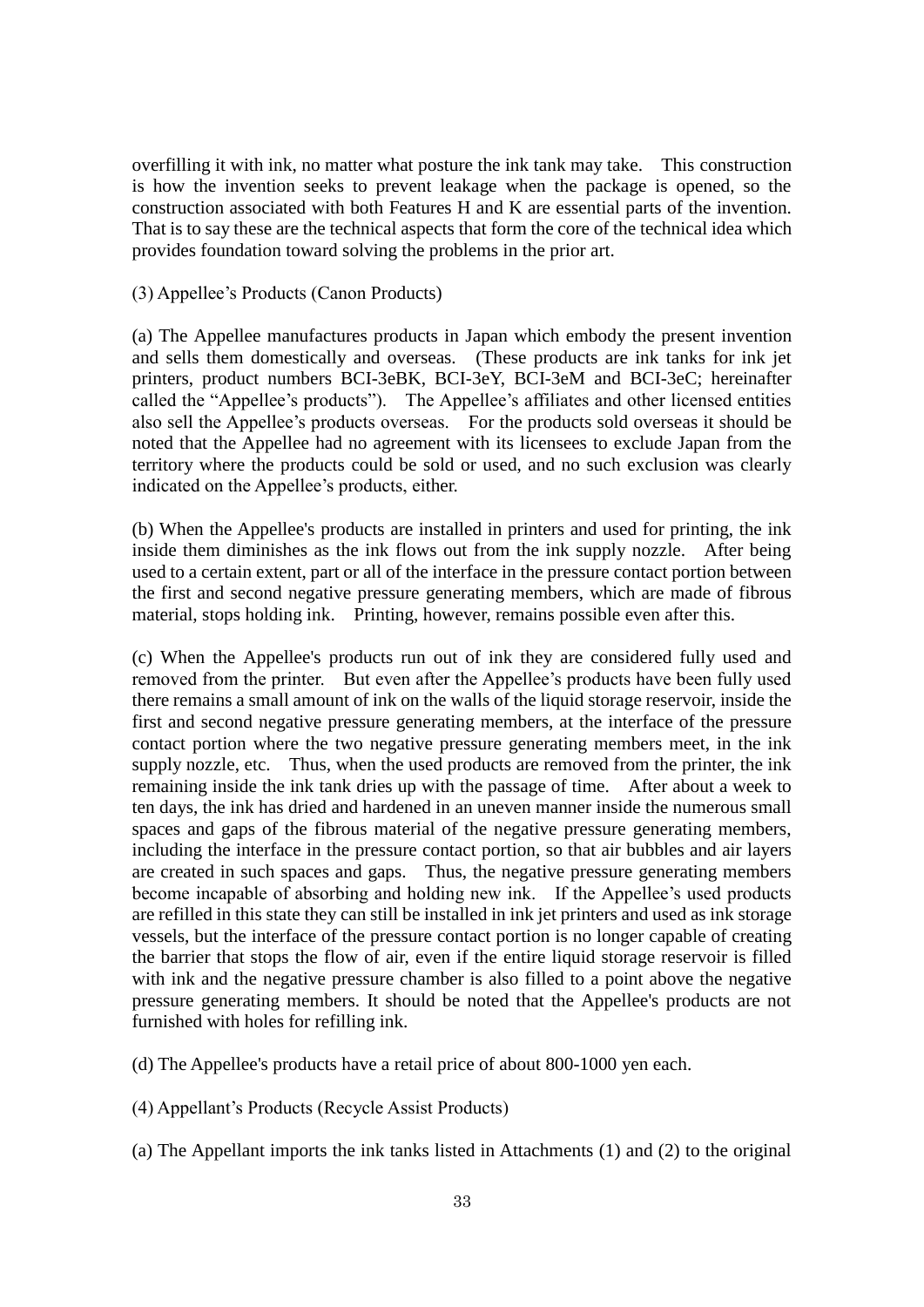decision, which fall within the technical scope of the present invention (hereinafter referred to as the "Appellant's products"). The Appellant imports them from a company in Macau, PRC (company name unknown, hereinafter "Company A"), and then sells them in Japan. The Appellant's products are prepared as follows. An affiliate of Company A (name unknown, hereinafter "Company B") collects the Appellee's used ink tank cartridges (hereinafter referred to as "the subject ink tanks") in and outside Japan. A subsidiary of Company B (hereinafter, "Company C") then buys the cartridges and uses them to create salable products by cleaning their insides, injecting new ink into them and the like, as explained below. Company A then buys these from Company C and exports them to the Appellant.

(b) The period of time from when the cartridges are removed from printers until Company C refurbishes them as the Appellant's products is longer than one week to ten days for the ink remaining inside the cartridges to harden. By the time they are refurbished, the negative pressure generating members can no longer absorb and hold new ink, and so the ability of the interface of the pressure contact portion to create a barrier to stop the flow of air has been compromised.

(c) Company C's procedure for refurbishing the used cartridges to make the Appellant's products involves: (i) opening a hole for cleaning and injecting ink on the upper surface of the cartridge's liquid storage reservoir; (ii) cleaning the inside of the cartridge; (iii) applying measures to keep the ink from leaking through the cartridge's ink supply nozzle; (iv) injecting ink into the negative pressure chamber through the hole mentioned in step (i) above until the ink rises to a point above the interface of the pressure contact portion between the negative pressure generating members, and into the entire liquid storage reservoir; (v) plugging the hole created in step (i) and the ink supply nozzle; and (6) applying labels and the like.

(d) In the Appellant's products, therefore, the inside of the cartridge is cleaned and the hardened ink is washed away to restore the ability to create the barrier at the interface that stops the flow of air. Not only the liquid storage reservoir is almost completely filled with ink, but also the negative pressure chamber is filled with ink up to a point above the interface where the first and second negative pressure generating members meet. This enables the entirety of the compressed interface to hold ink no matter what posture the ink tank may take.

(e) The Appellant's products have a retail price of 600-700 yen each.

(5) The Appellee's Efforts to Recover Used Ink Tanks

(a) When used ink tanks are refilled and reused, the ink that has dried inside can clog the ink flow routes and the printer head nozzle, causing such problems as reduced print quality and malfunction of the printer itself. For this reason, the Appellee warns that its products should not be refilled with ink and reused, and recommends that they are for single use only and should be replaced with new ones. In addition to indicating that the ink tanks are of the single-use type, in order to recover used ink tanks the Appellee urges users of the products to replace them with new replacement ink tanks and encourages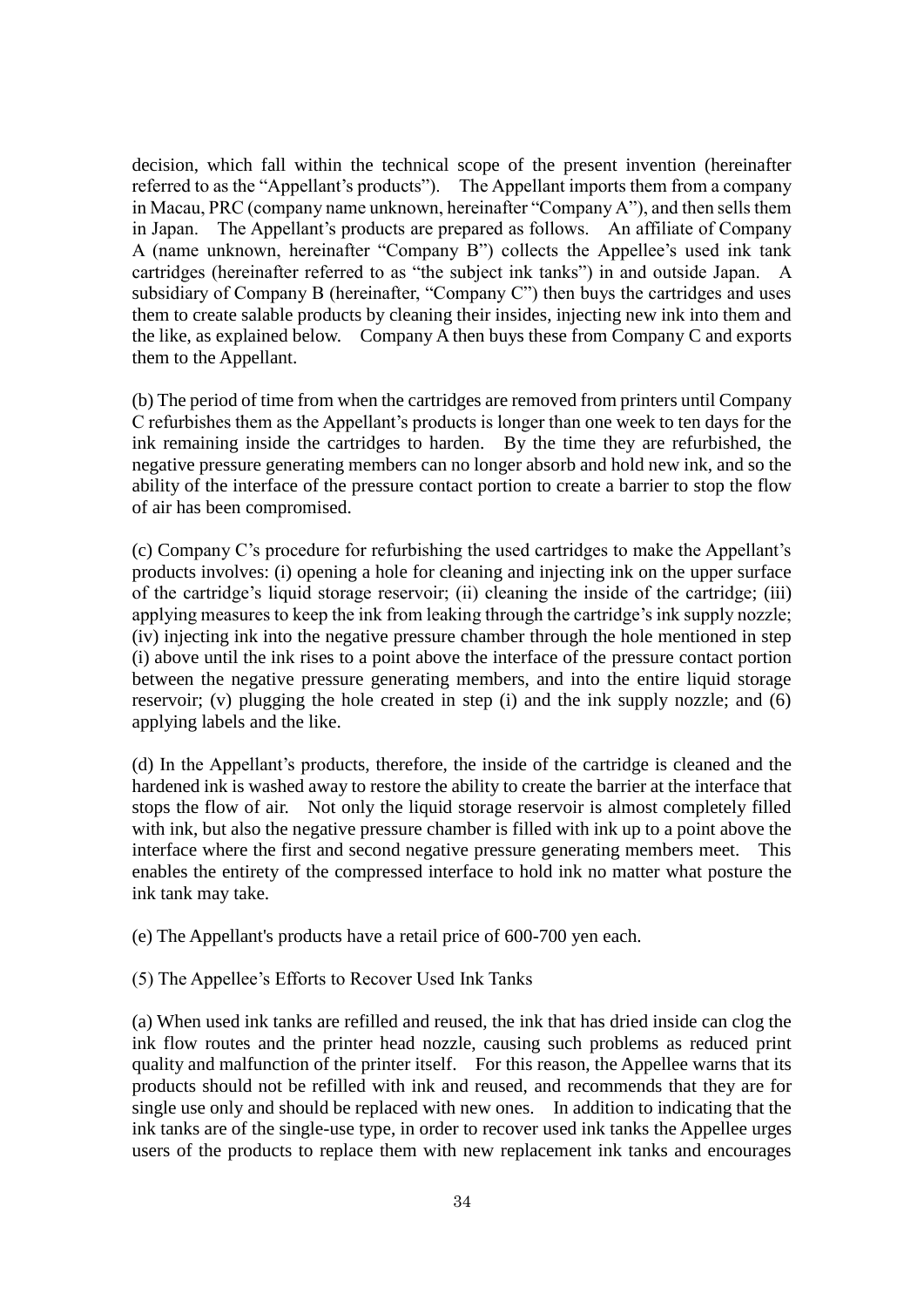users to cooperate with the Appellee's programs for recovering used ink tanks. The Appellee does this on the packaging of its products, in the user manuals of the Appellee's printers that use the Appellee's products, and on the Appellee's web site.

(b) Each company that manufactures ink jet printers, including the Appellee, engages in the sale of ink tanks for use in each company's own printers. (These are called genuine products). Meanwhile, a number of companies sell ink tanks made by refilling genuine products with ink and performing other procedures on them after they have been used (i.e., recycled products). Manufacturing recycled products are mostly similar to Company C's method for making the Appellant's products. Ink is also sold so that ink tank users can refill the ink (i.e., ink refills). The Appellee, however, does not make or sell recycled products or ink for refill.

III. The original court granted the Appellee's demand and held as follows:

When a patentee or licensee has sold a patented article within Japan, its rights under the patent have fulfilled their purpose and should be deemed exhausted with respect to that article, and therefore the patentee no longer has the right to enjoin the use, sale or lease of that article based on that patent (see the Supreme Court decision in BBS AG v. K.K. Racimex Japan and K.K. Jap-Auto Products case, case No. 1985(o)1988, July 1, 1997, the Third Petty Bench of the Supreme Court). However, the patent should not be deemed exhausted (i) when the patented article is reused or recycled after completing its normal life and losing its effectiveness as a product (Pattern 1); or (ii) when a part of the article constituting an essential part of the patented invention is partly or completely modified or replaced by a third party (Pattern 2). In such cases the patent should not be deemed exhausted, and therefore the patentee should be permitted to enforce its rights with respect to patented articles.

On the other hand, when the holder of a Japanese patent or a party who may be regarded as such sells a patented article in a foreign country, the patentee should not be allowed to enforce the patent against the importation of that article into Japan, or against the use or sale of that article in Japan by the buyer, unless the patentee has an agreement with the buyer to exclude Japan from the territory of sale or use for such article, or by a third party who acquires the article from the buyer or a subsequent purchaser, unless such agreement is reached with the buyer and the article is clearly marked as such (see the decision of July 1, 1997 by the third Petty Bench of the Supreme Court). However, the patentee should be permitted to enforce the patent with respect to such article (i) if the patented article is reused or recycled after completing its normal lifespan and losing its effectiveness as a product (Pattern 1), or (ii) if a part of the article constituting an essential part of the patented invention is partly or completely modified or replaced by a third party (Pattern 2).

In the present case, the Appellee's products cannot be said to have completed their life and lost their effectiveness as products simply because their original ink has been consumed, and they do not fall under Pattern 1. However, Company C's procedures for refurbishing the Appellant's products to make new products are performed on the cartridges at a point when they do not satisfy Features H and K, which are essential parts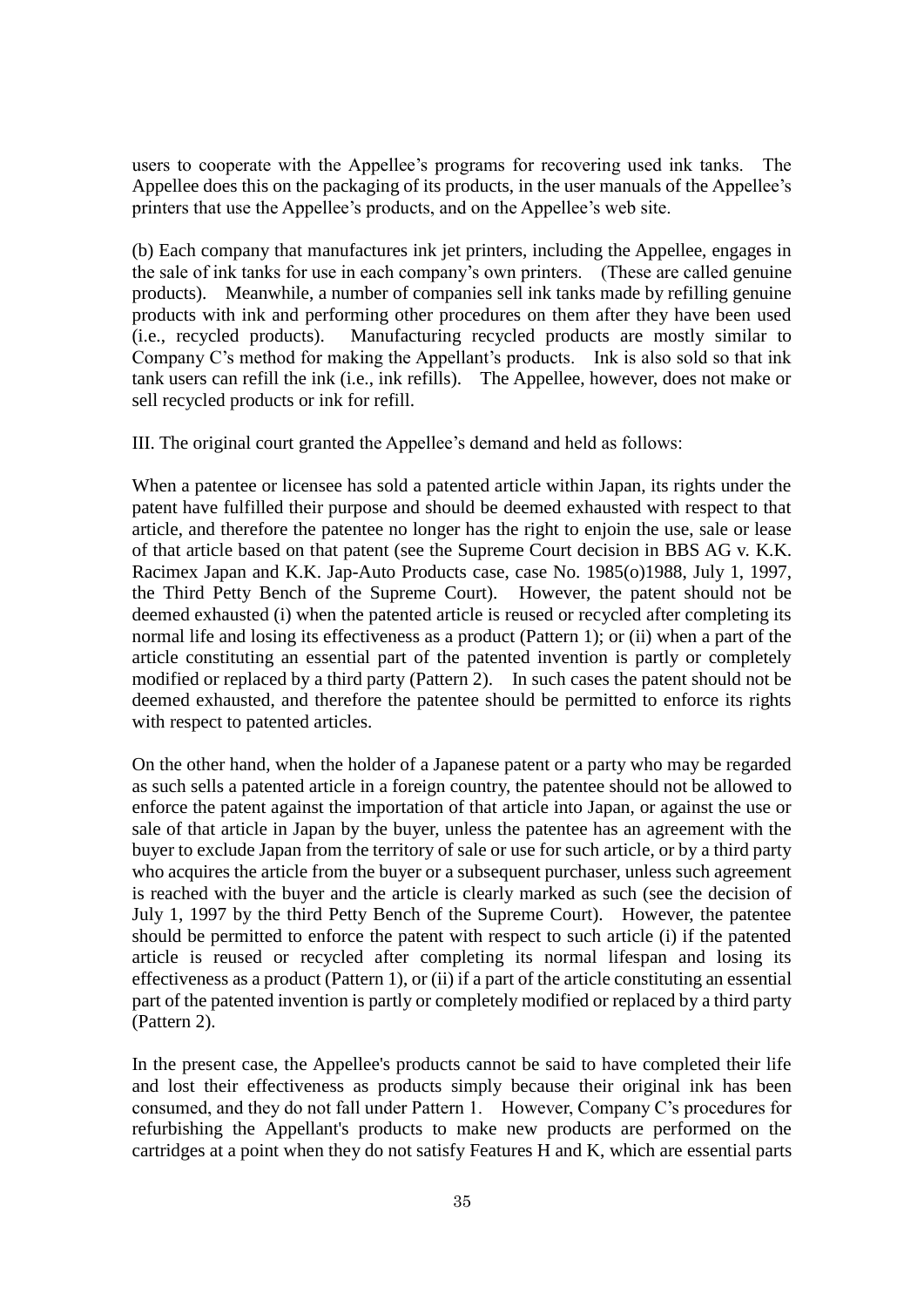of the present invention. The procedures performed by Company C include cleaning the insides of the ink tanks to wash away the hardened ink and then refilling them with a specific amount of ink and satisfy Feature K. Because these acts of Company C restore the ability to create the barrier along the interface to stop the flow of air, these acts are nothing less than the modification or replacement of a part embodying an essential part of the present invention in the Appellee's products. Therefore, the Appellant's products fall under Pattern 2 regardless of whether they are made using the Appellee's articles sold domestically or overseas. For this reason the enforcement of a patent should not be restricted, and so the Appellee may demand an injunction against the Appellant's importation, sale etc. of the products and their disposal.

IV. The Appellant argues that the original decision employs an illegal standard to determine whether or not the patent can be enforced, and its judgment not to restrict the enforcement of the patent in reliance on that standard is illegal. We do not adopt such arguments. The reasons are as follows:

(i) If the patentee or its licensee (hereinafter, both are referred to as "the patentee") sells a patented article within Japan, the patent has fulfilled its purpose and is deemed exhausted with respect to that article, so the effectiveness of the patent is lost against the use, sale, etc. (as defined in Article 2(3)(i) of the Patent Act) of the article. When the patentee has made such sale, the patentee should not be permitted to enforce the patent with respect to that article. If the patentee's permission were required every time the patented article is sold, this would obstruct the article's smooth circulation in the market, causing more harm to the patentee's own interests and ultimately contravening the goals of the Patent Act as stated in Article 1 of the Act. At the same time, since the patentee has already had the opportunity to secure its reward for publishing the invention, when the patentee sells the patented article it is no longer necessary to let him benefit twice in the course of its circulation (see the decision of July 1, 1997 by the Third Petty Bench of the Supreme Court). This type of exhaustion is expressly provided for in Article 12(3) of the Semiconductor Integrated Circuit Design Act, and Article 21(1)(iv) of the Seeds and Seedlings Act, and it should be understood that a similar restriction is applicable to the enforcement of a patent.

Exhaustion restricts the enforcement of a patent only for a specific article itself sold by the patentee in Japan. Therefore, when an article sold in Japan by the patentee is modified or its parts are replaced, and thus a patented article having an identity that is different from that of the patented article is considered to have been created, the patentee should be permitted to enforce the patent with respect to the new article. Moreover, in order to determine whether a patented article is newly constructed, it is appropriate to consider the totality of the circumstances including the attributes of the patented article, the details of the patented invention, the manner in which the article has been modified or its parts replaced, as well as the actual manner of the transaction, etc. The attributes of the patented article should include the article's functions, structure and materials, intended uses, lifespan, and the manner in which it is used. The manner in which the article has been modified or its parts have been replaced should include the state of the patented article when it is modified, the nature and degree of the modification, etc., the lifespan of the replaced parts, and the technical function and economic value of those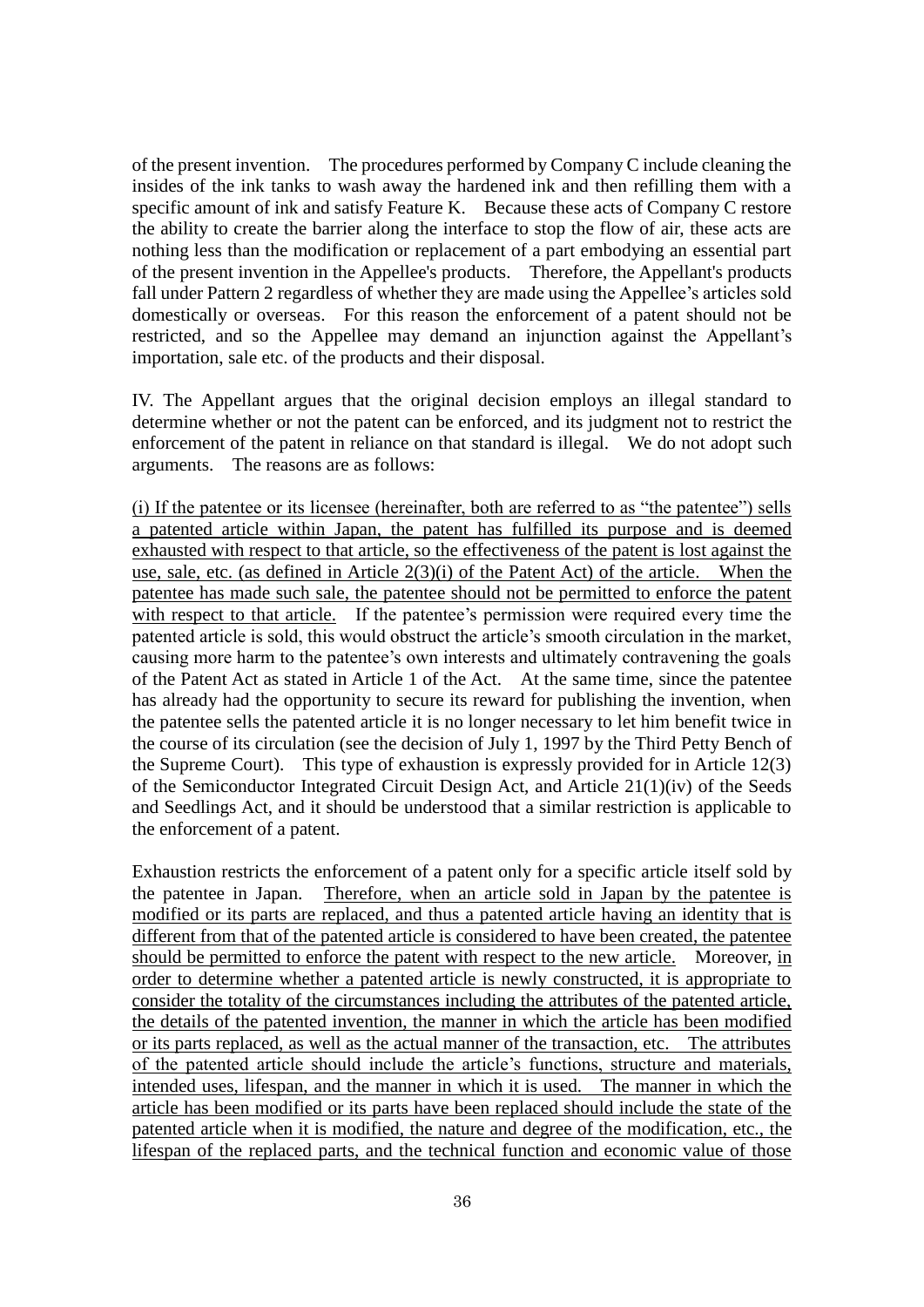#### parts within the article.

(ii) On the other hand, if the holder of a Japanese patent or one who may be regarded as such (hereinafter, both are "the holder of the Japanese patent") sells a patented article in a foreign country, the patentee should not be allowed to enforce the patent with respect to that article in Japan against the buyer, unless the patentee has an agreement with the buyer to exclude Japan from the territory of sale or use for such article, or by a third party who acquires the article from the buyer or a subsequent purchaser, unless such agreement is reached with the buyer and the article is clearly marked as such (see the decision of July 1, 1997 by the Third Petty Bench of the Supreme Court). This principle limits the patent only with respect to the specific article sold overseas by the holder of the Japanese patent, but it is no different from the case where the patentee has sold the article in Japan. Therefore, when an article sold in a foreign country by the patentee of the Japanese patent is modified or its parts are replaced, and thus a patented article having an identity that is different from that of the patented article is considered to have been created, the patentee should be permitted to enforce the patent with respect to the new article in Japan. Moreover, the determination of whether or not a new patented article has been constructed should follow the same standards as when an article sold in Japan is modified or its parts are replaced.

(iii) As we now turn to the present case, according to the facts given above, when the Appellee's ink tanks are refilled with ink and reused, this can cause problems such as reduced print quality and malfunction of the printer itself. Thus, the Appellee makes it clear that they are for single use only and should be replaced with new one. For this reason, the Appellee's products do not have a hole for refilling ink, and this makes it necessary to open a hole in the cartridges in order to refill the ink. Indeed, in the course of refurbishing them to produce the Appellant's products, a hole is opened on the top surface of the cartridge's liquid storage reservoir and closed after the ink is injected. In this light, the nature of the modification, etc. performed to produce the Appellant's products goes beyond simply refilling consumable ink, and it is nothing less than a physical alteration to the ink tank cartridge to make it refillable.

Furthermore, according to the facts described above, it is the ink itself in the Appellee's products which performs the technical function of becoming the barrier at the interface in the pressure contact portion to stop the flow of air. Thus, once the ink is consumed to a certain degree, some or all of the interface in the pressure contact portion loses its ability to hold ink. Moreover, when the Appellee's used products are removed from the printer, the residual ink inside them hardens in about one week to ten days. Thus, if the used ink tank is refilled in this condition, the ink cannot form the barrier to stop the flow of air, even if the entire liquid storage reservoir is filled with ink and the negative pressure chamber is also filled to a point above the interface in the pressure contact portion where the negative pressure generating members meet. As for the Appellant's products, however, the inside of the cartridges is cleaned to wash away the hardened ink and restore the ability to create the barrier along the interface in the pressure contact portion that stops the flow of air, and the ink is also filled to the same level as the Appellee's articles before they can be used. These steps return the ink tank to the state in which ink can be held along the entirety of the interface in the pressure contact portion no matter what posture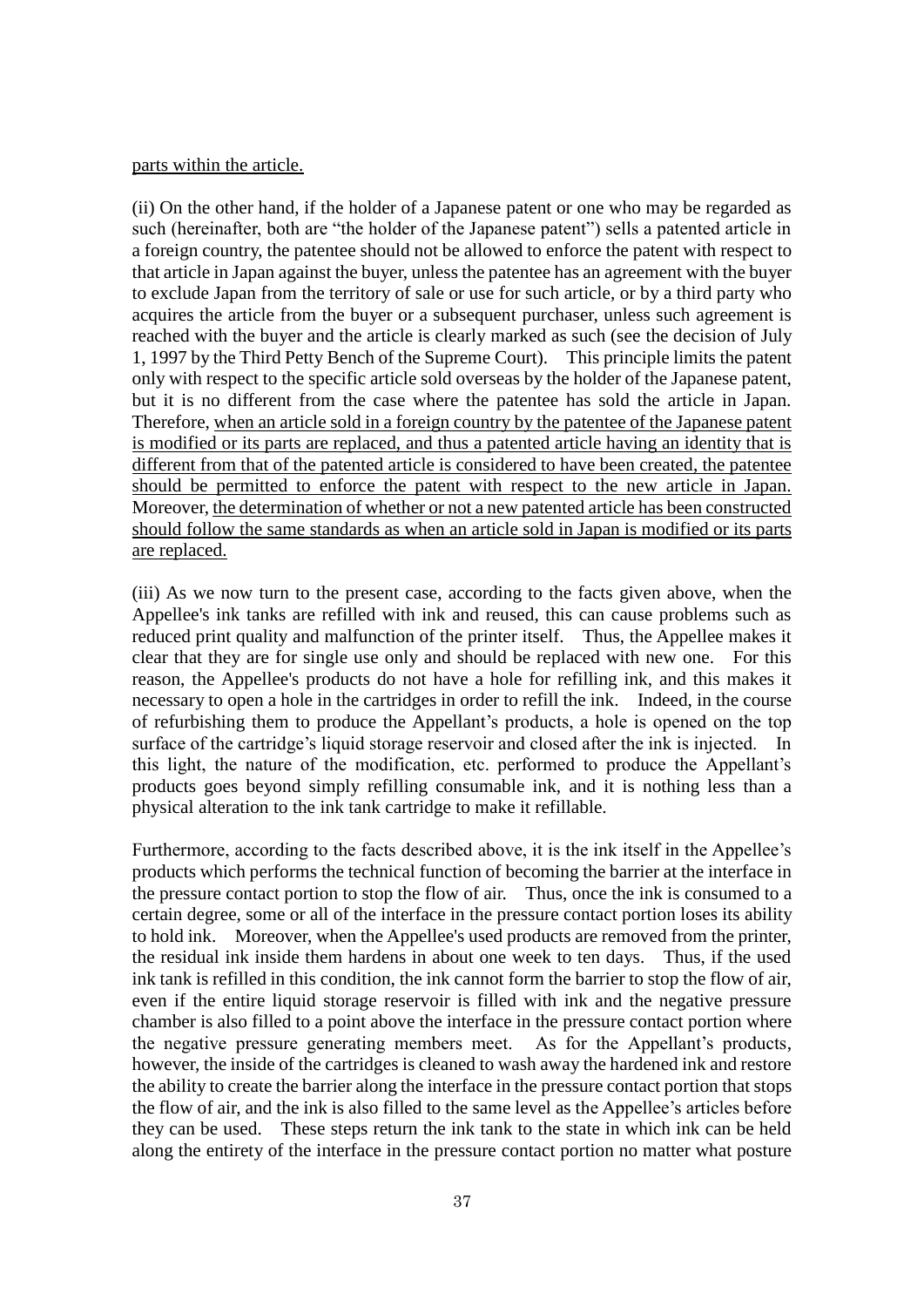the ink tank may take. For this reason, we can say that the manner in which the ink tanks are modified, etc. goes beyond simply refilling consumed ink. The used cartridges are reused in such a manner that articles that have ceased to possess structures embodying essential parts of the present invention (Features H and K) are made to have these features again. We see no choice but to hold that this re-creates the substantive value of the present invention, and enables the articles to achieve the operational effect of the present invention for a second time, so that the leakage of ink is prevented before the package is opened.

Additionally, when we consider *in toto* the circumstances of the transactions involving the ink tanks along with the other circumstances appearing in the facts described above, the Appellant's products should be viewed as new creation of patented articles having identities different from those of the Appellee's products prior to modifications. The present patent, therefore, should not be restricted with respect to those products of the Appellant that are made using the Appellee's used cartridges that have been sold in Japan by the patentee or sold overseas by the holder of the Japanese patent. Therefore, since the Appellee is the holder of the present patent, the Appellee may demand an injunction over the importation, sale etc. of these articles and ordering their disposal, based on the present patent. As stated above, the original decision is correct in its conclusion with respect to the points discussed above, and the reasons set forth by the attorney for the Appellant are not accepted.

Thus, this Court unanimously decides as stated in the Main Text of this decision.

The First Petty Bench of the Supreme Court of Japan Presiding Judge: Kazuko YOKOO Judges: Tatsuo KAINAKA Tokuji IZUMI Chiharu SAIGUCHI Norio WAKUI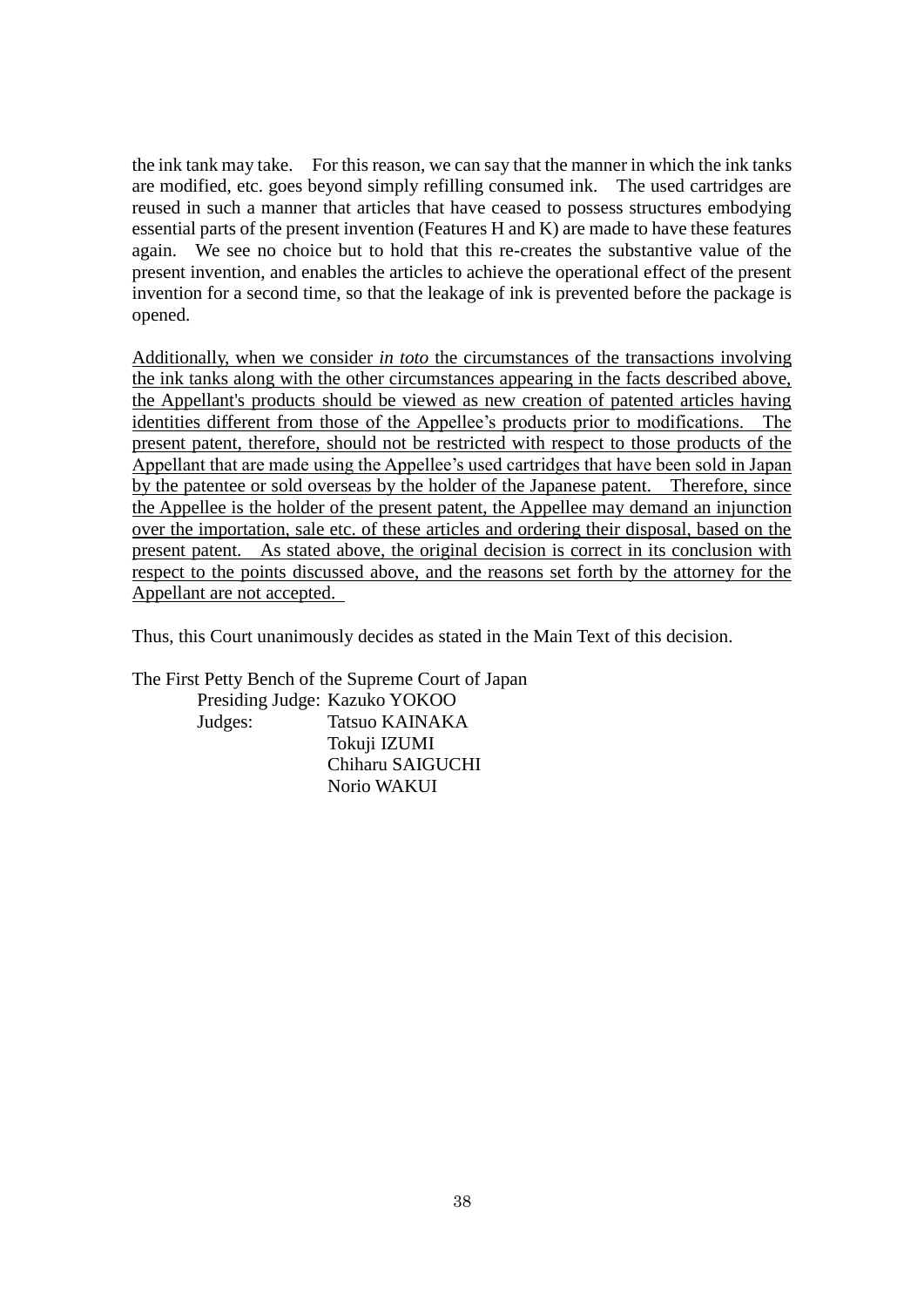#### **[Case No. 5] Doctrine of Equivalents**

Ball Spline Bearing Case

The Third Petty Bench, the Supreme Court Decided February 24, l998 Case No. 1994 (o) 1083

Appellant-defendant: Tsubakimoto Seiko Co., Ltd. Appellee-plaintiff: THK Co., Ltd.



\* \* \*

Translation of the Supreme Court Decision

#### MAIN TEXT

The original decision is reversed, and the present case is remanded to the Tokyo High Court.

#### REASON

Concerning the reasons for appeal set forth by the appellant's attorney Yohei KINOSHITA: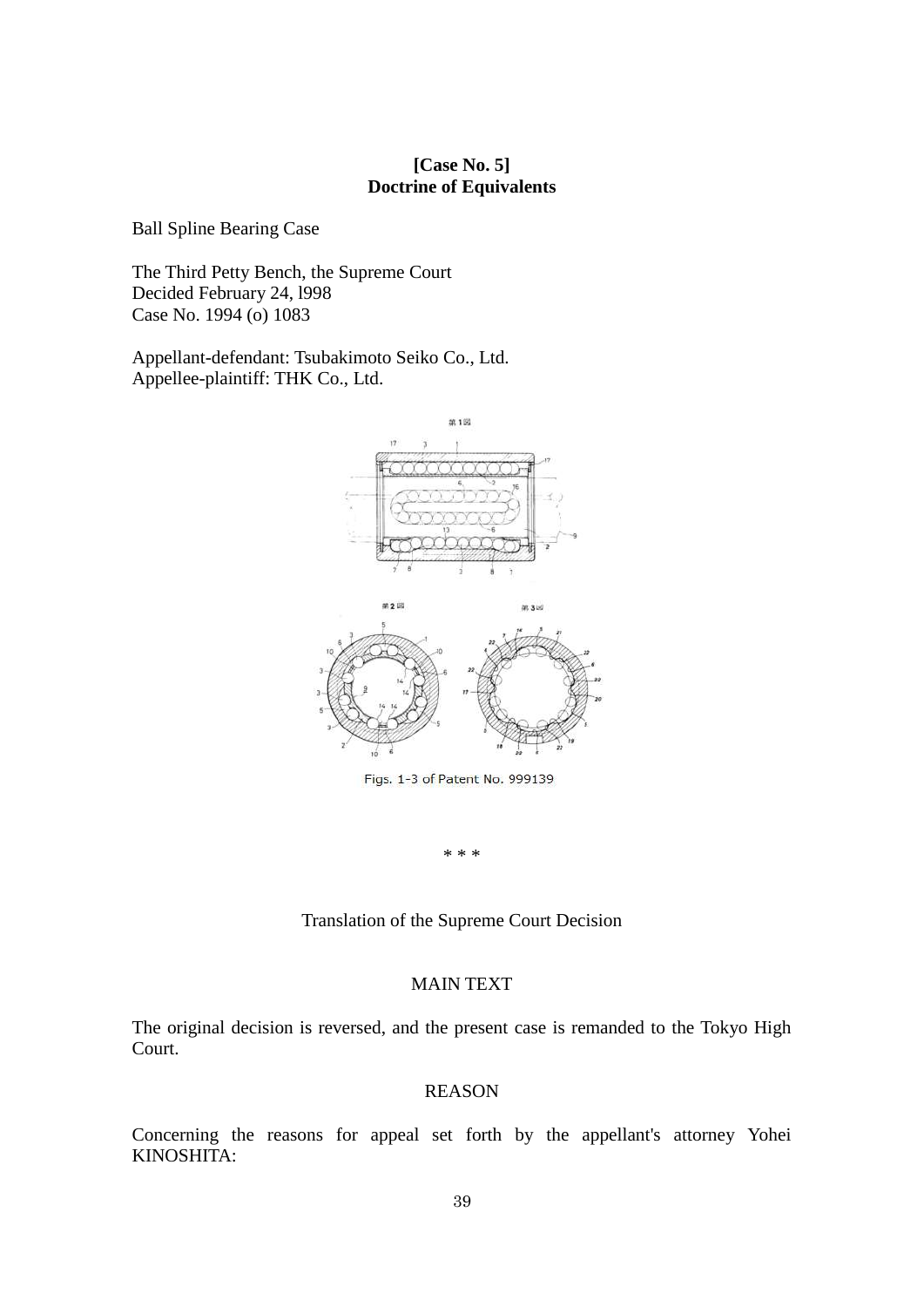1. The present case is a suit demanding a payment of damages by the appellee on the grounds that the appellant infringed the patent of the appellee. A summary of the facts of the original appeal is as follows:

(1) The appellee owns a patent to an invention entitled "Endlessly Sliding Ball Spline Shaft Bearing" (filing April 26, 1971; published July 7, 1978; and registered May 30, 1980; Patent No. 999139) (this patent hereinafter will be referred to as the present patent, and the invention thereof will be referred to as the present invention).

(2) The details of the claim set forth in the specification of patent application of the present invention (hereinafter referred to as the present specification) are as follows.

"An endlessly sliding ball spline shaft bearing (hereinafter referred to as Feature E), which comprises:

an outer cylinder having torque transmitting load bearing ball-guiding grooves with a U-shaped cross-section and torque transmitting non-load bearing ballguidng grooves with a U-shaped cross-section being slightly deeper than that of the load bearing ball-guiding grooves, the load bearing ball-guiding groove and the non-load bearing ball-guiding groove extending alternately in the axial direction within the cylindrical inner wall, the outer cylinder having an annular circumferentially directed groove at each end with the same depth as that of the deeper groove (hereinafter Feature A);

a thin wall portion and a thick wall portion formed respectively in conformity with the torque transmitting load bearing ball-guiding groove and the torque transmitting non-load bearing ball-guiding groove formed in the axial direction within the inner wall of the outer cylinder;

a joint portion between the thin wall portion and the thick wall portion having a through-hole;

a retainer with an endless track groove for allowing balls to smoothly slide into the non-load ball-guiding groove formed in the thick wall portion (hereinafter Feature B); and

a spline shaft provided with a plurality of ribs extending in the axial direction thereof, said ribs being shaped to conform with a plurality of recessed spaces formed by the balls incorporated between the retainer and said outer cylinder (hereinafter referred to as Feature C) for engaging the spline shaft with the outer cylinder (hereinafter Feature D).

(3) During the period of January, 1983 to October, 1988, the appellant had manufactured and sold a product described in the document attached as an annex of the original decision. (This product is however provided with a step of about 50 microns in height between the non-load bal1-guiding groove 5 and the cylindrical portion 7 (circumferentially directed portion 7). This product will be hereinafter referred to as the appellant's product.)

2. The appellee asserted that the features of the appellant's product encompass or are equivalent to al1 of the constituent features of the present invention, and therefore, the appellant's product fa11s within the technical scope of the present invention. After considering the appellee's assertion, the judges in the original appeal acknowledged the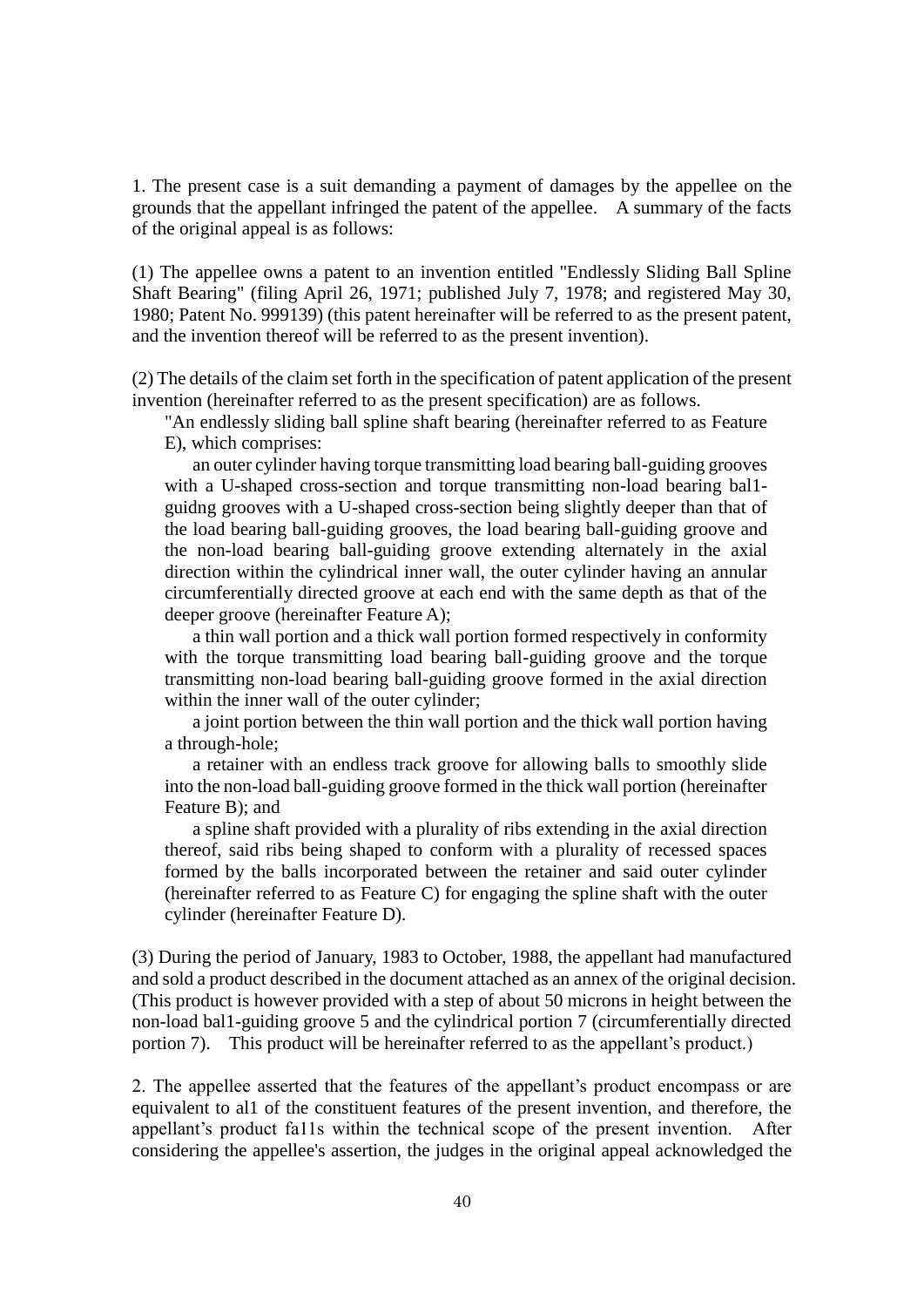appellee's demand for payment of damages for infringing the present patent as follows:

1. The appellant's product encompasses Features C, D and E.

2. With respect to Feature A, according to the present invention there are elements such as "U-shaped cross-section" and "annular circumferentially directed grooves." Whereas, according to the appellant's product, the corresponding portions of these elements are "semicircular cross-section" and "cylindrical portion 7," and hence, these differ from the constituent features of the present invention.

3. With respect to Feature B, the retainer of the present invention is an integral structure providing the functions of guiding balls to move in endless circulation, retaining balls when the spline shaft is withdrawn, and forming recessed portions for guiding the rib portions of the spline shaft. Whereas, according to the appellant's product, these functions of the present invention are effected by the cooperative action of three members, i.e. the upper edge portions of the ribs formed between the load bearing ball-guiding grooves of the outer cylinder, a plate-like member 11 and a return cap 31, and hence, these differ from the constituent features of the present invention.

4. However, the appellant's product is substantially the same as that of the present invention with respect to the solution for solving the technical problem, the basic technical idea, and the effects obtained by these constituent features. Namely, with regard to the structure of the retainer constituting Feature B, there is recognized interchangeability between the present invention and the appellant's product and ease of interchangeability at the time of filing. Further, no special technical significance can be attributed in the appellant's product in terms of differences between the "U-shaped crosssection" and "annular circumferentially directed grooves" constituting Feature A and the "semi-circular cross-section" and "cylindrical portion 7" of the appellant's product. Accordingly, it is deemed reasonable to recognize that the appellant's product falls within the technical scope of the present invention.

3. However, the above decision of the original appeal cannot be averred for the reasons as follows:

(1) In determining whether or not the product made by the other party or the method employed by the other party (hereinafter referred to as "corresponding product or the like") falls within the technical scope of a patented invention in a patent infringement appeal, the technical scope of the patented invention must be determined based on the description of claims in the specification attached to the application (see Article 70(1), Patent Act). If there are elements that differ between the constitution described in a patented claim and the corresponding product or the like, the corresponding product or the like cannot be said to fall within the technical scope of the patented invention. On the other hand, even if there are elements in the constitution described in a patented claim that differ from the corresponding product or the like, the corresponding product or the like may be equivalent to the constitution described in the claim and may appropriately be said to fall within the technical scope of the patented invention if the following conditions are satisfied: (1) the differing element is not an essential part of the patented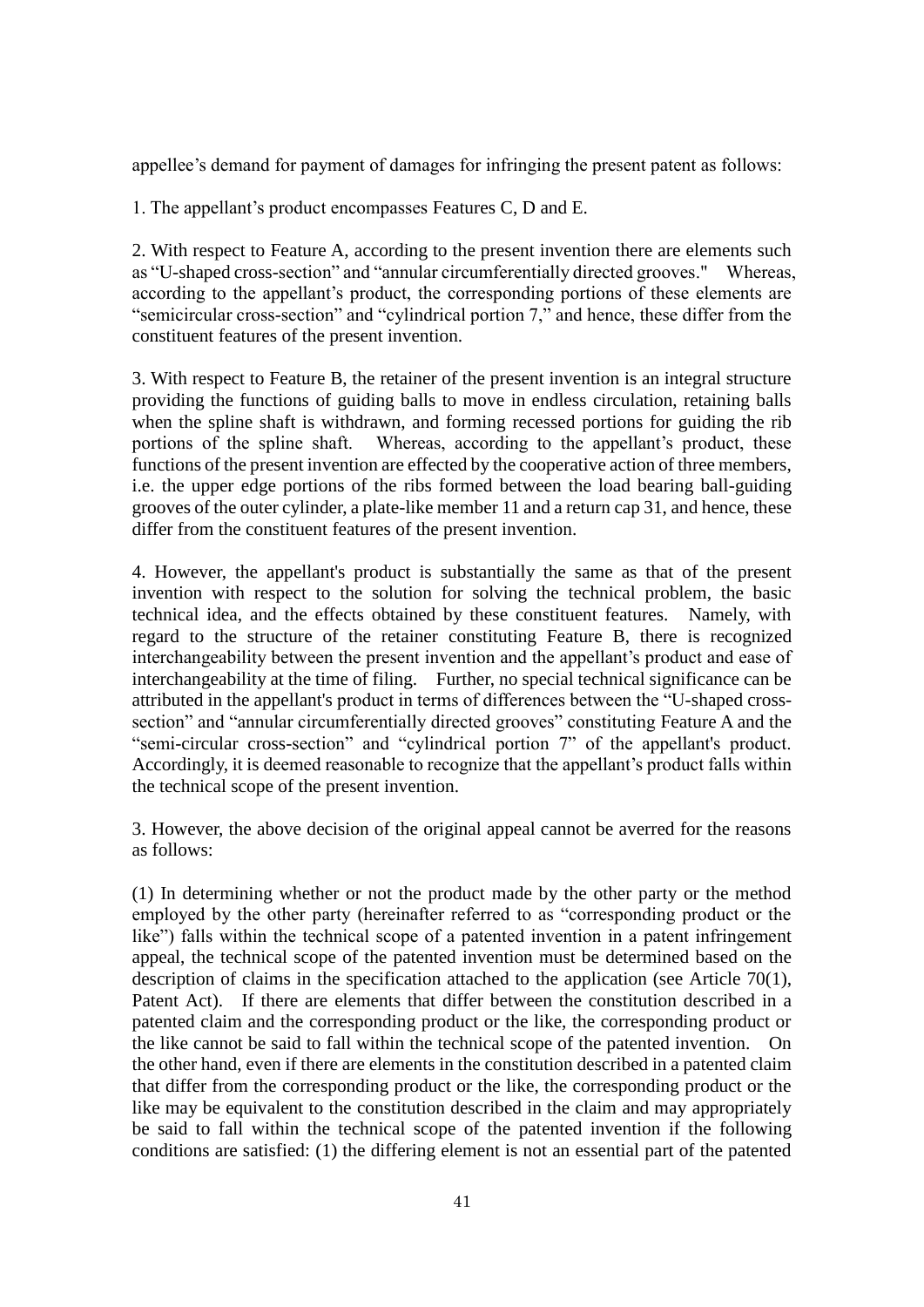invention; (2) the same function and results are still obtained serving the same purpose as that of the patented invention even if that element is replaced by the corresponding element found in the allegedly infringing product; (3) the above replacement would have been easily conceived by a person skilled in the art with reference to the time of manufacture of the infringing product; (4) the infringing product is not the same as the art publicly known at the time of filing for the disputed patent and it could not have been easily conceived by a person skilled in the art at the time of filing for the patent based on such publicly known art; and (5) no special circumstances exist such as the intentional exclusion of the infringing product from the scope of the patented claim during the prosecution of the patent application for the patented invention.

(1) It would be very difficult to write down claims at the time of filing in anticipation of all types of future infringing situations. Additionally, if enforcement of patent such as injunction and such by a patentee can be easily circumvented by another party by interchanging a material or a technique - a portion of the constituent features of the claim that is made clear after the filing of the patent application, the drive for invention by the public would be diminished. This not only violates the purpose of patent law to contribute to the development of industries through protection of and encouragement for invention, but also denies social justice, resulting in the breach of the concept of equity.

(2) In view of these circumstances, it should be understood that the substantive value of a patented invention should be extended from the claims to cover a technology, which is easily obtainable by a third party and is substantially identical with the constitution described in the claims, and that this could be anticipated by a third party.

(3) On the other hand, since it is not expected for anyone to obtain a patent based on technology known publicly or easily conceived by an artisan at the time of the filing of the patent application (see Article 29, Patent Act), such a technology can never be included in the technical scope of a patented claim.

(4) Once a patentee excludes a technology from the technical scope of a patented invention by intentionally excluding it from the scope of the claim during patent prosecution or committing an act that can be outwardly interpreted as doing so, the patentee cannot subsequently make assertions that would contradict this exclusion since such a contradiction would not be permitted in view of the law of prosecution estoppel.

(2) Applying this to the present case, although some differences between the claim of the present specification and the appellant's product were found with respect to Features A and B in the original appeal, the appellant's product was determined in the original appeal to fall within the technical scope of the present invention for the reasons that there was interchangeability as well as ease of interchangeability between the present invention and the appellant's product with regard to Feature B and the like.

However, it was acknowledged in the original appeal that (I) an endlessly sliding ball spline shaft bearing, constituted by an outer cylinder, a spline shaft and a retainer, was already known prior to the application of the present invention; further, a spline shaft provided with a plurality of ribs extending in the axial direction thereof, the ribs being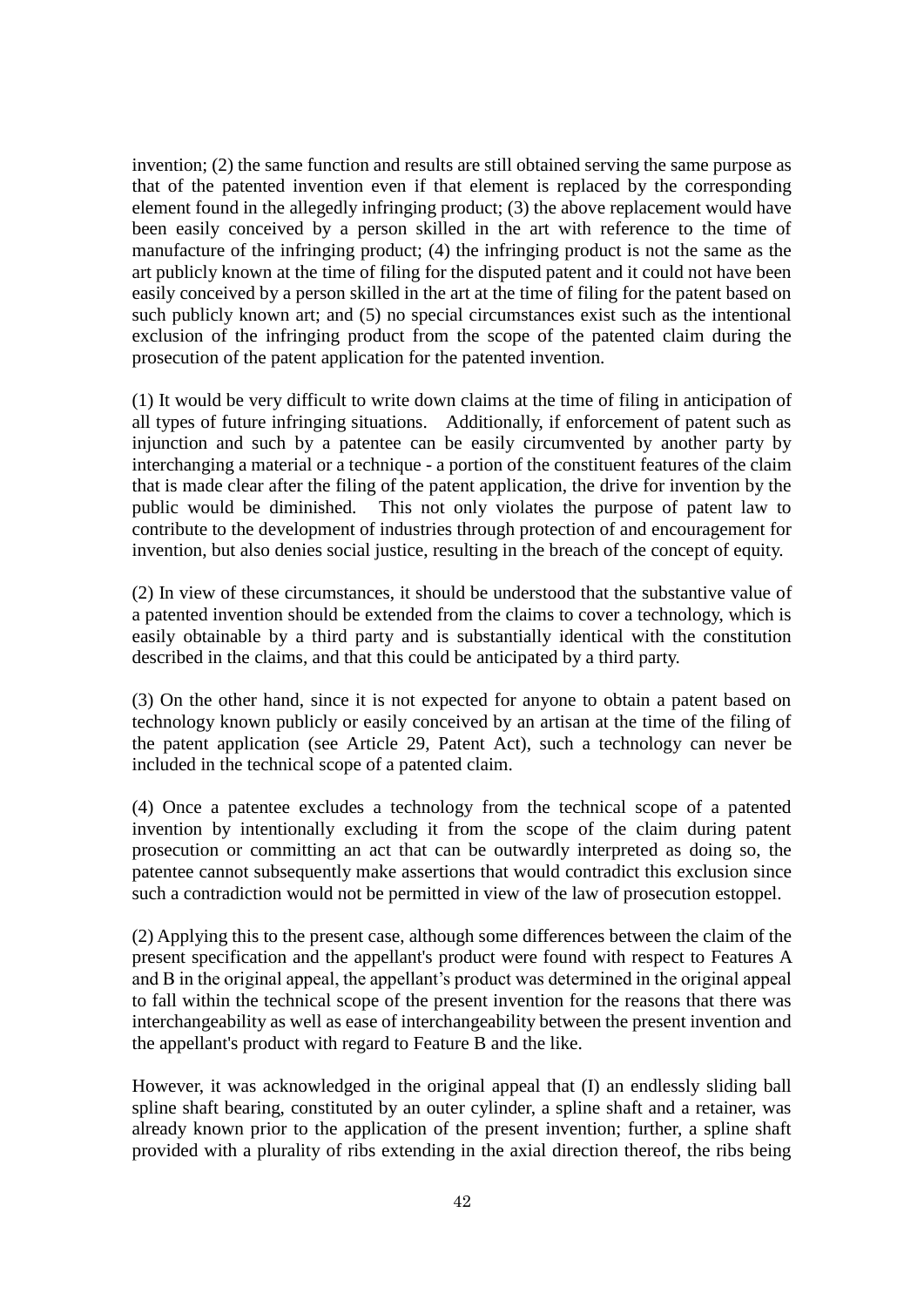shaped to conform with a plurality of recessed spaces formed by the balls incorporated between the retainer and the outer cylinder (Feature C), is an ordinary shaft that has been commonly employed for a ball spline bearing: and that (II) (1) the retainer according to the present invention is an integral structure providing the functions of guiding balls to move in endless circulation, retaining balls when the spline shaft is withdrawn, and forming recessed portions for guiding the rib portions of the spline shaft; whereas, the retainer according to the appellant's product is a split type structure consisting of three plate-like members 11, a couple of return caps 31 and the ribs 25, 27 and 29 formed between the load bearing ball-guiding grooves of the outer cylinder; and the aforementioned functions of the present invention are effected in the appellant's product; by the cooperative action of these members (2) the retainer of the split type structure consisting of three plate-like members 11 and a couple of return caps 31 according to the appellant's product has already been shown in an endlessly sliding ball spline shaft bearing described in US patent No. 3,360,308, published before the filing date of the present invention; and (3) the ribs between the load-bearing ball-guiding grooves of the outer cylinder as being technically necessary in order to retain balls by means of such a slit-type retainer is apparent from a ball spline described in US patent No. 3,398,999, published before the filing date of the present invention.

According to the aforementioned decision in the original appeal, a retainer of the split type structure as well as ribs between the load-bearing ball-guiding grooves of the outer cylinder in the appellant's product were already shown in the known ball spline bearing disclosed prior to the filing date of the present invention.

Further, according to the aforementioned decision in the original appeal, the appellant's product is similar to the present invention in that the non-load bearing balls are adapted to circulate in the circumferential direction and that a plural-array type angular contact structure in which both sides of the rib portion of the spline shaft are held between a pair of load bearing balls fitted in the torque-transmitting load-bearing ball-guiding grooves, is utilized, (Features A and C). However, since it was acknowledged in the original appeal that both the circulation of the non-load bearing ball in the circumferential direction and the plural-array type angular contact structure were already described in Japanese Patent Publication S44-2361, in German Federal Republic Patent No. 1,450,060 and in US Patent No. 3,494,148, all published prior to the filing date of the present invention, it is deemed that uses of these technologies for a ball spline bearing have been publicly known prior to the filing date of the present invention.

Therefore, given that the technologies related to the ball spline bearing provided with the circulation of the non-load bearing ball in the circumferential direction and with the plural-array type angular contact structure were publicly known prior to the filing date of the present invention, the appellant's product is deemed to be simply a combination of a bal1 spline bearing, which is provided with the known circulation of the non-load bearing ball in the circumferential direction and with the known plural-array type angular contact structure, and a known split type retainer, because it was acknowledged in the original appeal that basically the structure of the retainer could not be distinguished by the contacting structure of the balls. Given that this combination could have been easily arrived at by an artisan without the disclosure of the present invention, it is deemed that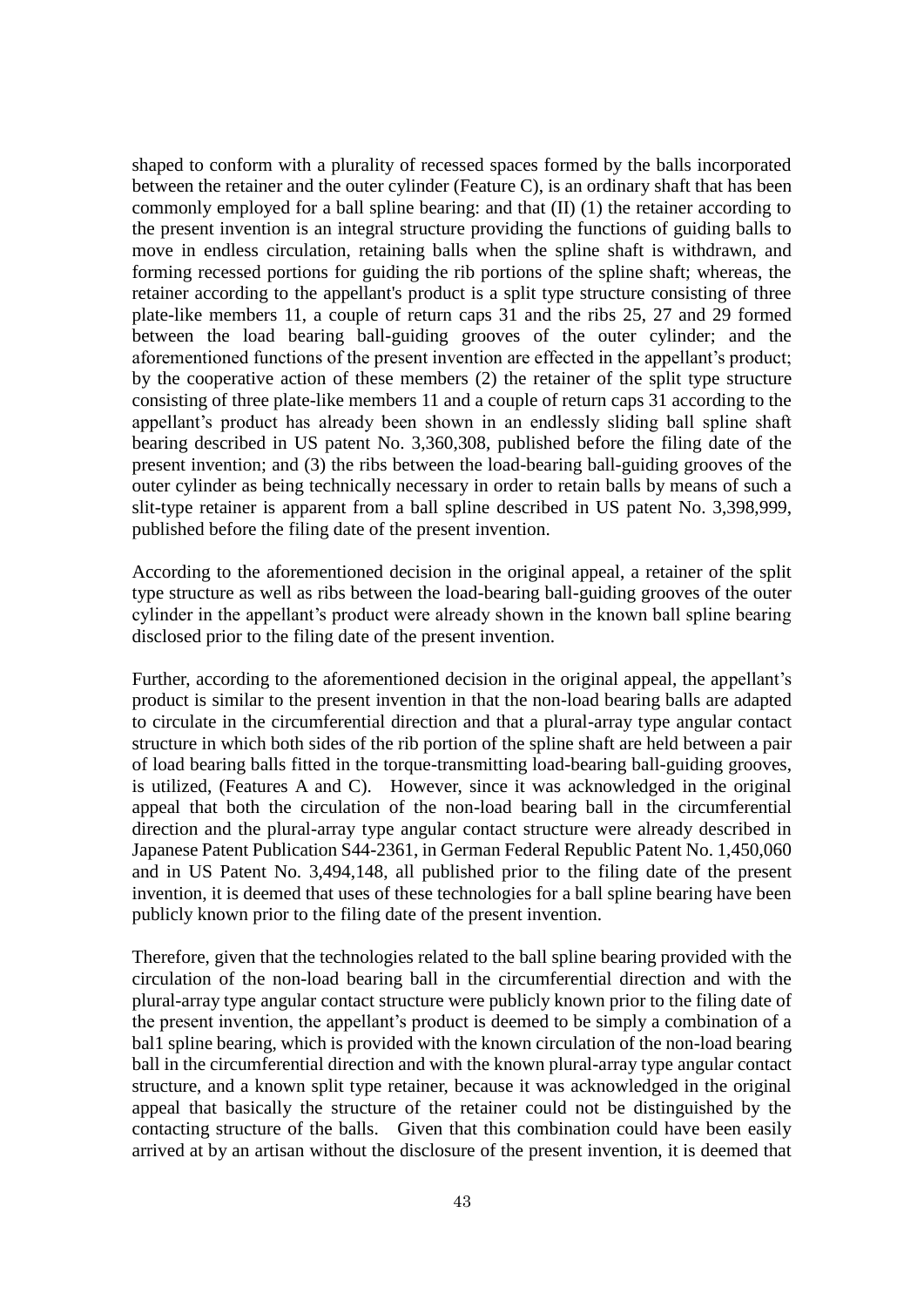the artisan could have easily conceived the appellant's product at the time of the filing date of the present invention from the known art published before the filing date of the present invention. Therefore, the appellant's product cannot be said to be equivalent to the constitution set forth in the claim of the present specification, and the appellant's product cannot be said to fall within the technical scope of the present invention.

As described above, it was acknowledged in the original appeal that some of the constituent features set forth in the claim of the present specification differed from those of the appellant's product. However, only the topic of whether or not there exist any interchangeability or ease of interchangeability between the differing elements of the present invention and the constitution of the appellant's product was examined in the original appeal. Then, without discussing the relationship between the appellant's product and the known art at the time of the application of the present invention, a decision was summarily made in the original appeal to the effect that the appellant's product was equivalent to the constitution set forth in the claim of the present specification, and that the appellant's product fell within the technical scope of the present invention.

Therefore, it cannot but be said that the aforementioned original decision is erroneous in interpretation and application of the Patent Act, thus making it unnecessary to review the propriety of the decisions made in the original decision on other requirements such as equivalence, e.g. interchangeability or ease of interchangeability.

4. As explained above, the original decision is erroneous in the interpretation and application of the Patent Act. In other words, it is unlawfu1 in terms of premature decision and deficient reasoning. It is apparent that this unlawfu1 interpretation and application has affected the conclusion of the original decision.

As explained above, the original decision should be reversed. Further, since the aforementioned points should be fully reconsidered before the original court, this case is thus remanded. It is unanimously decided as stated in the Main Text.

The Third Petty Bench of the Supreme Court Presiding Judge: Yukinobu OZAKI Judges: Itsuo SONOBE Hideo CHIGUSA Toshifumi MOTOHARA Toshihiro KANAYA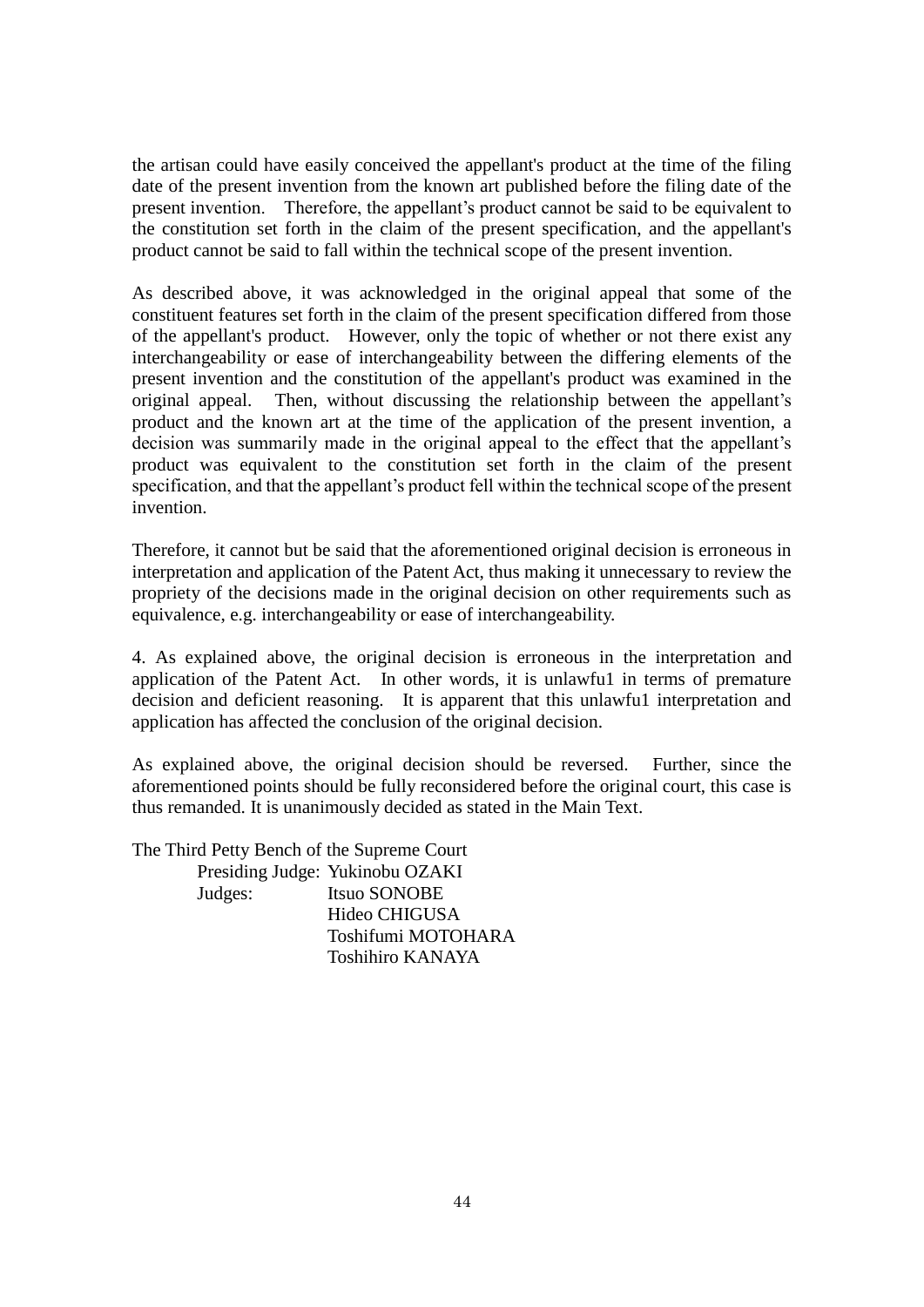#### **[Case No. 6] Invalidity Defense during Patent Infringement Litigation**

Kilby Case

The Third Petty Bench, the Supreme Court Decided on April 11, 2000 Case No. 1998(o)364

Appellant-defendant: Texas Instruments Inc. Appellee-plaintiff: Fujitsu Ltd.

This case relates to a patent that was granted after 29 years in 1989 from the Japanese filing date in 1960 with an expected expiration date of 2001 because the original application was filed in Japan under the old Patent Act, under which the patent term was 15 years from the date of publication for opposition purposes. The inventor was Dr. Jack Kilby. He invented solid state integrated circuits and was awarded a Novel prize for his invention. Texas Instruments Inc. owned the patent and asked for licensing royalty from Fujitsu Ltd., but Fujitsu refused it and brought a declaratory judgement action for non-existence of infringement liabilities against TI. The very first Japanese application in this family of applications was filed in 1960 and granted as patent No. 320249, which expired in 1980.



A drawing from the disputed patent

\* \* \*

#### Translation of the Supreme Court Decision

#### MAIN TEXT

The final appeal is dismissed, and the Appellant shall bear the costs of the final appeal.

#### REASON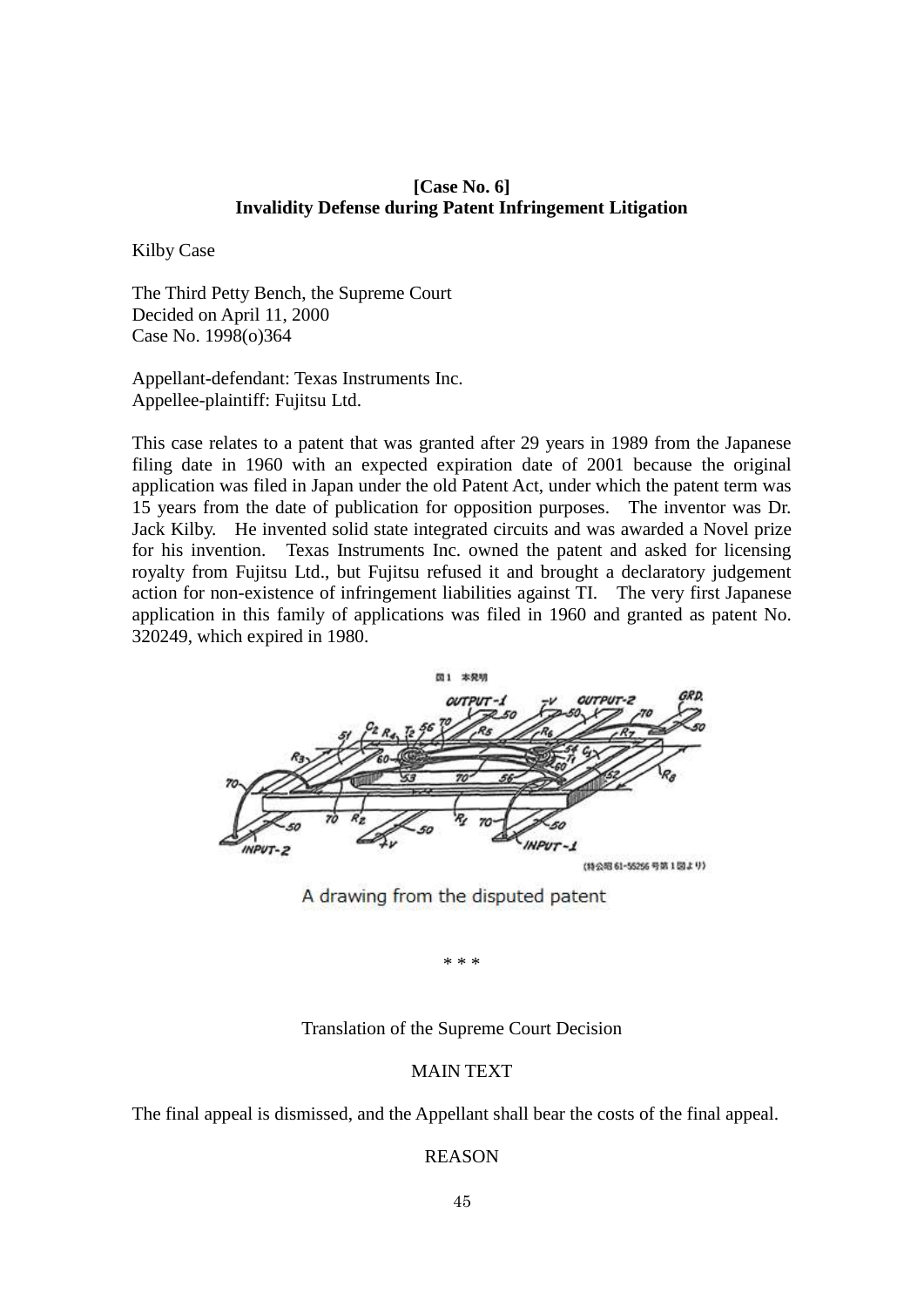Concerning the first, second, and fourth grounds of the appeal by the Appellant's attorneys, Minoru Nakamura, Sadao Kumakura, Koichi Tsujii, Shinichiro Tanaka, Tadahito Orita, and assistants in court, Fumiaki Otsuka, Hideto Takeuchi, Koichi Oishi, and Takeshi Deshimaru:

1. The Appellant asserts that the Appellee's manufacture and sales of semi-conductor devices specified in the list of items found in Schedules A and B attached to the first instance decision constitutes the infringement of the patent described below, and the Appellee seeks, against the Appellant, a confirmation of non-existence of liabilities with respect to the asserted patent.

The outline of facts as conclusively found by the original court is as stated below. This Court concludes that the finding of facts are justified in the light of evidence mentioned in the original decision and finds no points of illegality contrary to the Appellant's arguments.

(1) The Appellant owns Patent No. 320275 (hereinafter referred to as the "Present Patent") for an invention entitled "semi-conductor device (hereinafter the "Present Invention").

(2) The Present Invention was filed as a divisional application dated December 21, 1971 (hereinafter "Present Application") from patent application No. S39-4689 (hereinafter "Parent Application" and "Originating Invention"). This Parent Application itself was a divisional application filed on January 30, 1964 from the original application which was filed February 6, 1960 (application No. S35-3745).

(3) The Parent Application was terminally rejected because it was found that the Originating Invention could have been easily created based on publicly known inventions.

(4) The Present Invention and the Originating Invention are substantially the same.

(5) The Appellee is in the business of manufacturing and selling semi-conductor devices specified in the list of items in Schedules A and B attached to the first instance court decision.

2. Relying on the finding of facts stated above, the original court found as follows:

(1) If the Present Application were a valid divisional application from the Parent Application, the Present Application would be regarded as having been filed at the same time with the Originating Application, as provided in Article 9, paragraph 1 of the Patent Act then in effect, which has now been abolished because of Act No. 122 of 1959 (current Patent Act). However, because the Present Application does not satisfy the requirements for a divisional application, it is regarded as having been filed for the same invention as the Originating Invention on a date later than the filing date of the Parent Invention. Accordingly, it is extremely likely that the Present Patent is found to have been granted based on an application which should be rejected under Article 39(1) of the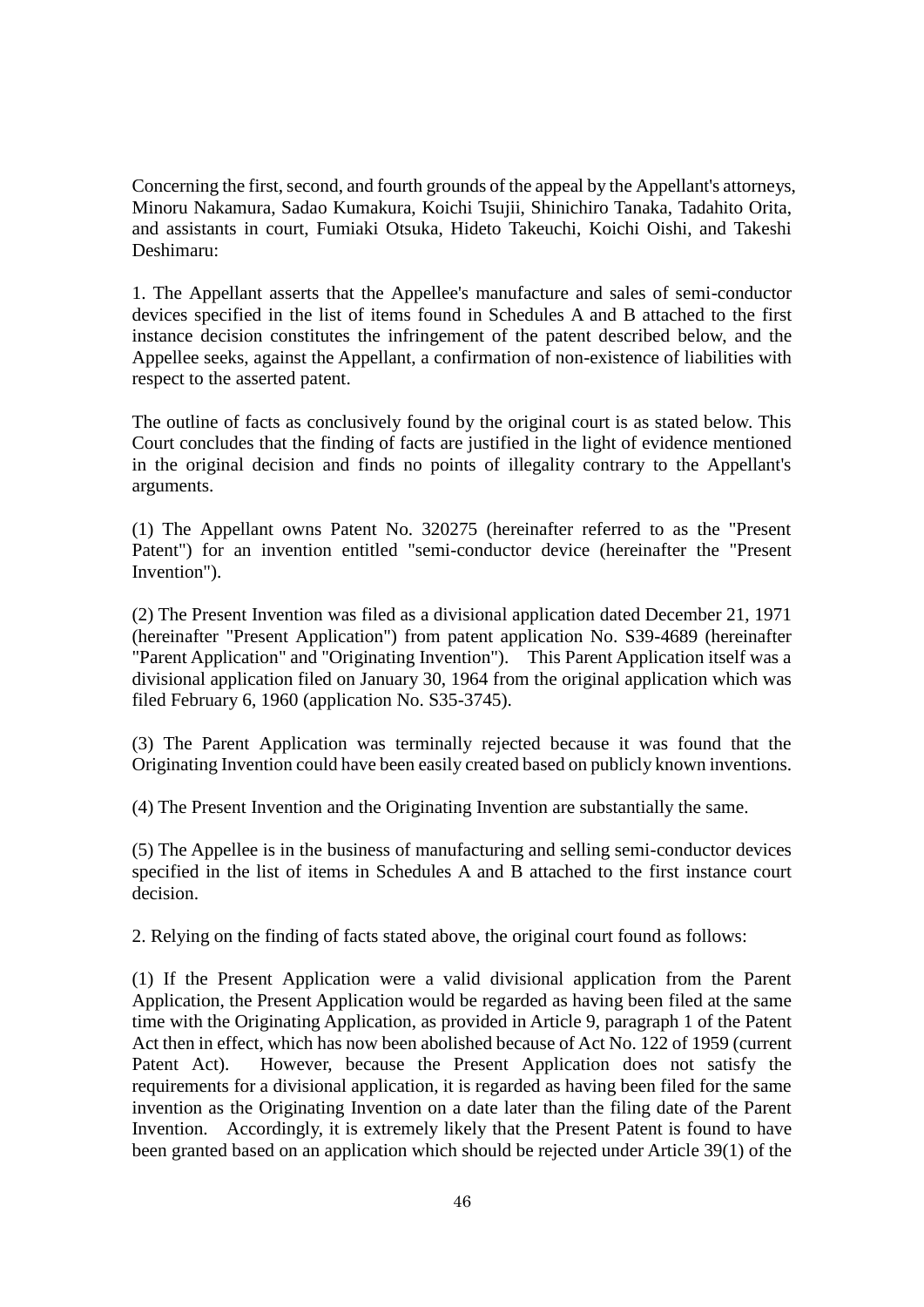Patent Act and is therefore invalidated.

(2) In addition, because the Present Invention is substantially the same as the Originating Invention covered by the Parent Application, which has been terminally rejected because the Originating Invention could be easily conceived of based on publicly known inventions, and therefore the Present Invention inherently has grounds for invalidity in this regards as well.

(3) To enforce rights against a third party based on the Present Patent, which is highly likely to be deemed invalid, would amount to an abuse of rights and should not be allowed.

3. The Appellant, in addition to asserting that each of the determinations made in items 2(1) and (2) in the original decision is illegal, contends that while it is necessary to consider a patent valid when determining whether articles in question belong to the technical scope of the patent during patent infringement proceedings, the original decision is illegal in that its conclusion violates laws, the determination is insufficient, and the reasoning in item 2(3) of the original decision is incomplete.

4. Despite the Appellant's arguments above, the original court's findings in items 2(1) and (2) of the original decision are sustained. Relative to this case, the decision of rejection against the Parent Application has become final and conclusive. Even if an earlier application is terminally rejected, it does not mean that the status as a prior application becomes lost (see Article 2(4) of supplemental provisions for Act No. 51 of 1998, and Article 39(5) of the Patent Act prior to its revision by the said Act). The Present Application, however, should be rejected under Article 39(1) of the Patent Act (see case No. 1991(gyotsu)139 of February 24, 1995, Second Petty Bench, Supreme Court, Supreme Court Civil Report Vol. 49, No. 2, p. 460). In addition, the Patent was granted in violation of Article 29(2) of the Patent Act because the Present Invention is substantially the same as the Originating Invention for which a decision of rejection became final and conclusive on the grounds that the Originating Invention would have been easily conceived of based on publicly known technologies. Therefore, it is clear that the Present Patent has grounds of invalidity stipulated in Article 123(1)(ii) of the Patent Act. Since no special circumstances such as a petition for correction to the patent exist, it is believed certain that the Present Patent will be invalidated (according to the court records, after the original decision was handed down on November 19, 1997, the Japan Patent Office issued an appeal department decision to invalidate the Present Patent and an appeal is pending for the cancellation of the JPO decision.)

5. We next turn to item 2(3) of the original decision. Articles 123(1) and 278 of the Patent Act provide that Appeal Examiners of the Patent Office having expert knowledge and experience in the field shall be responsible for issuing a trial decision to invalidate a patent when the patent has grounds for invalidity. When the trial decision of invalidity becomes conclusive, a subject patent is regarded as having not existed at all (Article 125, Patent Act). Until that happens, however, a patent retains its validity and enforceability, and is not invalidated with binding legal effects to third parties.

Notwithstanding, it would be improper for a court to entertain a demand for an injunction,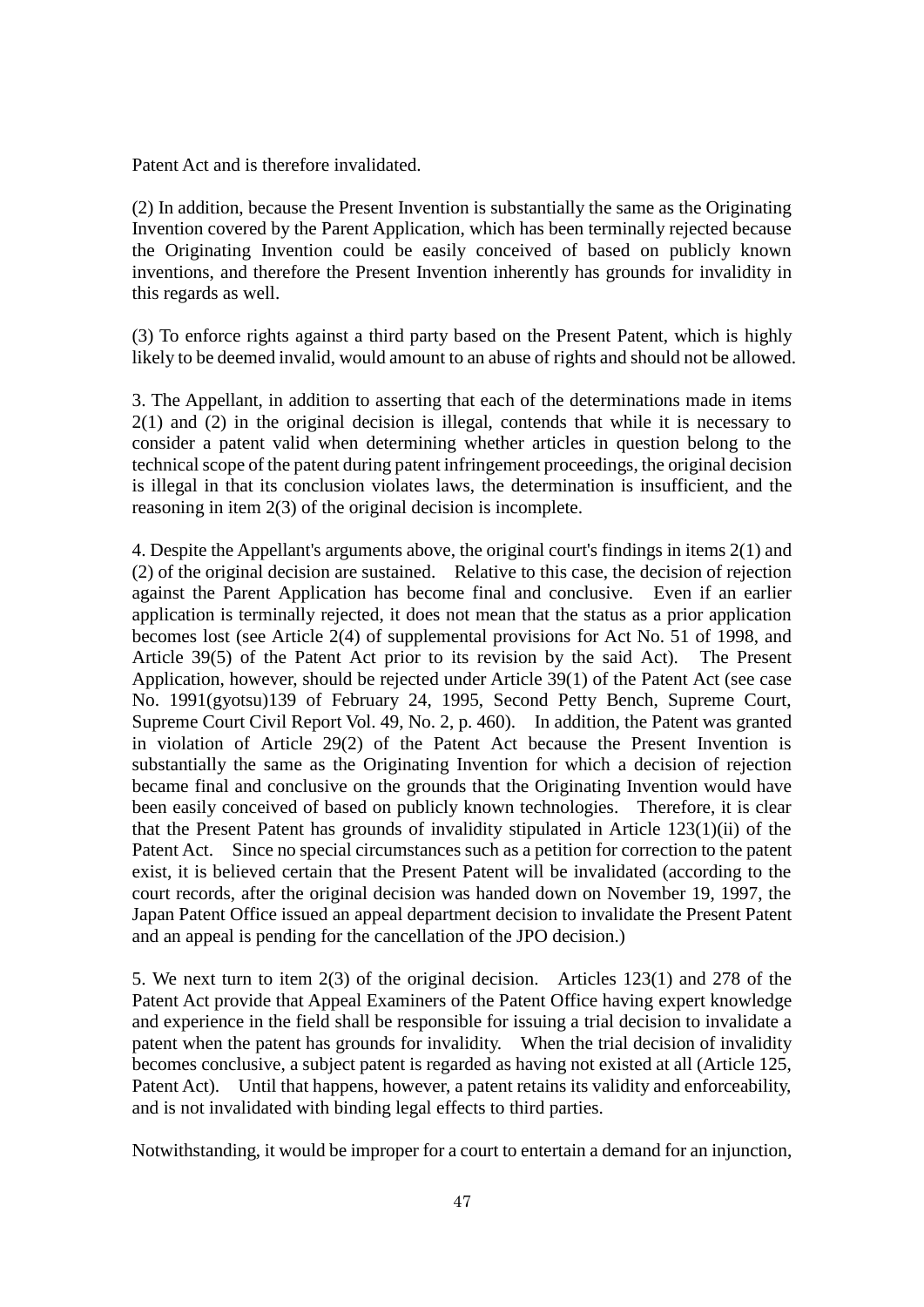damages, or other reliefs based on a patent that would be, in all likelihood, found invalid, and if it is certainly foreseeable to have the subject patent invalidated by a conclusive decision once a petition for an invalidation trial is filed, for the following reasons:

(1) To accept a demand for an injunction, damages, or other reliefs based on a patent of dubious validity would, substantively speaking, give the patent owner undue advantages and others working the invention unreasonable disadvantages, in contradiction to the principle of equity.

(2) If possible, it is best to resolve a dispute quickly within a single proceeding as much as possible. If the defendant is not allowed to assert grounds for invalidating a patent as a defense against the assertion of a patent infringement before a court, such as infringement litigation before this Court, before the defendant has to go through an invalidation trial at the Japan Patent Office and obtain a conclusive decision, the defendant is then forced to initiate the invalidation trial to obtain a conclusive decision of invalidation even if the defendant does not intend to pursue such an avenue to have the patent invalidated with binding effects to third parties. This is in conflict with the principle of judicial economy.

(3) Article 168(2) of the Patent Act cannot be interpreted as requiring a stay of proceedings even if it is clear that grounds for invalidating the patent exist and it is certainly foreseeable that the patent concerned would be invalidated as discussed above.

Accordingly, a court considering a patent infringement should be capable of adjucating whether or not there exist sufficient reasons to invalidate the patent, even prior to the issuance of a final decision invalidating the patent. As a result of court proceedings, if it is clear that the patent in dispute has grounds for invalidation, a demand for an injunction, damages, etc. based on the patent right should be deemed as an abuse of patent rights and should not thus be allowed unless there are special circumstances. Such interpretation is not contrary to the purposes of the patent system. Earlier decisions of the Court of Cassation<sup>22</sup> which contradict this interpretation, including Case No. 1903(re)2662 of September 15, 1904 (Criminal Record No. 10, p. 1679) and Case No. 1916(o)1033 of April 23, 1917 (Civil Record No. 23, p. 654) are hereby reversed to the extent that is contrary to the above.

6. Thus, it is clear that the Present Patent has grounds of invalidity and no other circumstances exist such as the existence of a petition for correction of the Present Patent, which might warrant a different conclusion, the original decision accepting the Appellee's argument that the Appellant's claim of damages based on the Present Patent would be an extension of rights as an abuse of rights is affirmed. This is not contrary to precedents referred to in the Appellant's arguments. Further, the Appellant contends that errors exist in the selection and evaluation of the evidence and the finding of facts, which are the sole discretion of the original court, and the Appellant criticizes the original decision based on its own opinions, but such criticisms cannot be accepted.

Other Grounds for the Final Appeal:

-

 $22$  The Court of Cassation is the predecessor of the current Supreme Court of Japan, which existed under the previous constitution.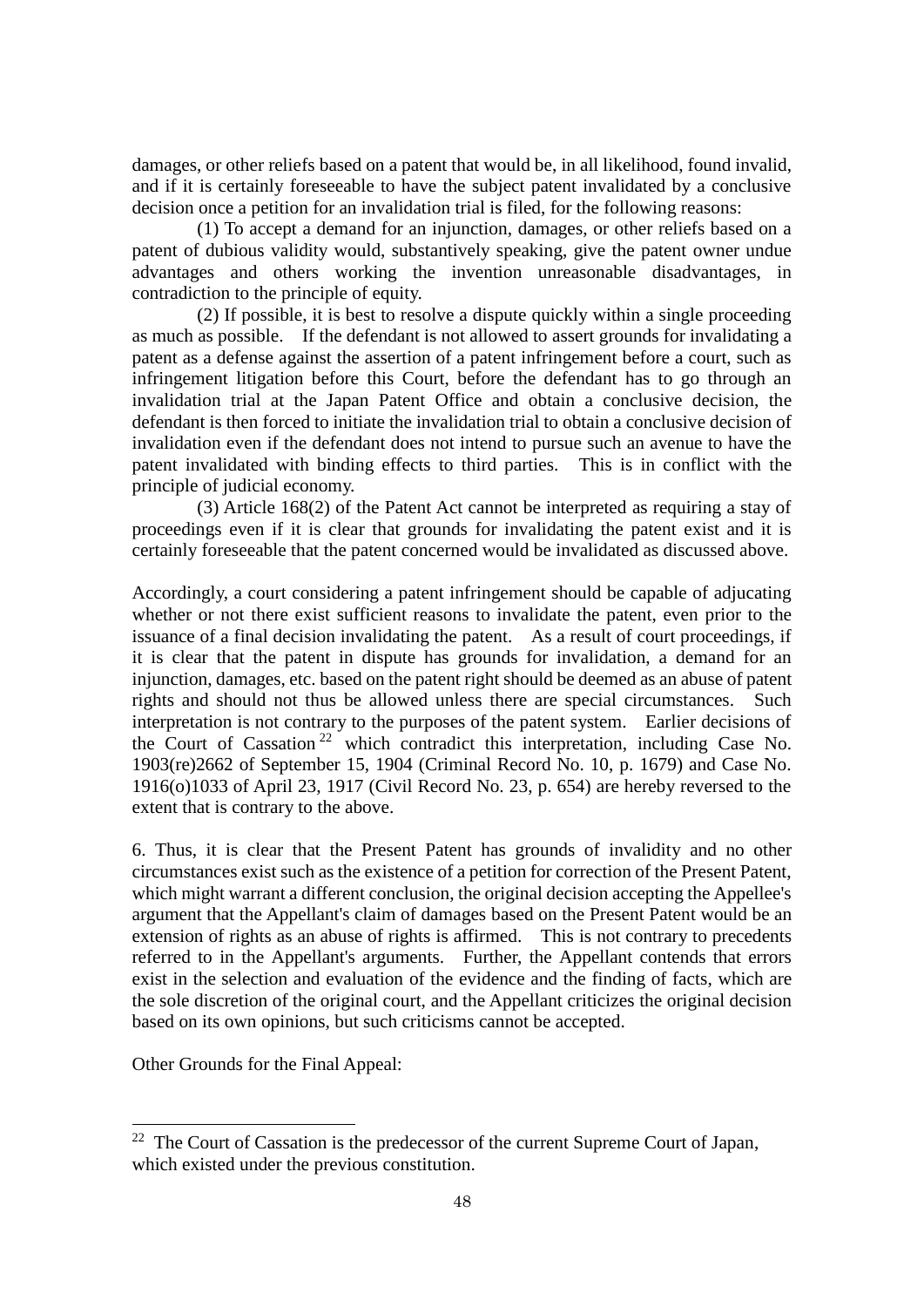The finding of facts and determination of the original court are affirmed in light of the evidence and records mentioned in the original decision. Also, the Appellant merely contends that errors occurred in the conduct of proceedings before the original court and errors exist in the selection and evaluation of the evidence and the finding of facts, which are the sole discretion of the original court; and the Appellant criticizes the original decision based on its own opinions; or the Appellant argues injustice in court's control of proceedings, which belongs to the discretion of the original court, but such criticisms cannot be accepted.

Accordingly, this Court unanimously decides as stated in the Main Text.

Presiding Judge: Toshihiro Kanatani Judges: Hideo Chikusa Toshifumi Motohara Masamichi Okuda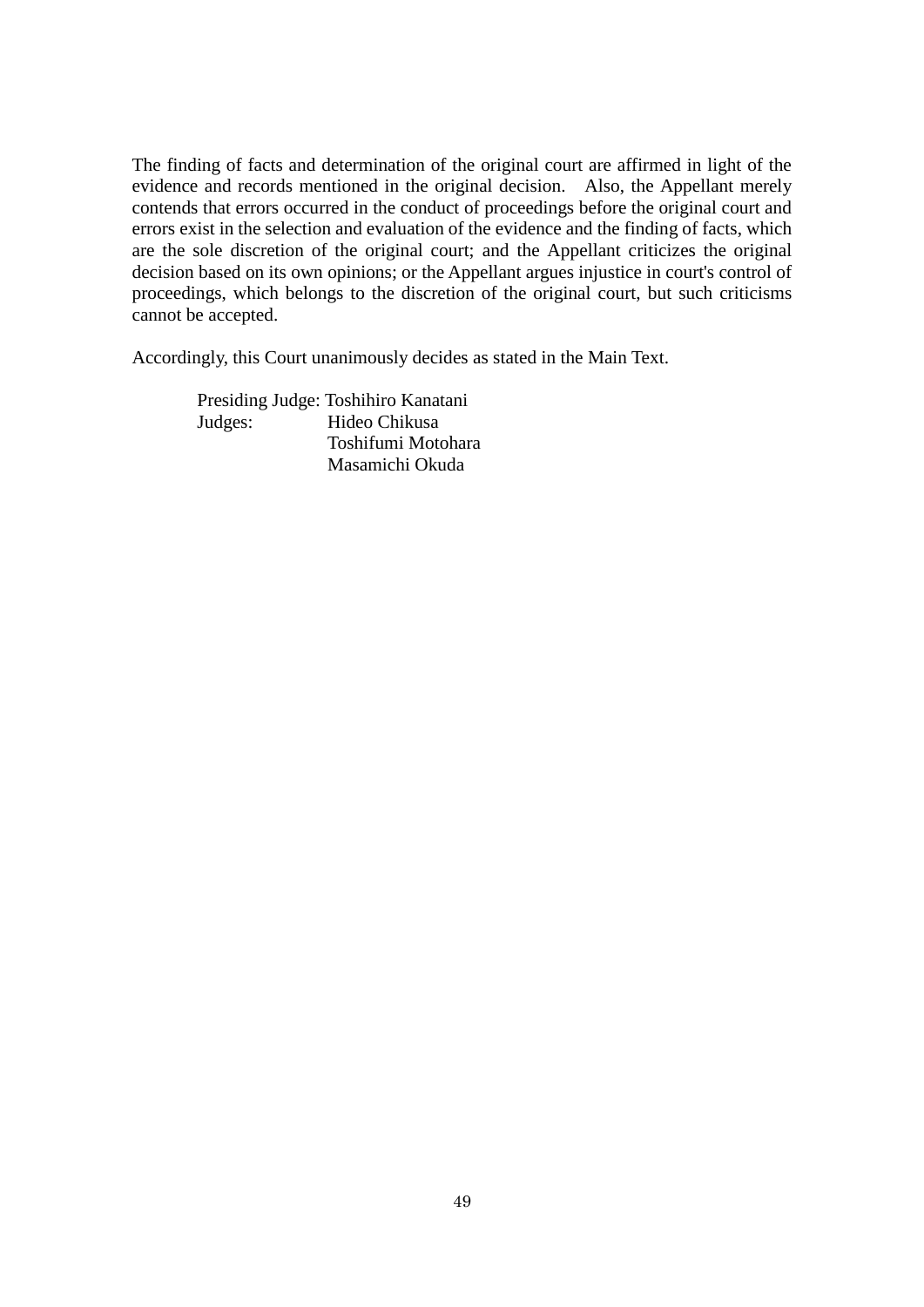#### **[Case No. 7] Injunction and FRAND declaration**

Apple v. Samsung Case

The Grand Panel of the Intellectual Property High Court Decided on May 16, 2014 Case No. 2013(ne)10043

Appellant-defendant: Samsung Electronics Kabushiki Kaisha Appellee-plaintiff: Apple Japan Godo Kaisha

# **SUMMARY**

In a DJ (declaratory judgement) action filed by Apple, Samsung Electronics' Japanese patent was found valid and infringed by some Apple products. The liability for damages was assessed under the FRAND declaration Samsung made when it entered the Japanese patent into the UMTS technical standards for mobile communications. The amount of reasonable royalty was determined under FRAND conditions to be JPY 9,955,854 or about US\$82,000. Also, in two accompanying decisions that resulted from preliminary injunction actions, it was concluded that Samsung's demand for injunctions on Apple products amounted to abusive use of rights and injunctions are not allowable due to the FRAND declaration. These decisions have become final because Apple and Samsung settled to abandon all litigation in Japan.

# **FACTS**

Apple Japan (a Japanese subsidiary of Apple Inc.) sought a declaratory judgment of nonexistence of liability under a Japanese patent to Samsung Electric K.K. (a Japanese subsidiary of Samsung Electronics Co., Ltd.), Japanese Patent No. 4642898, entitled "Method and apparatus for transmitting/receiving packet data using pre-defined length indicator in a mobile communication system" (corresponding to US7675941 (B2)). Samsung Electronics filed two lawsuits against Apple Japan seeking preliminary injunctions before the Tokyo District Court in April 2011 and December 2012. Apple Japan's DJ action in September 2011 was in response to these lawsuits. The IP High Court issued three decisions separately for each of these lawsuits on May 16, 2014.

In the declaratory judgment action, four Apple products were subjects of the dispute: (1) iPhone 3GS, (2) iPhone 4, (3) iPad Wi-Fi+3G, and (4) iPad 2 Wi-Fi+3G. The products in dispute comply with UMTS Standards prepared by the 3rd Generation Partnership Project (3GPP), a non-governmental project set up among several standard setting organizations (SSOs). One of the SSOs involved was the European Telecommunication Standards Institute (ETSI). ETSI has an intellectual property rights policy. Samsung followed this policy and notified ETSI that intellectual property rights including the patent in dispute might be essential under the UMTS Standards with a declaration that it was prepared to grant irrevocable licenses for fair, reasonable and non-discriminatory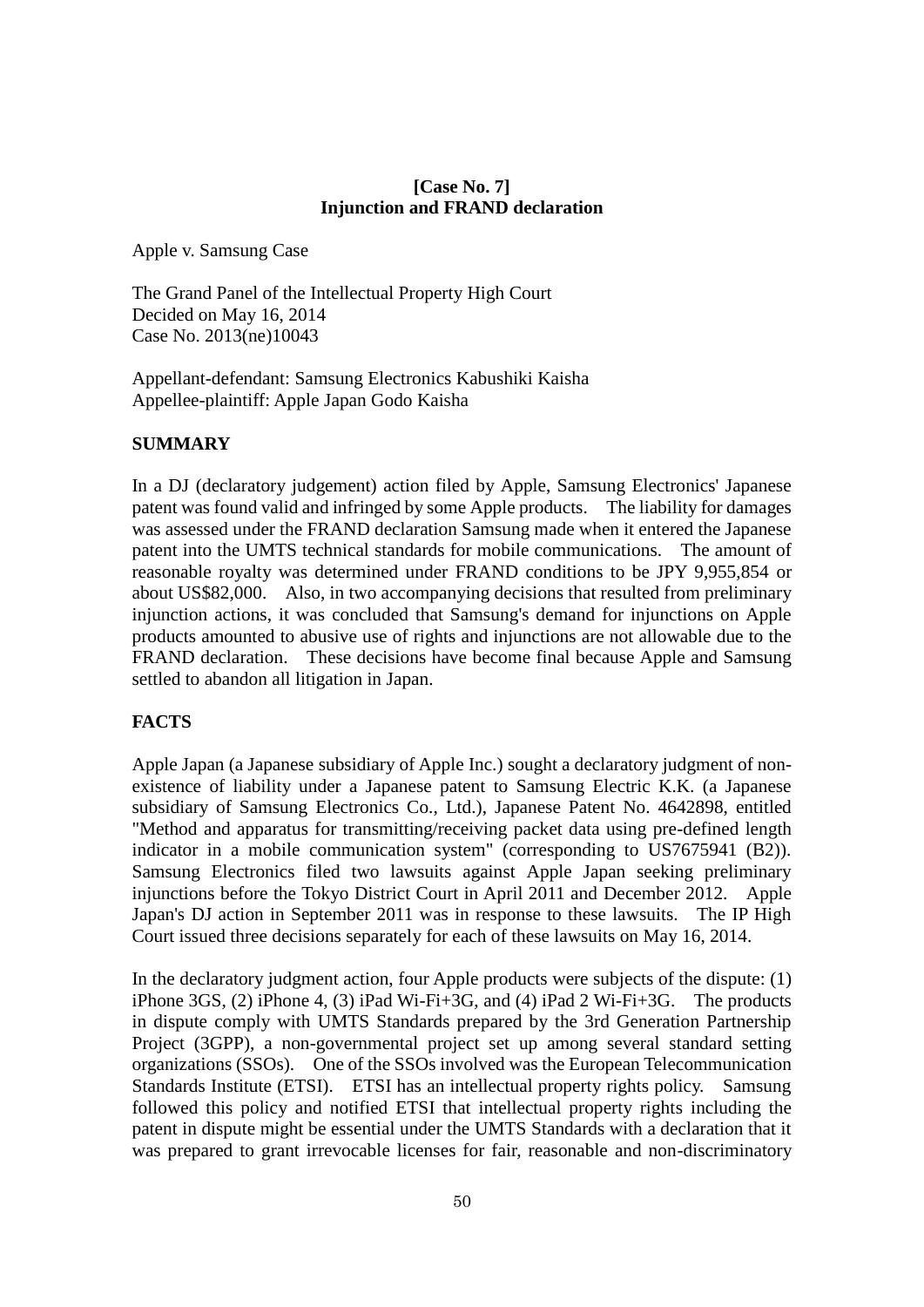("FRAND") terms and conditions.

There were seven issues of contention: (1) whether claim 8 of the patent covers the Apple products, (2) whether the Apple products indirectly infringe claim 1 (method claim) of the patent under Article 101(4) and (5) of the Patent Act, (3) whether claims 1 and 8 are invalid, (4) whether the patent is exhausted with respect to the Apple products in dispute, (5) whether there was a license between Apple and Samsung on the basis of the FRAND declaration of Samsung, (6) whether the claiming of damages by Samsung amounted to abusive use of rights, and (7) the amount of damages.

As to the question of patent exhaustion (issue 3), Apple argued that the base-band chip used in the products in dispute either realizes the product of claim 8 (device for transmitting data in a mobile communication system) of the disputed patent or is used only for the purpose of realizing the invention recited in claim 1 (method for transmitting date in a mobile communication system), and therefore, this constitutes direct infringement or indirect infringement. According to Apple, Intel Corp. sold such chips to Apple under a license from Samsung and the Samsung patent had exhausted with respect to the Apple products which use the Intel chips sold under the Samsung's license. Samsung noted that a license agreement with Intel ended on June 30, 2009, and since then, Intel did not have any authorization from Samsung with respect to the patent in dispute.

Also, in the preliminary injunction lawsuits, two issues were raised: (1) whether the Apple products mentioned above infringe claim 8 of the patent, and (2) whether Samsung's demand for injunctions amounts to abusive use of rights.

#### **HELD**

In the declaratory judgment action, the Grand Panel of the IP High Court found that products 2 and 4 mentioned above fall under the scope of claim 8, whereas products 1 and 3 do not, and the five grounds of invalidity Apple raised are moot. Thus, the patent in dispute was found to be valid and infringed.

As for the exhaustion theory Apple argued, since Intel did not have a valid license from Samsung and such license, in any case, would not have covered Intel's subcontracting the manufacture of the chips to a third party and subsequent sale of the chips, the Court concluded that there are no grounds for Apple's arguments concerning patent exhaustion. Further, the Court noted that even if it is assumed that a license existed between Samsung and Intel and such license covered the chips in question, the enforcement of the Samsung patent would not restricted against the manufacture and sale of the Apple products using the Intel chips under the BBS Supreme Court decision (July 1, 1997) because the Apple products that would fall within the scope of the Samsung patent were created using the chips which do not fall, by themselves, within the patent scope.

The Court also considered the meaning of the FRAND declaration under French law because ESTI IPR Policy is governed by the laws of France according to its Article 12, and concluded that merely being "prepared to grant" does not give rise to an actual license. No license agreement was established even if Samsung made the FRAND declaration.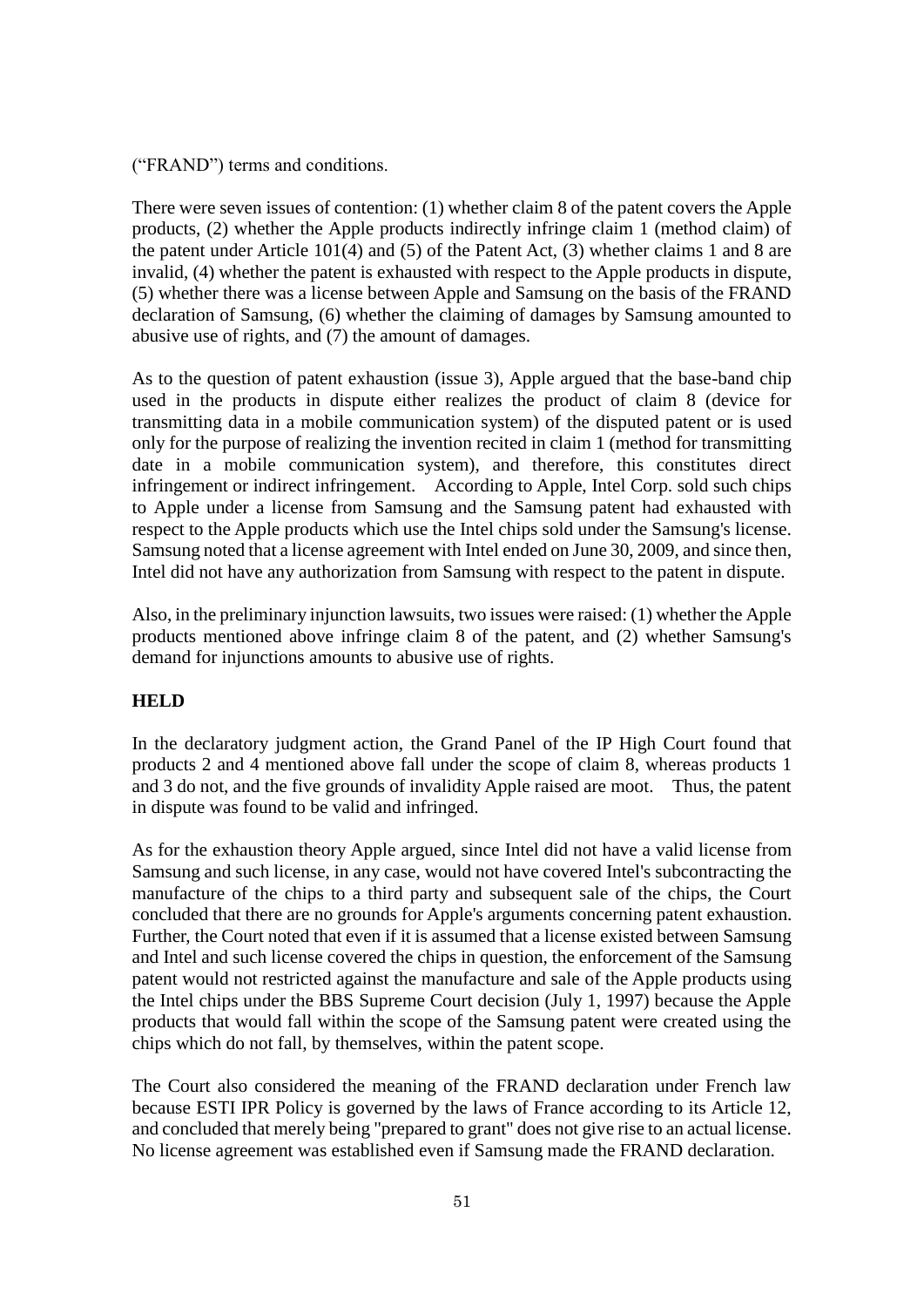Also, the Court held that abusive use of rights may be found for any amount of damages beyond a reasonable royalty under FRAND terms unless special circumstances are shown to exist, such as lack of willingness to take a license on the part of the other party, but no abusive use would be found if a demand for damages remains within such reasonable royalty. Even if the patent is declared essential to the technical standards, rights to obtain a reasonable royalty under the FRAND terms should not be restricted solely because the patented technology belongs to the standards. The Court then calculated the damages award to be JPY 9,955,854 or about US\$ 100,000. In the published version of the decision, important numbers are redacted to protect trade secrets. In the course of calculation, the Court noted that both parties mentioned the cumulative royalty of 5% with respect to the UMTS Standards, and used this figure. Also, the Court noted that 529 patent families are involved in the UMTS Standards, and that the Samsung's patent in dispute is not considered particularly important compared with other patents. The Court divided the cumulative royalty by 529.

For the preliminary injunction actions, the IP High Court concluded that Apple's Products 2 and 4 infringed the Samsung Patent, but demanding preliminary injunctions would be abusive use of rights, and injunctions are not allowable in view of the FRAND declaration.

#### **COMMENTS**

These decisions marked the ninth instance of decisions issued by the Grand Panel since the IP High Court started in April 2005. The IP High Court can choose a case and have it reviewed by the Grand Panel at its discretion.

The original district court panel headed by Judge Ichiro Otaka had summarily rejected Samsung's claims for both preliminary injunctions and damages as abusive use of rights, which is prohibited by Article 1(3) of the Civil Code, although the panel found the patent in dispute essential, valid and infringed. In the decision for the DJ action, the Court stated that: "The defendant violated an obligation based on the principles of good faith and trust to provide material information during the preparatory stage of a license agreement on FRAND terms concerning the patent in question and to faithfully negotiate. Also, the defendant continues to maintain, as of the date of closing arguments, petitions for preliminary injunction orders against importation and sale, etc., based on the present patent. Furthermore, it was more than two years later that Samsung reported the existence of the disputed patent to the ETSI after Samsung presented a request for technical changes that were eventually adopted as part of the technical standards. In consideration of these circumstances as well as other events that occurred during the licensing negotiations concerning the present patent, it is not allowed, as it would constitute an abusive use of rights, to enforce the right to obtain damages based on the present patent on Products 2 and 4."

The current IP High Court decision is more nuanced and gives balanced considerations to many different factors and theories, such as the nature of the IPR policy of an SSO and patent exhaustion. The calculated award of damages, about US\$100,000, is not large by any measure, but if we think of the fact that mobile phones and many tablets now use the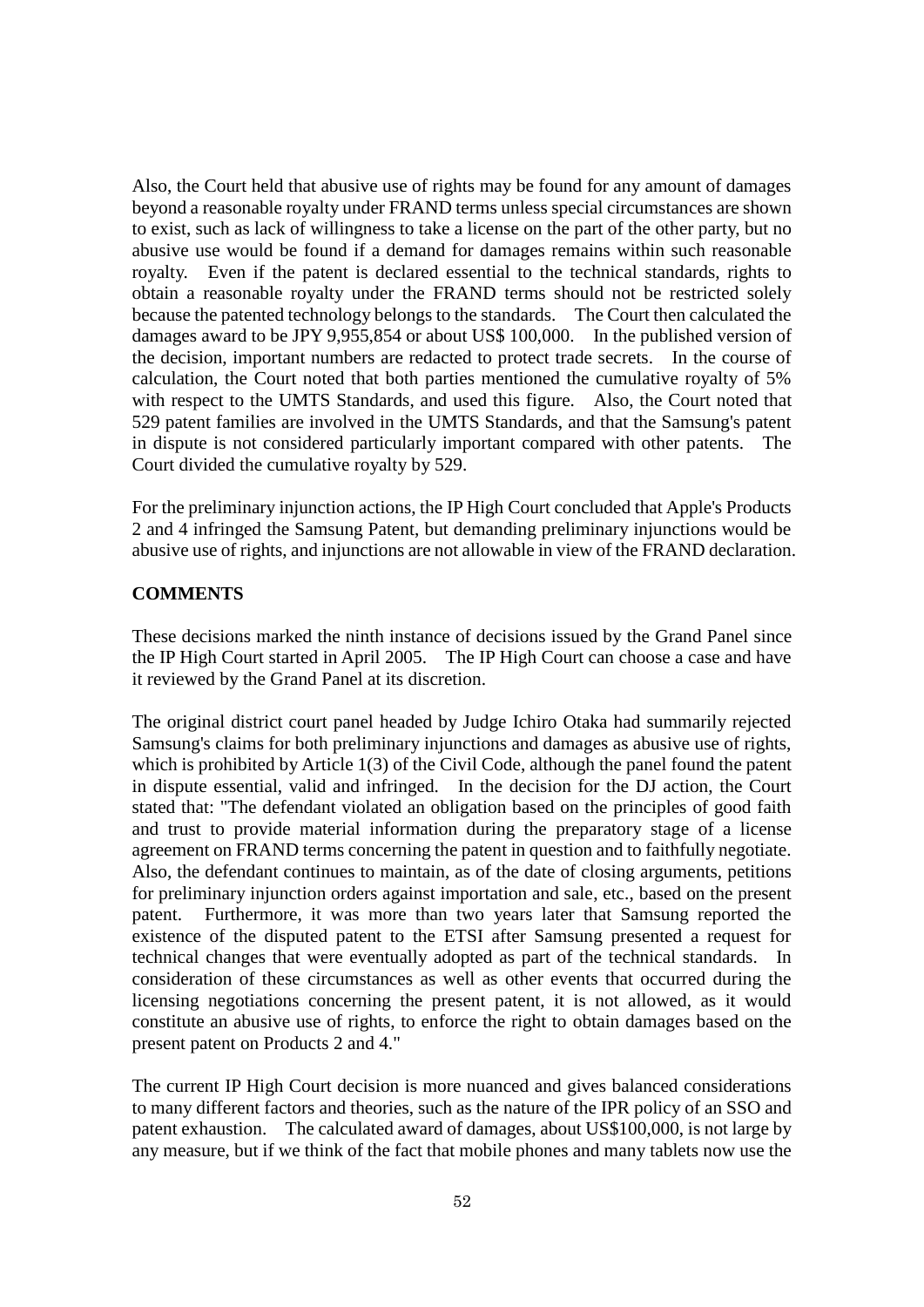third generation mobile communication standards, and 3G communication is only one of many features the devices have, the award of damages that comes from only two Apple products may have to be small. In the published version of the court decision, while specific numbers used for damaged calculation are redacted, there is no sign of the court's willingness to mark up an award because this is after all an infringement case.

When the IP High Court announced that the Grand Panel would review this case, it also solicited public comments on the issue of FRAND or RAND declarations and enforceability of a patent. This was the very first time any Japanese court solicited public comments on a civil case. Fifty-eight briefs were submitted to the two law firms handling these cases. As Japan does not have an amicus brief system, public comments are collected by law firms and are then submitted to the court as part of documentary evidence. The IP High Court spent two pages of its 163-page decision summarizing the submitted comments and reflecting on them.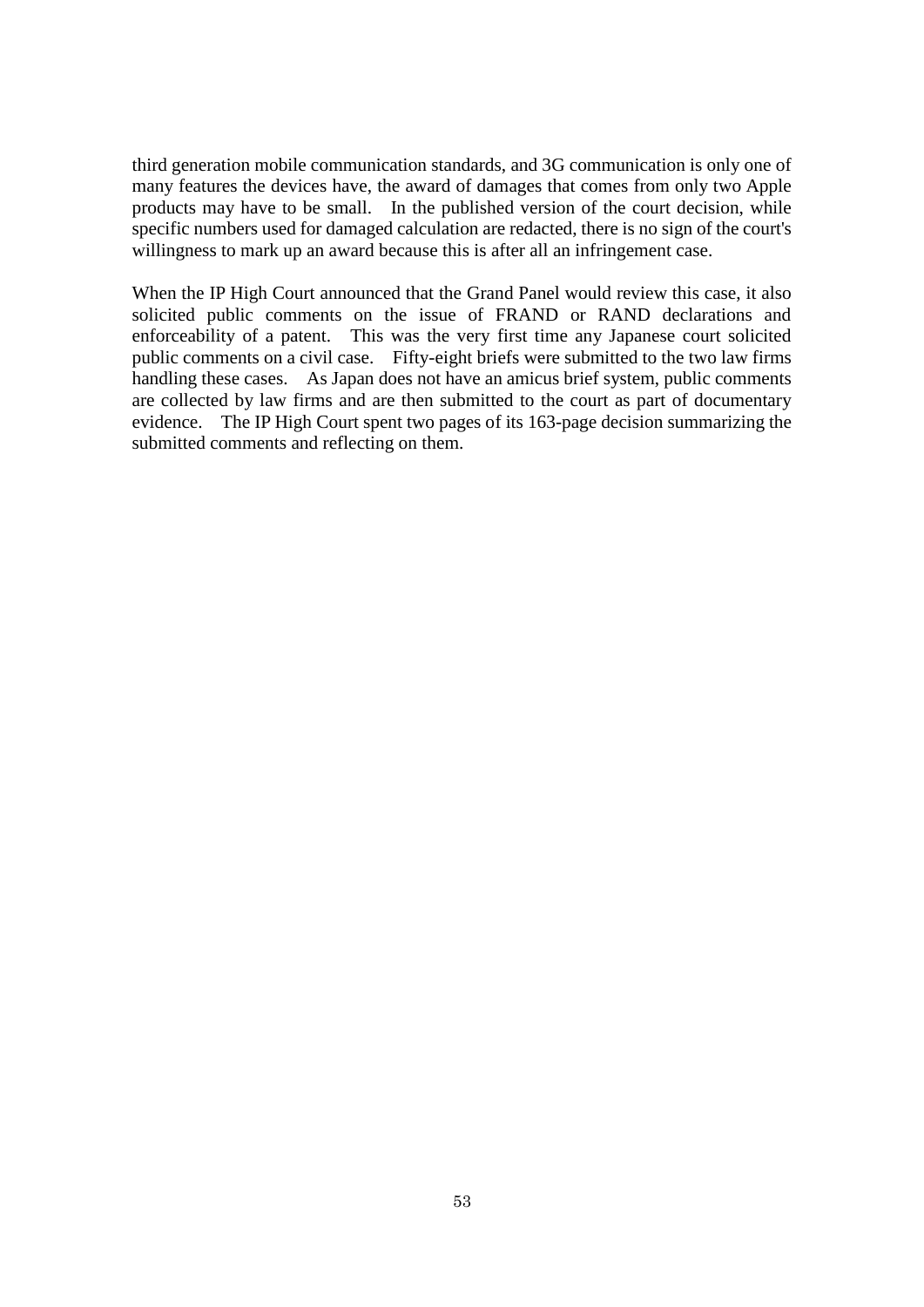#### **[Case No. 8] Damages and New Interpretation of Article 102(2)**

Waste Disposal Device Case

The Grand Panel of the Intellectual Property High Court Decided on February 1, 2013 Case No. 2012(ne)10015

Appellee-defendant: Aprica Children's Products Inc., a Japanese corporation Appellant-plaintiff: Sangenic International Limited., a UK corporation

#### **Summary**

This case before the IP High Court is related to the interpretation of Article 102(2) of the Patent Act.

The Tokyo District Court found an infringement, but reasoned that in order for the patentee (Sangenic) to enjoy the benefit of Article 102(2) (presumption of damages equaling profits the defendant enjoyed), it had to work the patented invention following precedent. The District Court pointed out that the patentee, who did not even import into Japan its own products (waste cassettes for used disposable diapers) made outside Japan, could not rely on Article 102(2) and instead used Article 102(3) (reasonable royalty). The amount of damages the District Court awarded was JPY 21 million or about US\$ 173,000. The plaintiff appealed for a larger award of damages.

Article 102(2) is to presume that the profit the infringer enjoyed as damages the patentee suffered in view of difficulties in proving the amount of damages the patentee actually suffered. The sole Japanese sales agent, Kombi Corporation, imported and sold products that Sangenic manufactured outside Japan, and Sangenic did not do any activities in Japan that would fall under the definition of working of the invention stipulated in Article 2(3)(i) of the Patent Act.

The plaintiff, Sangenic, previously had a sales agreement in Japan with the predecessor of the defendant, Aprica, before the predecessor company went into bankruptcy proceedings, and the agreement was abandoned. Kombi Corporation, which is not directly involved in the present litigation, then became the sales agent in Japan.

The Grand Panel of the IP High Court, which consists of the four presiding judges of all four divisions plus one less senior judge, noted that while the patentee did not work the patent invention in Japan, it did suffer from the consequences of the patent infringement in Japan, and Article 102(2) is designed to help such patentee. The IP High Court concluded that there is no explicit requirement that the patentee has to practice the patented invention in order for Article 102(2) to be applicable. This is a complete reversal of the lower court decision and precedent in which the working of the invention by the patentee was required. Using Article 102(2), the IP High Court increased the damages award to JPY 148 million or about US\$ 1.2 million, or approximately seven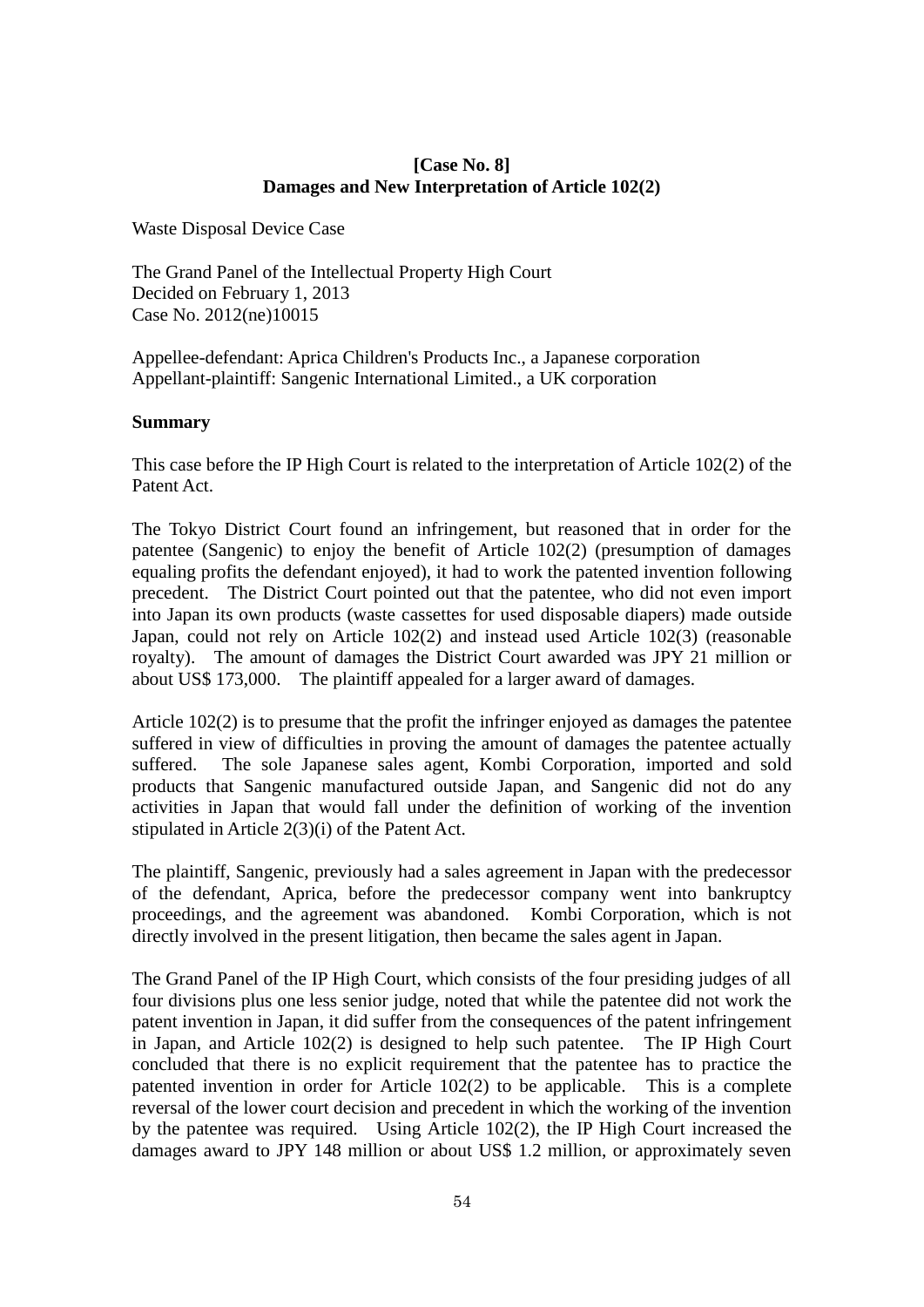times higher than the award determined by the original court.

Subsequently, the Supreme Court rejected a petition for acceptance of final appeal, and this Grand Panel decision is now final and conclusive.



#### **Held**

In the following, important statements made in the Grand Panel decision are quoted:

[Quoted from page 5 of the decision]

The plaintiff has a patent related to a waste container cassette and a storage device, and a design registration related to a sanitary-waste receptacle. It used to have a sales agent agreement with Aprica Kasai K.K (the old Aprica), which is a predecessor of the defendant. The plaintiff asserted that the defendant infringed its patent and design registration, and went against the clause promising stopping of usage of the plaintiff's IP rights found in the sales agent agreement by importing, selling, etc. of products in dispute. The plaintiff asked for an injunction to stop the acts of infringement and disposal of the disputed products based on Article 102(2) of the Patent Act, Article 39(2) of the Design Act, and the above-mentioned agreement, and a damages award of JPY 206,729,983 (about JPY 207 million or about US\$ 1.7 million) as well as interest of 5% annually as provided in the Civil Code.

[Quoted from page 6 of the decision]

The original decision of the Tokyo District Court determined that: (1) the allegedly infringing products satisfied all features of Present Invention 1 and thus belonged to its technical scope; and (2) the present patent has no grounds of invalidity such as lack of novelty or inventive step and a violation of the clarity requirements provided in Article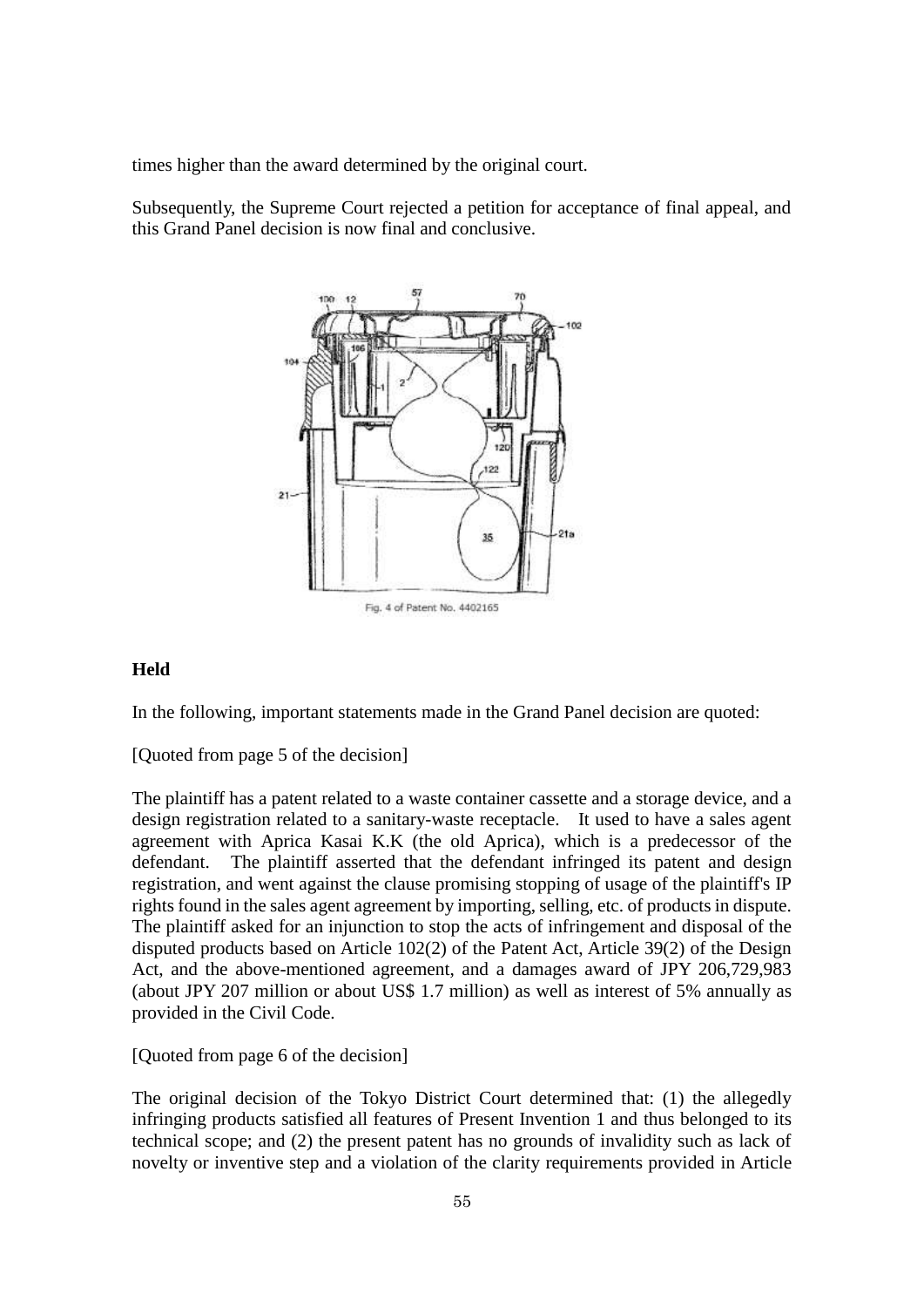36(6)(ii) of the Patent Act, granting an injunction over the importation, sales, etc. of the infringing products. It also determined that it was not possible to find that the plaintiff worked the present patented invention in Japan, and therefore the prerequisite for the presumption provided in Article 102(2) of the Patent Act was not satisfied, so that the presumption is not applicable and the damages calculation had to be made based instead on Article 102(3) (reasonable royalty) to arrive at the damages award of JPY 18,139,152 or JPY 21,139,152 (about JPY 21 million or US\$ 173,000) including the attorney's cost of JPY 3 million plus annual interest of 5% as provided in the Civil Code. Claims based on the design registration were rejected because the infringing products were found dissimilar to the registered design.

#### [Quoted from pages 23-25 of the decision]

#### (2) Concerning point 7 in dispute (damages)

(a) As discussed above, since the defendant infringed rights based on the present patent with respect to Present Invention 1 by importing, selling and offering to sell products in dispute, the defendant is liable for damages the plaintiff suffered.

#### (b) Calculation of damages based on Article 102(2)

While the plaintiff asks for the application of Article 102(2) for damages calculation, the defendant argues that because the plaintiff does not work the patented invention within Japan, Article 102(2) is not applicable, and even if Article 102(2) is assumed applicable, circumstances show that the presumption should be denied. This court considers that the defendant's arguments lack grounds and it is possible in the present case to use Article 102(2) of the Patent Act to calculate damages the plaintiff has suffered, and no circumstances are found to deny the presumption provided by this article. The reasons for this is as follows:

#### (a) Requirements for the application of Article 102(2)

Article 102(2) of the Patent Act provides that: "Where a patentee or exclusive licensee claims, from a person who has intentionally or negligently infringed the patent right or exclusive license, compensation for damages caused to him by the infringement, the profits the infringer gained through the infringement shall be presumed to be the amount of damages suffered by the patentee or exclusive licensee."

Under the principles provided in the Civil Code, in order to recover damages the patentee suffered due to a patent infringement, the patentee has to argue and prove the causation relationship between the damages and the act of patent infringement as well as the occurrence of damages and their amount. It is difficult, however, to prove such facts and as a result, the patentee may not be properly compensated for damages. Thus, if the infringer has benefited from the acts of infringement, the amount of profits the infringer enjoyed is presumed as the amount of damages the patentee suffered under Article 102(2) of the Patent Act so as to ease the above-mentioned difficulties associated with establishing facts. As just described, Article 102(2) is meant to ease such difficulties associated with proving the amount of damages, and what it does is to provide a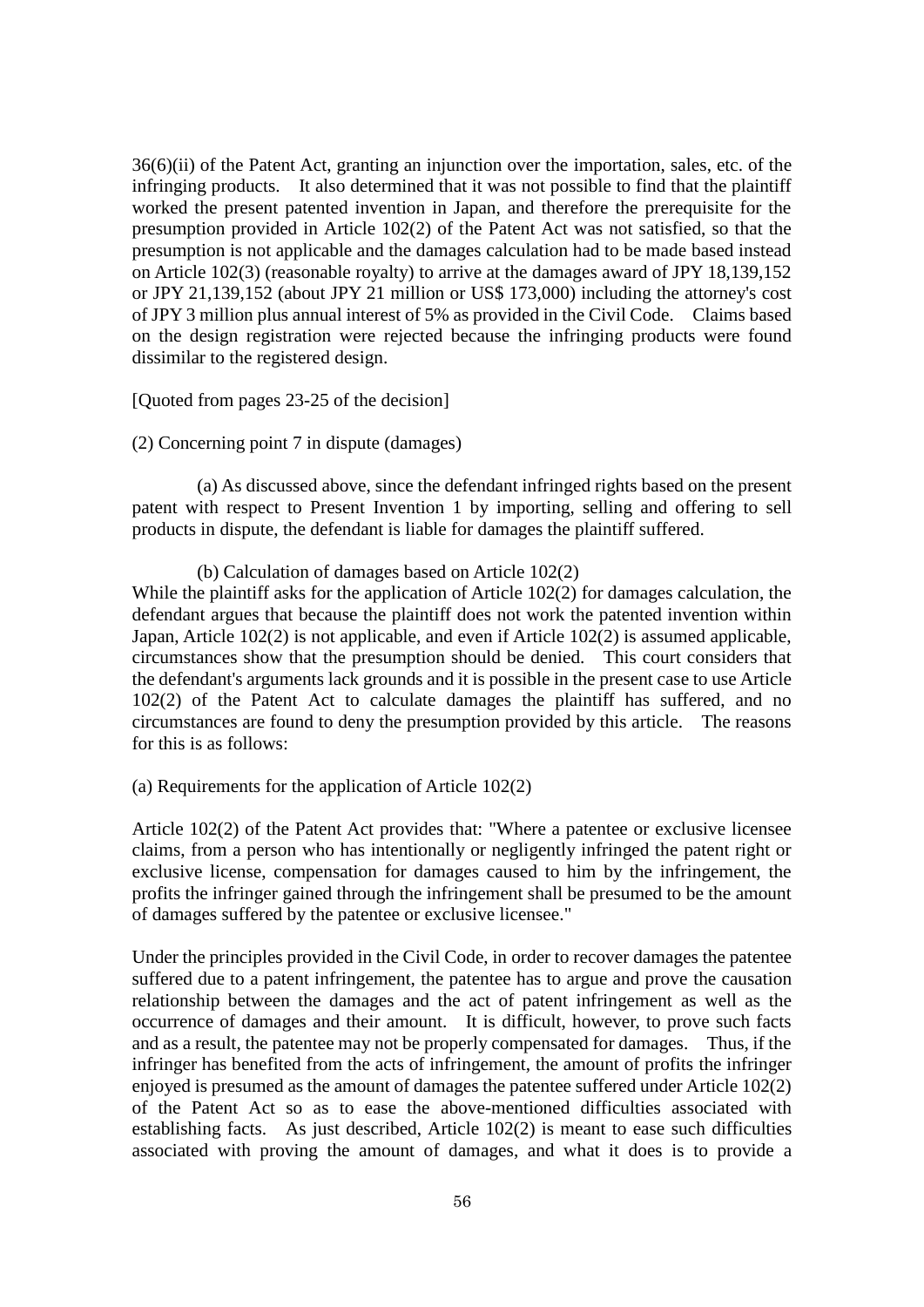presumption only. There would be no rational reasons to set requirements for the application particularly high.

Therefore, if circumstances exist that the patentee would have obtained profits but for acts of infringement done by the infringer, Article 102(2) of the Patent Act should be applicable, and a variety of facts such as differences between the manner the patentee conducted business and that of the infringer should be considered as factors to deny the presumed amount of damages. As will be discussed in the following, it should not be a requirement for the application of Article 102(2) that the patentee works the subject patented invention.

[Quoted from pages 25-27 of the decision]

#### (c) Determination

In accordance with the above-mentioned finding of facts, the plaintiff has a sales agreement with Kombi and based on this agreement, Kombi is acting as sales agent for the plaintiff's products in Japan, and the plaintiff sells (exports) cassettes that the plaintiff manufactures in the U.K. and that falls under Present Invention 1 to Kombi. Kombi sells these cassettes to general consumers in Japan. Thus, the plaintiff can be said to sell its products to consumers in Japan through Kombi. The defendant imports and sells the allegedly infringing products in Japan, and it is in a competitive relationship with the plaintiff as well as Kombi. It is also recognized that the sales of the plaintiff's cassettes have decreased in Japan due to the infringing acts (sales of infringing products) of the defendant.

In the light of the above circumstances, it is recognized that the plaintiff would have obtained profits but for the infringing acts of the defendant, and therefore, the applicability of Article 102(2), Patent Act, should not be denied for the calculation of the plaintiff's damages.

Against this, the plaintiff argues that because Article 102(2), Patent Act is not to presume the occurrence of damages itself, and because of the principle of territoriality, it is required for the patentee to work the patented invention in Japan. The defendant argues that since the plaintiff does not sell its cassettes of Present Invention 1 in Japan, Article 102(2) should not be applicable for the calculation of the plaintiff's damages.

The defendant's above arguments, however, cannot be adopted. Article 102(2), Patent Act does not explicitly require that the patentee has to work the patented invention, and as mentioned above in (a), Article 102(2) is meant to reduce the difficulties associated with the proof of damages. Also, the clause merely provides a presumption, and it would be unreasonable to impose particularly strict requirements for the application of the clause. In view of these considerations, the fact that the patentee works the patented invention is not a requirement for the applicability of the clause. As mentioned above in (a), if the patentee could have obtained profits but for infringing acts of the infringer, Article 102(2) is applicable.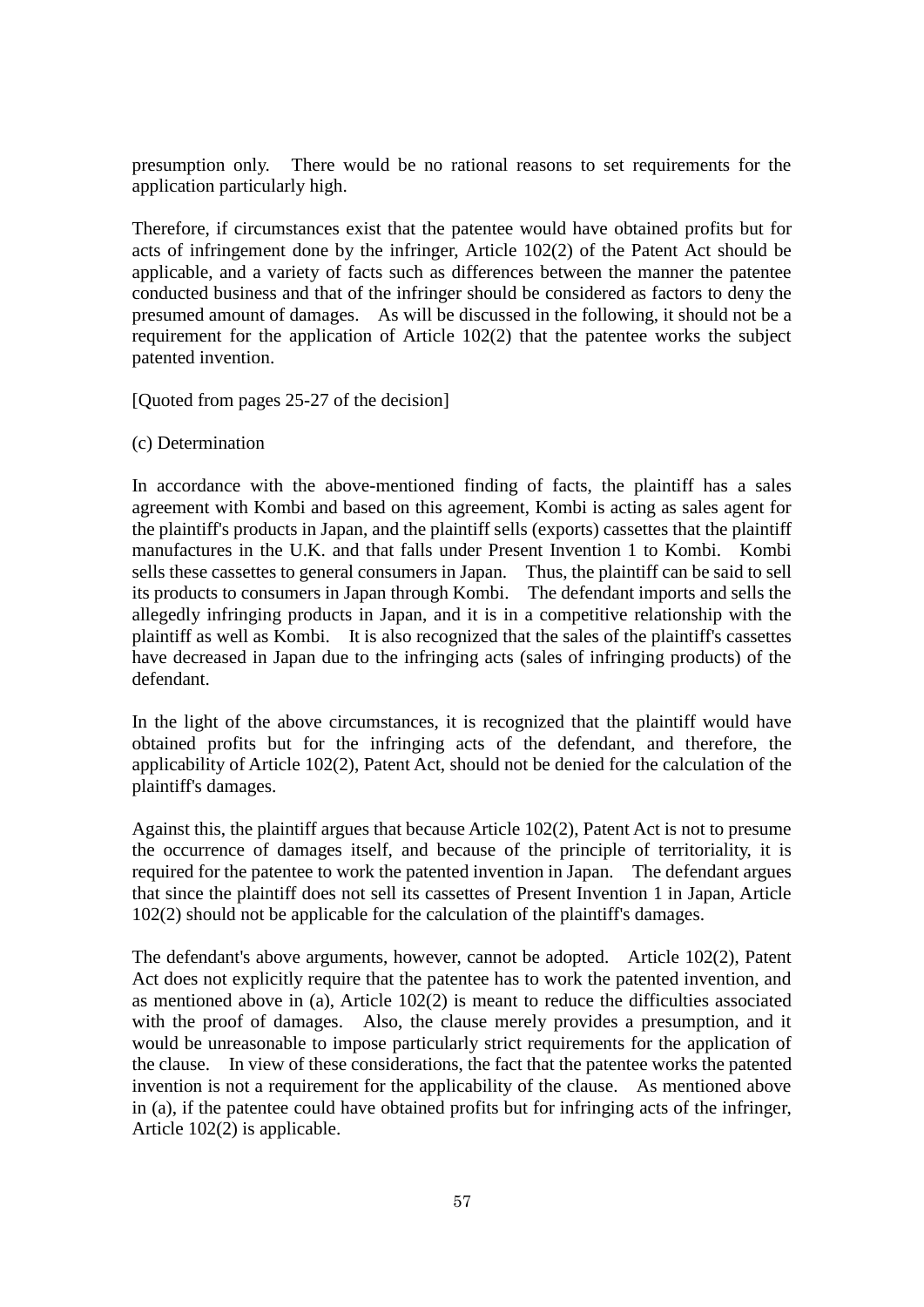In the present case, therefore, Article 102(2) can be applied regardless of whether the above-mentioned acts done by the plaintiff falls under "working" defined in Article 2(3) of the Patent Act, Article 102(2) is applicable. Such interpretation does not extend the effectiveness of the present patent to the outside of Japan and is not against the principle of territoriality.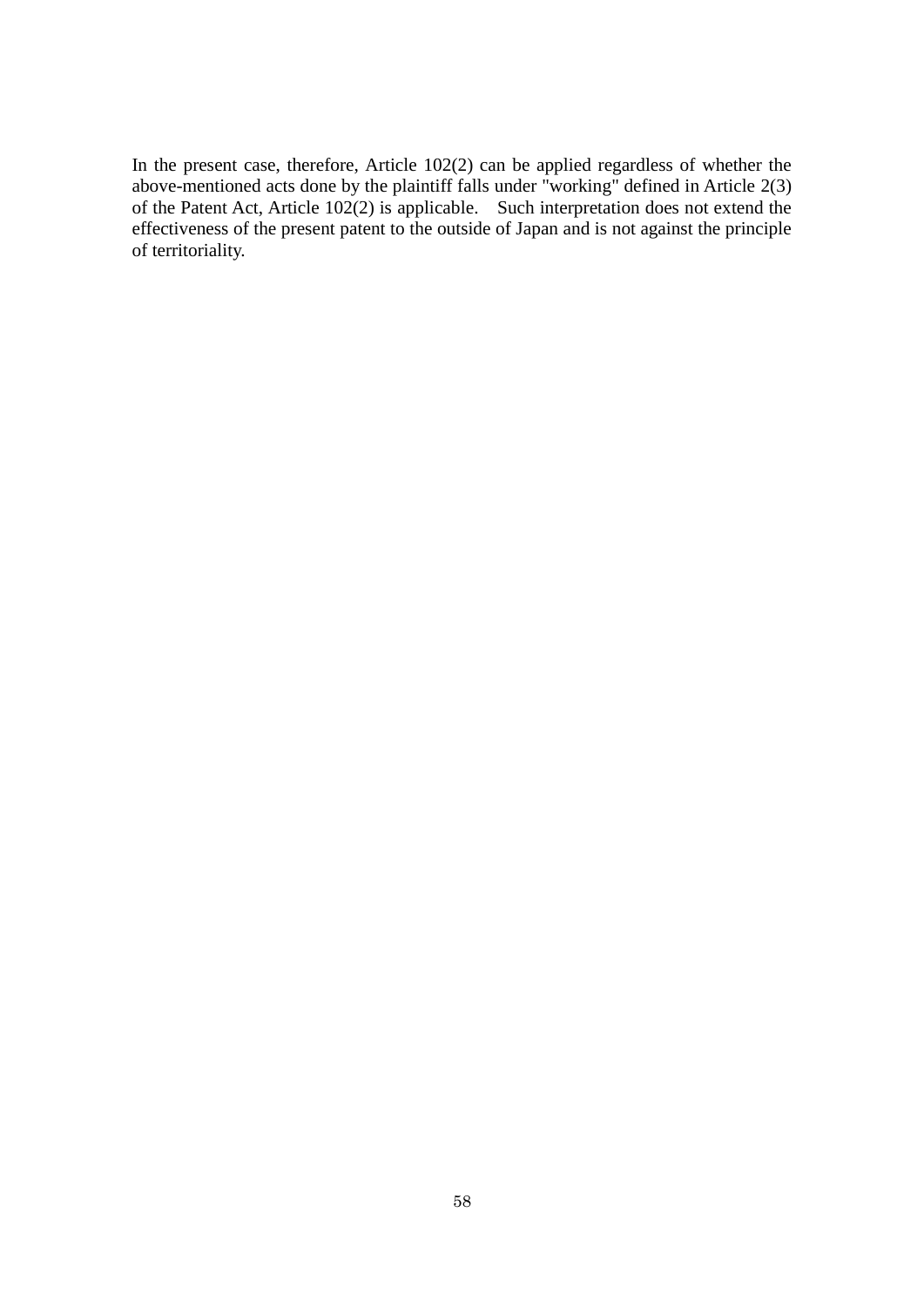# **[Case No. 9] Damages (Article 102(2) and Unjust Enrichment)**

*Kirimochi* Case (*Kirimochi* means rice cakes cut into rectangles)

Tokyo District Court, 40th Division (presiding judge: Tamotsu Shoji) Decided on April 10, 2015 Case No. 2012(wa)12351

Plaintiff: Echigo Seika Co., Ltd. Defendant: Sato Foods Co., Ltd.

Patent No. 4111382 (filed October 31, 2002 and registered April 18, 2008)

Claim 1 of the patent reads as follows:

1. A small piece of cut rice cake that is eaten after being grilled by placing it on a grill and that has a rectangular contour shape, wherein a side surrounding surface which is a standing face around an flat upper surface of the rice cake, which is not a bottom placing surface nor the upper surface, has one or more slit portions or groove portions having a length in a circumferential direction which is defined as a direction along the standing face, wherein the slit portions or groove portions are provided in a rectangular annular shape which continuously goes one turn in the circumferential direction which is defined as a direction along the standing face or are provided on two opposite side faces of the surrounding surface which is standing, so that when the rice cake is grilled, a portion above the slit portion or groove portion is raised from a portion below, so as to suppress blowoff to the outside by swelling and deforming in a manner as if the swelling content is held between upper and lower grilled plate-like portions like a sandwich.

The invention is to give a nice uniform shape when a small piece of relatively hard rice cake is heated on a grill. When small pieces of rice cake are heated on a grill, such pieces swell in random fashion and blow off in different directions. This invention controls the swelling and gives the grilled pieces somewhat more uniform shapes.



Source: http://www.unme-kome.jp/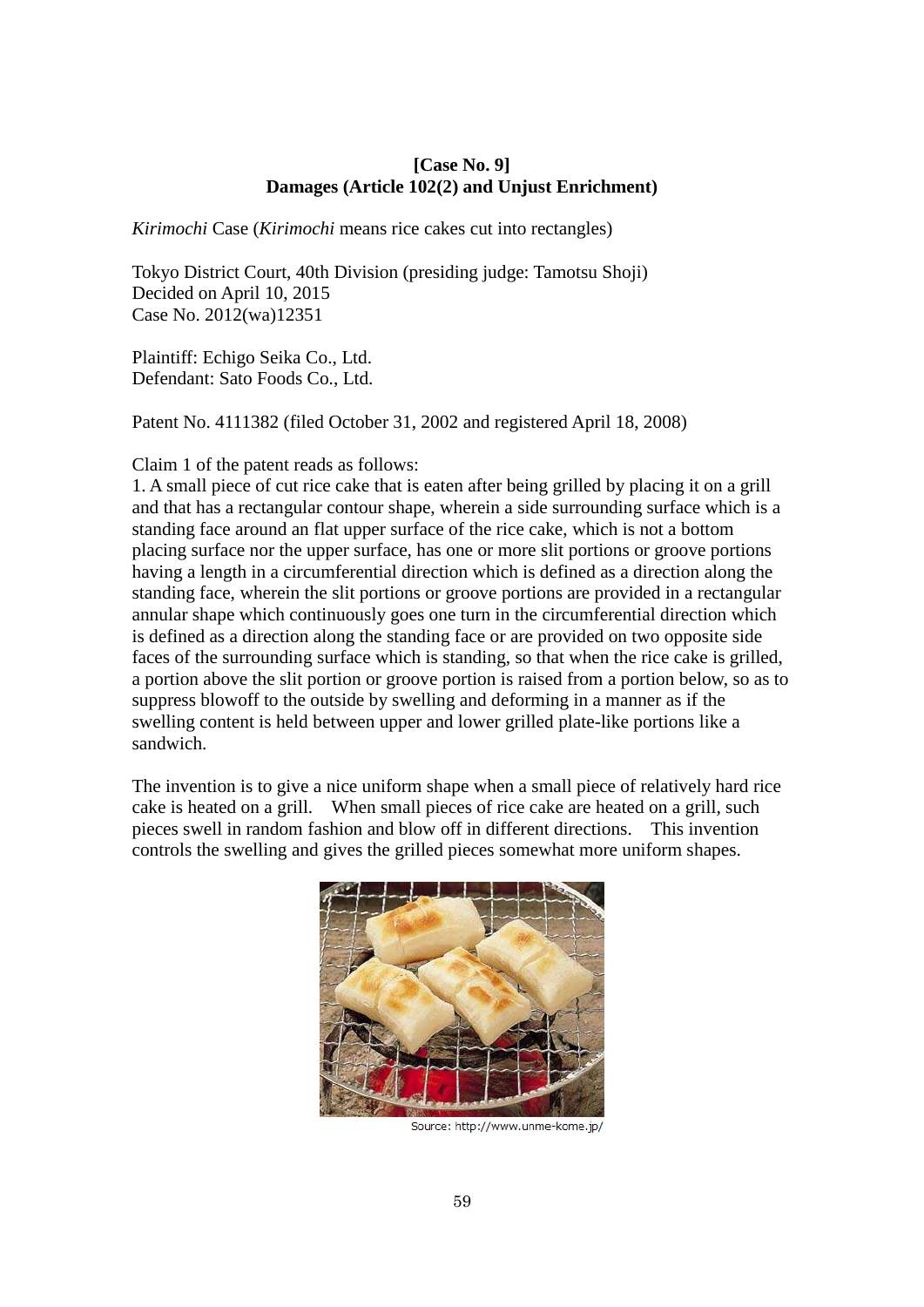

#### **Calculation of Damages**

Damages under Article 102(2) and Unjust Enrichment

The sales of the defendant's disputed products were found to be JPY 1.06 billion between May 2008 and October 2008, and JPY 23 billion between November 2008 and April 2011. No disputes existed that the percentage figure of marginal profits of the defendant's products is 30%. The defendant argued that the contribution factor should be 1.5% while the plaintiff argued for 15%. After a detailed analysis, the court concluded that the contribution factor should be 10%.

Total of damages award was JPY 692 million  $(= 23 \text{ billion x } 0.3 \text{ x } 0.1)$ .

The court noted that a calculation under Article 102(3) (reasonable royalty) would clearly lead to a figure that is much less than the above and would not use Article 102(3) in the present case. The court also awarded the plaintiff attorney costs of JPY 69 million. Under normal circumstances, courts tend to award approximately 10% of damages as attorney costs based on their discretionary power.

The sales prior to October 2008 are subject to the statute of limitation of three years for damages, but a claim for unjust enrichment can be made up to ten years. The calculation of unjust enrichment is done on a reasonable royalty basis. The court determined that the royalty rate should be 2% because of the rate suggested by an industry association in Niigata Prefecture, where the plaintiff and defendant are located, and calculated the amount to be JPY 21 million  $(= 1.06 \text{ billion x } 0.02)$ .

The total of damages awarded to the plaintiff amounted to JPY 782 million plus 5% annual interest provided in the Civil Code for the period from May 29, 2012 up to the date of payment.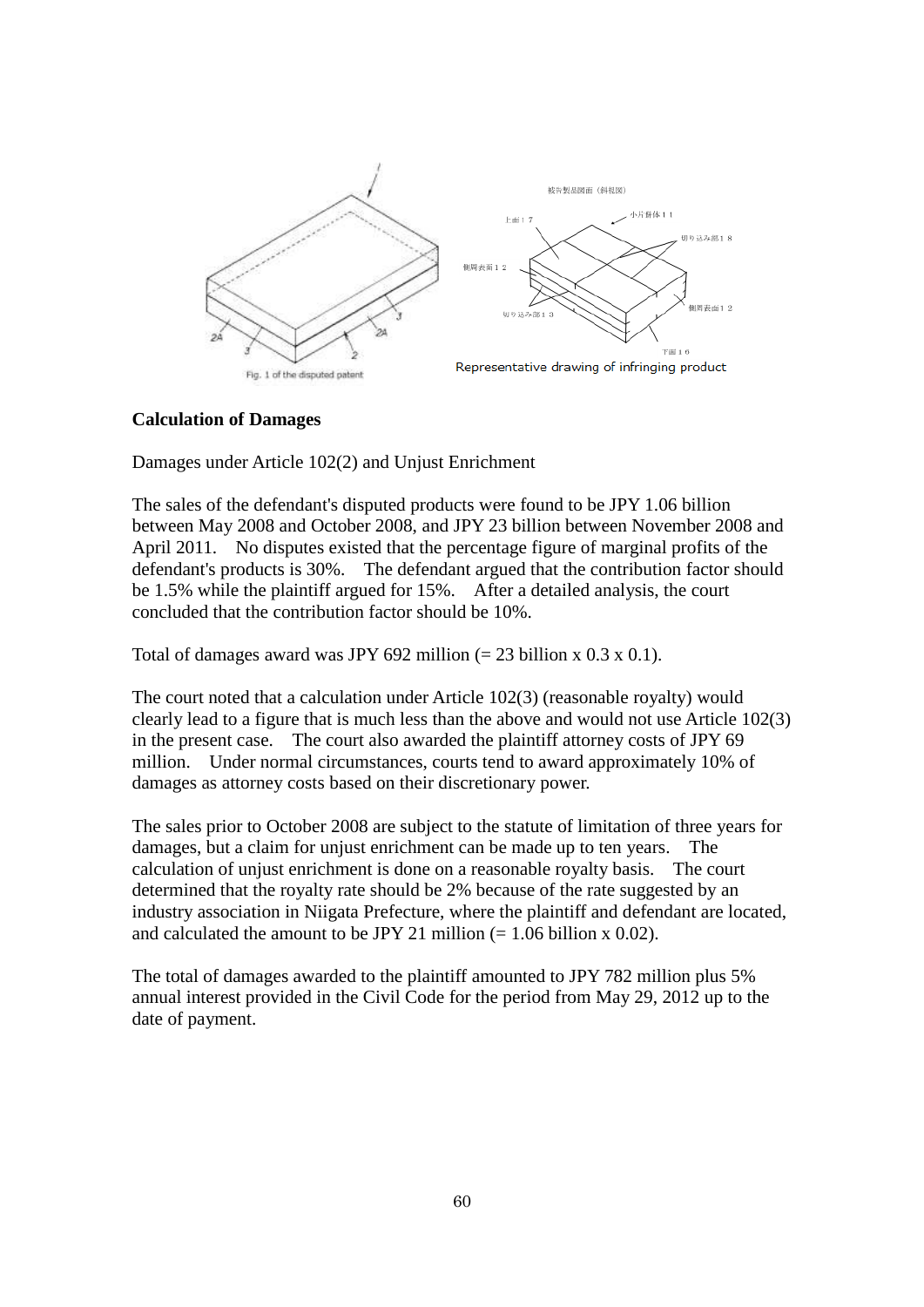# **[Case No.10] Damages (Article 102(2) and Unjust Enrichment)**

Animal Urine Disposal Material Case

Tokyo District Court, 46th Division (presiding judge: Koji Hasegawa) Decided on March 20, 2014 Case No. 2012(wa)24822

Plaintiffs: Peparlet Co., Ltd. and Unicharm Corp. Defendant: K.K. Daiki

Patent No. 2534031 (filed December 29, 1994 and registered June 27, 1996)

Claim 1 of the patent reads as follows:

1. A animal urine disposal material having water absorbability, which is coated with a surface layer that exposes the color of a core portion upon absorption of urine by the disposal material.

#### **Calculation of Damages**

#### **Unjust enrichment**

The court calculated the amount of unjust enrichments as JPY 12.5 million (the sales of JPY 416 million by the defendant multiplied by a royalty of 3%). The statute of limitation for ordinary damages is three years and that for a claim of unjust enrichment is ten years. The sales figure was for the seven years prior to the three years of the statute of limitation for damages and up to the ten years statute of limitation for unjust enrichment. Because the defendant benefitted by the non-payment of royalty associated with the patent infringement, unjust enrichment is normally calculated based on a reasonable royalty rate. The 3% royalty rate was taken from a statistical report in the area of pulp and paper manufacturing. The defendant argued that the royalty rate should be 0.5% and the contribution factor (contribution of the patented invention toward the entire product) should be 10%. The court did not use the contribution factor in the above calculation.

#### **Damages**

For ordinary damages, the court determined that the defendant's profits associated with products that infringed the patent amounted to JPY 6.3 million. The defendant argued that the contribution factor was 10%, but the court found that it should be 50% instead. The court did not give any specific arguments or show any basis for this 50% figure. Thus, the amount of damages was JPY 3.2 million.

The total awarded to each of the two plaintiffs was JPY 16.7 million plus 5% annual interest provided under the Civil Code from September 8, 2012 (the date on which the complaint was filed with the court) up to the payment.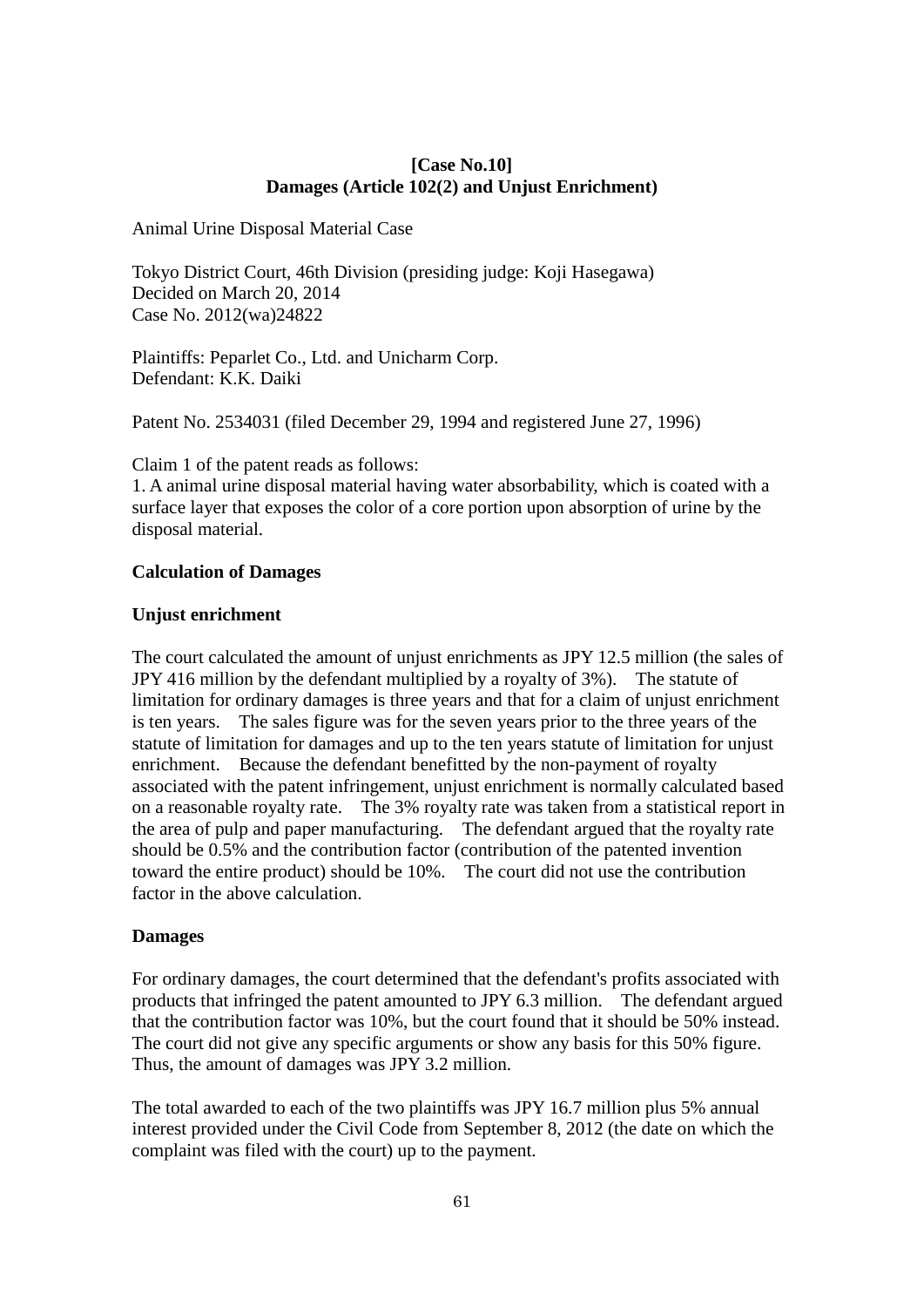#### **[Case No. 11] Damages (Article 102(1))**

Battery-Powered Alarm Device Case

Tokyo District Court, 29th Division (presiding judge: Shigeru Osuga) Decided on March 26, 2014 Case No. 2011(wa)3292

Plaintiff: Hochiki Corp. Defendant: New Cosmos Electric Co., Ltd.

Patent No. 3895646 (filed June 16, 2002 and registered December 22, 2006)

Patent Claim 1 of the patent:

1. A battery-powered alarm device which operates on a battery and issues alarms when abnormality is detected in a monitoring area;

a voltage monitoring unit for monitoring whether or not a voltage of the battery drops below a predetermined voltage;

an indicator lamp means for illuminating or blinking in order to notify lowering voltage if the voltage of the battery monitored by the voltage monitoring means is below the predetermined voltage;

a confirmation request reception means for receiving a confirmation request for the voltage of the battery it is confirmed whether or not to drop below a predetermined voltage from a user of the monitored area; and

a voice output means for outputting to the monitoring area a voice message encouraging replacement of the battery when the voltage of the battery monitored by the voltage monitoring means is below the predetermined voltage and if the confirmation request reception means receives the confirmation request.

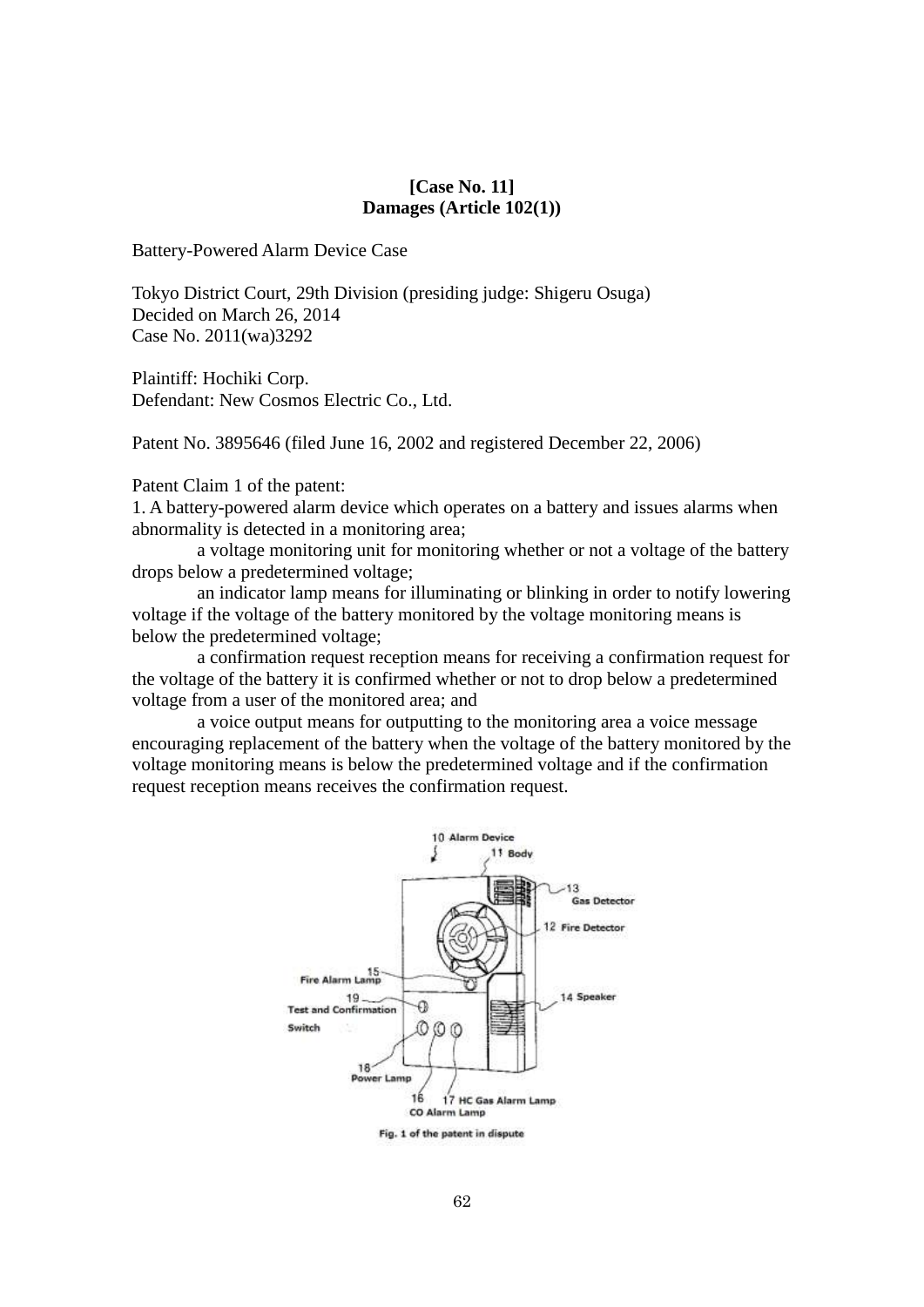The patent in dispute (Patent No. 3895646) was initially filed in the name of Hochiki (plaintiff and a Japanese company) alone, but was jointly owned by Hochiki and Tokyo Gas (the largest gas service provider in Japan) since October 2003. In February 2012, however, a registration was made to the effect that Hochiki again became the sole owner of the patent. This case was filed by Hochiki as the plaintiff against another Japanese alarm and detector manufacturer, New Cosmos.

#### **Calculation of Damages**

The patentee asked for damages on the basis of all three types of provisions in the Patent Act: Paragraphs 1-3 of Article 102 of the Patent Act.

The court found that Article 102(1) is applicable because it yields the highest damages award of JPY 168 million. The court found that the amount which the plaintiff could not sell even if there were no infringement would be 70% of the defendant's products because there are other competing products available on the market, the plaintiff's marketing capability may be limited, and the nature of the defendant's products may be different or superior to the plaintiff's products. The court used the following equation: The amount of damages = (average profit per unit of the plaintiff's products) x  $(1 - 0.7)$ x (the number of defendant's products).

The defendant argued that the contribution factor of 20 or 10% should be considered, but the court rejected this argument because such factor is included in the 70% figure for the amount that the plaintiff could not sell.

The court noted that while the marginal profit should be used for the purpose of Article 102(1), the specific fixed cost may be deducted from the marginal profit to find the average profit in an exceptional case like the present case. The court did not disclose the profit figure and the number of the defendant's infringing products in the published version of the court decision.

Then the court used Article 102(2) and determined that it yields a damages award which is smaller than the above-mentioned damages.

The court then went on to try Article 102(3). The court relied on a book entitled "Royalty Rates (5th ed.)" published by the Japan Institute of Invention and Innovation in 2003 and determined the applicable royalty rate of 5%. Based on this percentage and the sales figure of JPY 2.3 billion, the damages under Article 102(3) was calculated to be JPY 59 million, considering that the patent in dispute was also owned by Tokyo Gas for much of the period infringement and Tokyo Gas is not asking for damages.

The court concluded that the result of calculation made under Article 102(1) would be most appropriate as damages for the plaintiff. The court awarded JPY 168 million plus annual interest of 5% provided in the Civil Code for the period from the dates specified elsewhere in the decision up to the payment.

#### **Discussion Point:**